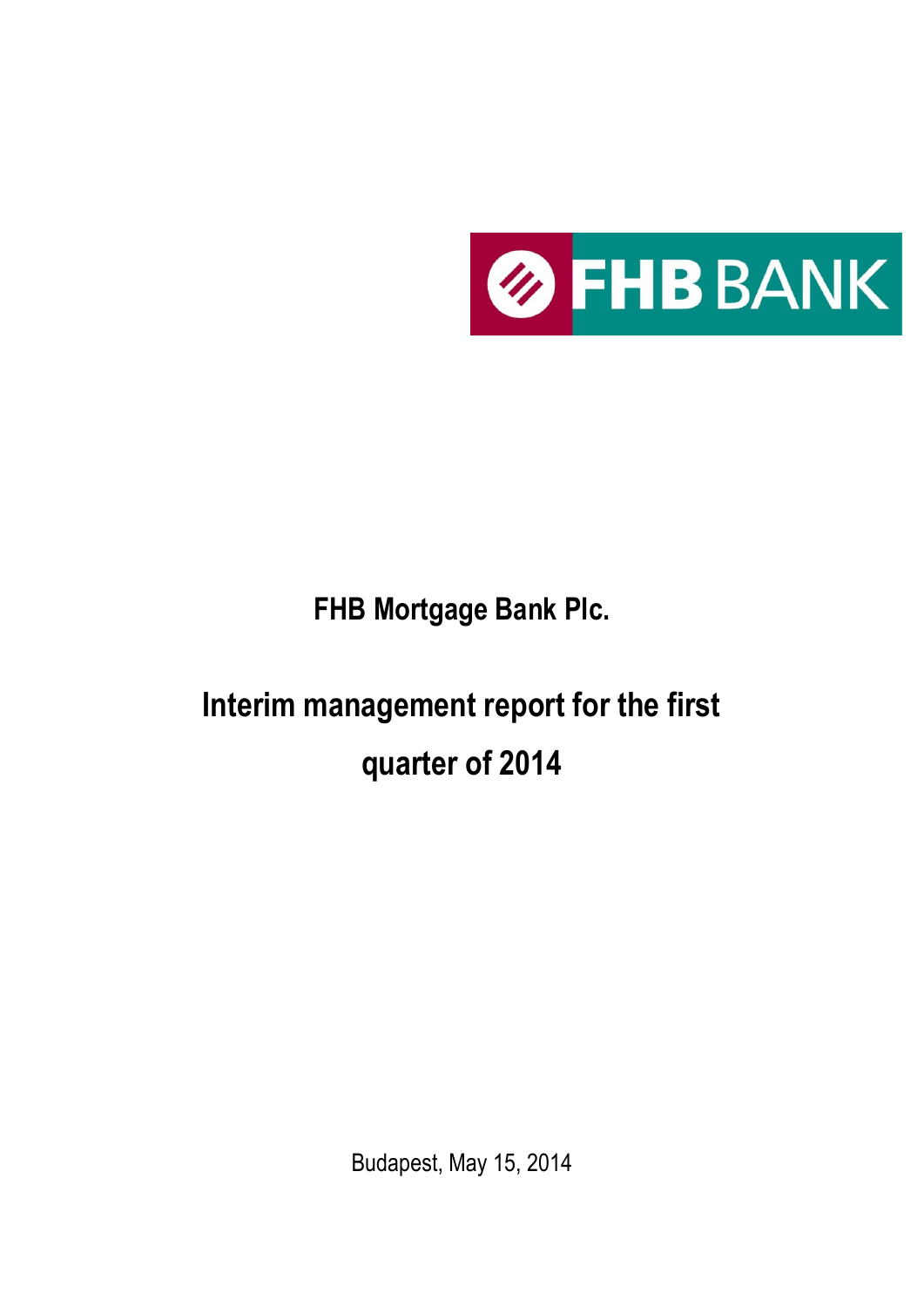

<u>.</u>

# **I. SUMMARY CONSOLIDATED FIGURES**

| in HUF million                  | 31/03/2013 | 31/12/2013 | 31/03/2014 | 31/03/2014/<br>31/12/2013 | 31/03/2014/<br>31/03/2013 |
|---------------------------------|------------|------------|------------|---------------------------|---------------------------|
| <b>Main balance sheet items</b> |            |            |            |                           |                           |
| Total assets                    | 710,429    | 737,514    | 789,321    | $7.0\%$                   | 11.1%                     |
| Refinanced loans                | 159,785    | 133,692    | 129,981    | $-2.8%$                   | $-18.7%$                  |
| Loans (gross)                   | 378,764    | 358,004    | 366,001    | 2.2%                      | $-3.4\%$                  |
| Mortgage bonds                  | 234,685    | 172,830    | 202,438    | 17.1%                     | $-13.7%$                  |
| Senior unsecured bonds          | 103,707    | 99,487     | 96,004     | $-3.5\%$                  | $-7.4\%$                  |
| Customer deposits               | 139,834    | 222,501    | 243,809    | 9.6%                      | 74.4%                     |
| Shareholders' equity            | 76,061     | 76,072     | 76,949     | 1.2%                      | 1.2%                      |

| in HUF million                            | Q1 2013     | Q4 2013  | Q1 2014  | Q1 2014 / Q4<br>2013 | Q1 2014 / Q1<br>2013 |
|-------------------------------------------|-------------|----------|----------|----------------------|----------------------|
| Main P/L items                            |             |          |          |                      |                      |
| Net interest income                       | 4,273       | 5,192    | 5,226    | 0.7%                 | 22.3%                |
| Net interest margin                       | 2.37%       | 2.71%    | 2.78%    | $2.44%-pt$           | 17.21%-pt            |
| Net fees and commissions                  | 855         | 1,323    | 1,280    | $-3.2%$              | 49.7%                |
| Total income (with net fees)              | 4,472       | 5,377    | 6,897    | 28.3%                | 54.2%                |
| Provision for impairment on loan losses   | $-2,652$    | $-955$   | $-1,474$ | 54.3%                | $-44.4%$             |
| Operating cost <sup>1</sup>               | $-4,002$    | $-3,848$ | $-3,841$ | $-0.2%$              | $-4.0%$              |
| Cost to income ratio                      | 89.5%       | 71.6%    | 55.7%    | $-22.2%$ -pt         | $-37.8%$ -pt         |
| Cost/income ratio w/o special banking tax | 77.3%       | 61.8%    | 50.5%    | $-18.2%$ -pt         | $-34.6%$ -pt         |
| <b>Profit before tax</b>                  | $-2,182$    | 574      | 1,581    | 175.5%               |                      |
| <b>Profit after tax</b>                   | $-1,589$    | 211      | 1,145    | 442.9%               |                      |
| Profit after tax w/o special banking tax  | $-883$      | 1,064    | 1,852    | 74.0%                |                      |
| <b>Basic EPS (HUF)</b>                    | $-97.75$ Ft | 11.92 Ft | 68.12 Ft | 471.3%               | $-169.7%$            |
| <b>Return on Assets</b>                   | $-0.88%$    | 0.11%    | 0.61%    | 452.5%               |                      |
| <b>Return on Equity</b>                   | $-8.4%$     | 1.1%     | 6.1%     | 450.0%               |                      |
| ROAA w/o special banking tax              | $-0.49%$    | 0.56%    | 0.98%    | 77.1%                | $-300.9%$            |
| ROAE w/o special banking tax              | $-4.7%$     | 5.6%     | 9.8%     | 76.3%                | $-310.5%$            |

<sup>1</sup> Due to reclassification from 2014, amounts of financial transaction levy and credit institution levy are included in other operating expenses instead of operating costs. In favor of comparability these figures have been reclassified in the data of prior periods, as well.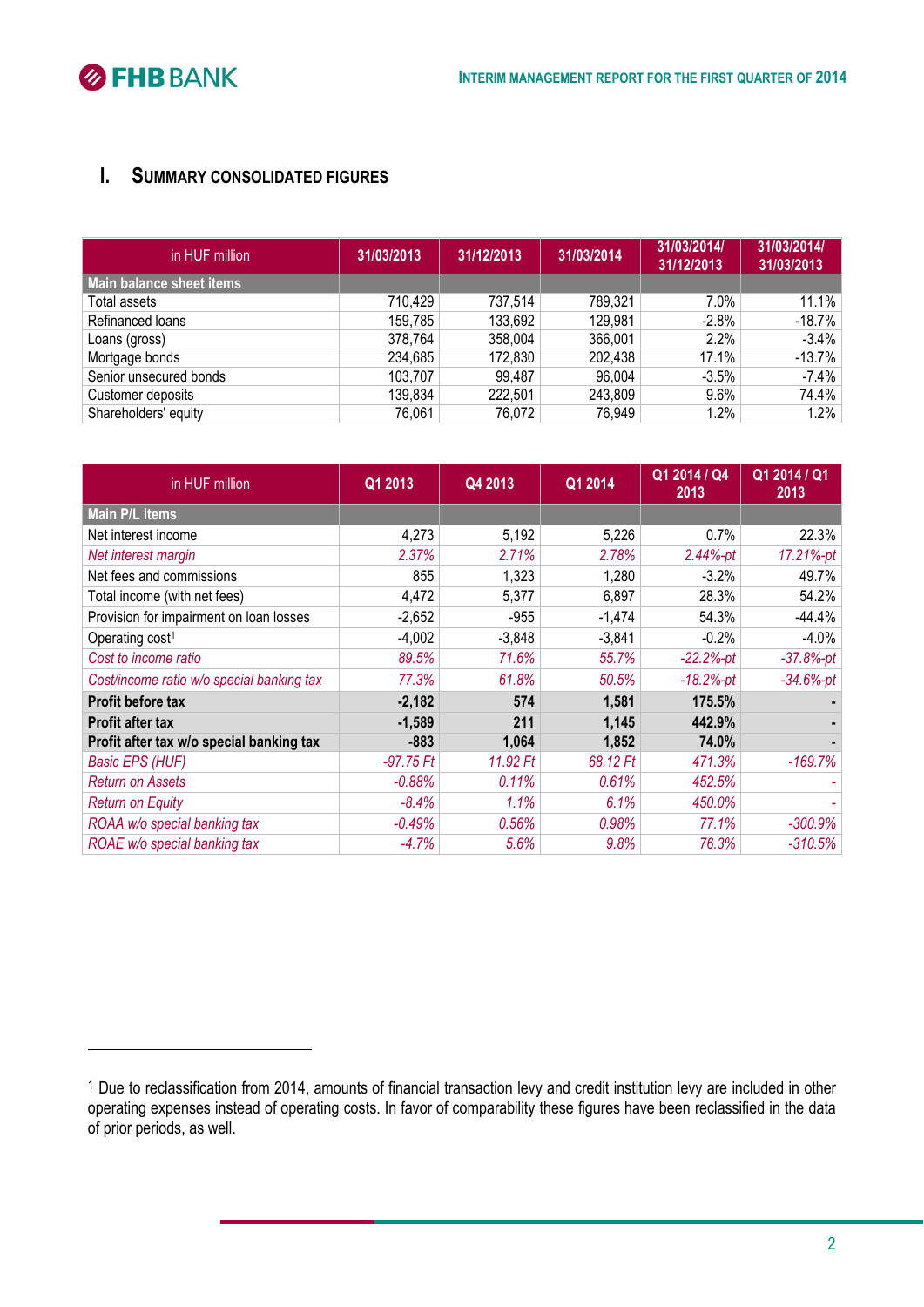

# **II. REPORT ON FIRST QUARTER OF 2014 RESULTS OF FHB GROUP**

This report of FHB Mortgage Bank Public Company Limited by Shares for first quarter of 2014 is based on the data of the consolidated balance sheet and profit and loss account prepared according to the International Financial Reporting Standards (IFRS). The narratives compare the consolidated, audited figures as of 31 December 2013, and the consolidated, non-audited figures as of 31 March 2013 and 31 March 2014.

The Group accounted the entire amount of special banking tax prescribed for 2014 according to IFRS pursuant to the provisions of Act LIX of 2006. The Group accepts and does not contest this amount set by law, the Group is bound to pay during the course of the year 2014 the full amount. However, in order to present the impacts of actual operation, the analysis and comparative indicators of interim reports are based on the adjusted financial statements that include special banking tax pro rata.

For the information of investors, appendix of this interim report presents the financial statements including the special banking tax for the entire business year and the financial statements that include special banking tax pro rata, as well.

# **1. Summary of the achievements of the past period**

FHB realised **HUF 1,145 million consolidated profit after tax** in Q1 2014. Like in previous quarters, the improving net profit is the result of increasing net interest income and net fees and commissions, next to still low-keyed cost level:

- **net interest income grew** by HUF 34 million compared to the previous quarter and over 22% yearon-year, exceeding HUF 5.2 billion;
- **net interest margin reached 2.78%,** by 7 basis points higher quarter-to-quarter and growing 41 basis points over one year;
- **net fees and commissions** without financial transaction levy grew by 36.5% in one year and by 1.4% compared to the previous quarter, primarily due to fee income related to bank account services and transactions and guarantee fees;
- **operating costs**  without paid financial transaction levy and credit institutions levy reported as other operating expense since 2014 – **amounted to HUF 3.8 billion** in Q1 2014, same as in the previous quarter and representing 4% decrease compared to Q1 2013.

Without special banking tax, consolidated IFRS profit after tax was HUF 1,852 million, while net results adjusted by other one-offs – as financial transaction levy and losses on FX rate protection scheme – exceeded HUF 2 billion.

Net income of associates (jointly controlled companies) contributed by HUF 401 million to the consolidated profit.

FHB Group's consolidated balance sheet total calculated was HUF 789.3 billion as of March 31, 2014, that was 11.1% and HUF 78.9 billion higher than a year before and HUF 51.8 billion or 7.0% over the previous quarter.

Growth of balance sheet total was driven by liability side: compared to previous quarter, volume of issued securities and deposits grew by 9.6%, as well. Change in composition of interest bearing liabilities continued: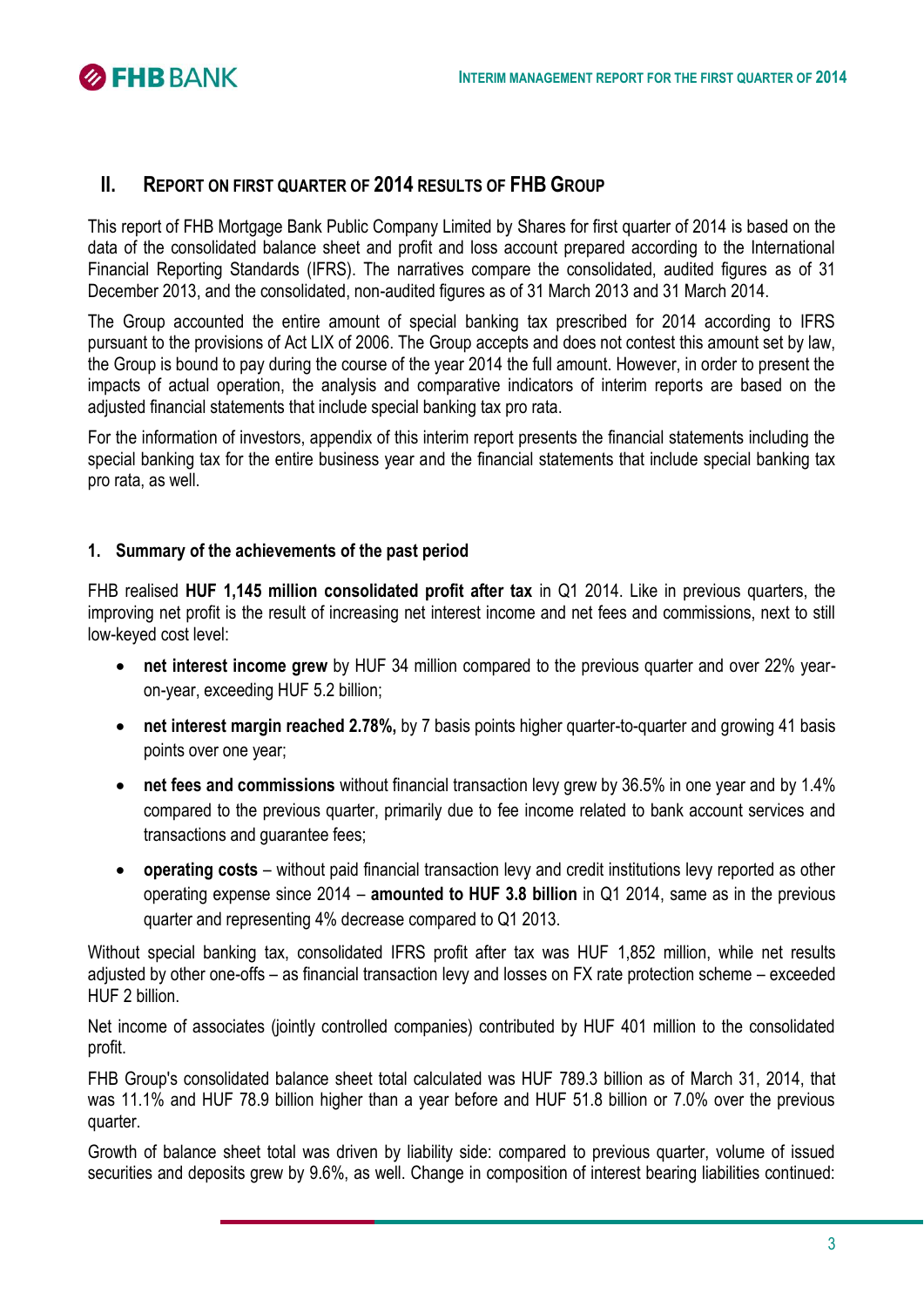

share of deposits with amount of close to HUF 244 billion represented 35.6% at the end of the quarter, opposite the share of 34.8% at the end of previous quarter and 23.4% a year before. Volume of deposits increased by over HUF 100 billion in one year, of which more than 60% related to corporate business. In Q1 2014 growth of retail deposits came from deposits sold in postal network.

Loans amounted to HUF 366 billion on March 31, 2014, by 3.4% lower than a year before and representing close to HUF 8 billion (2.2%) growth compared to December 31, 2013. Larger part of the growth related to increase of corporate loans, while volume of retail loans – despite of close to 63% higher new loan disbursement in yearly comparison – stagnated during the quarter and declined by 7.6% or HUF 23 billion in one year.

Quality of the loan portfolio showed slight improvement continuing the trends of the previous quarters. NPL ratio decreased to 20.2% and coverage of non-performing portfolio reached 53% after a small increase.

# *Performance of FHB shares*

In terms of capitalisation, FHB is 5th in the rank of "Premium" category listed companies and contributes 1.6% to the aggregate capitalisation of the BSE based on 31 March 2014 data.

As of 31 March 2014, FHB's weight in the BUX index was 1.34% (5th biggest weight in the basket after being  $7<sup>th</sup>$  in the previous quarter), and was 1<sup>st</sup> with a weight of 15.57% in BUMIX, the index of share prices of midand small-cap companies.

The price of FHB Mortgage Bank's shares closed the first quarter – after 44% raise compared to the end of the previous year - at HUF 890.

#### **2. Main activities and subsidiaries' performance**

# *CMB issues, funding*

National Bank of Hungary (NBH) has continued cutting the base rate: the level of the benchmark rate was reduced by 40 basis points from 3.00% to 2.60% in the first three months of 2014. The exchange rate weakened after all rate cuts (exchange rate went down to 313 HUF/EUR in February from the year end's level of 297 HUF/EUR), but regularly turned back. In the weakening of HUF exchange rate in February was influenced not only by cuts of base rate but the crisis in Ukraine, as well. After the relief of crisis and publications of improving Hungarian economic statistics, the exchange rate of HUF strengthened back to 307 HUF/EUR for the end of March.

In March, the Government Debt Management Agency (AKK) assigned four financial institutions to issue 5-year and 10-year maturity dollar bonds. At the auctions spread of 5-year and 10-year bonds reached 260 bp and 287.5 bp, respectively. AKK planned total amount of EUR 3.3 billion FX funding for 2014, which means further EUR 1 billion bond issue is expected for the remaining period of the year.

FHB Mortgage bank funded total amount of HUF 5.3 billion from capital market transactions in Q1 2014, of which HUF 2.3 billion senior unsecured bonds and HUF 3 billion mortgage bonds was issued. In Q1 2014, HUF 5.7 billion of senior unsecured bonds has expired and there were no repurchasing.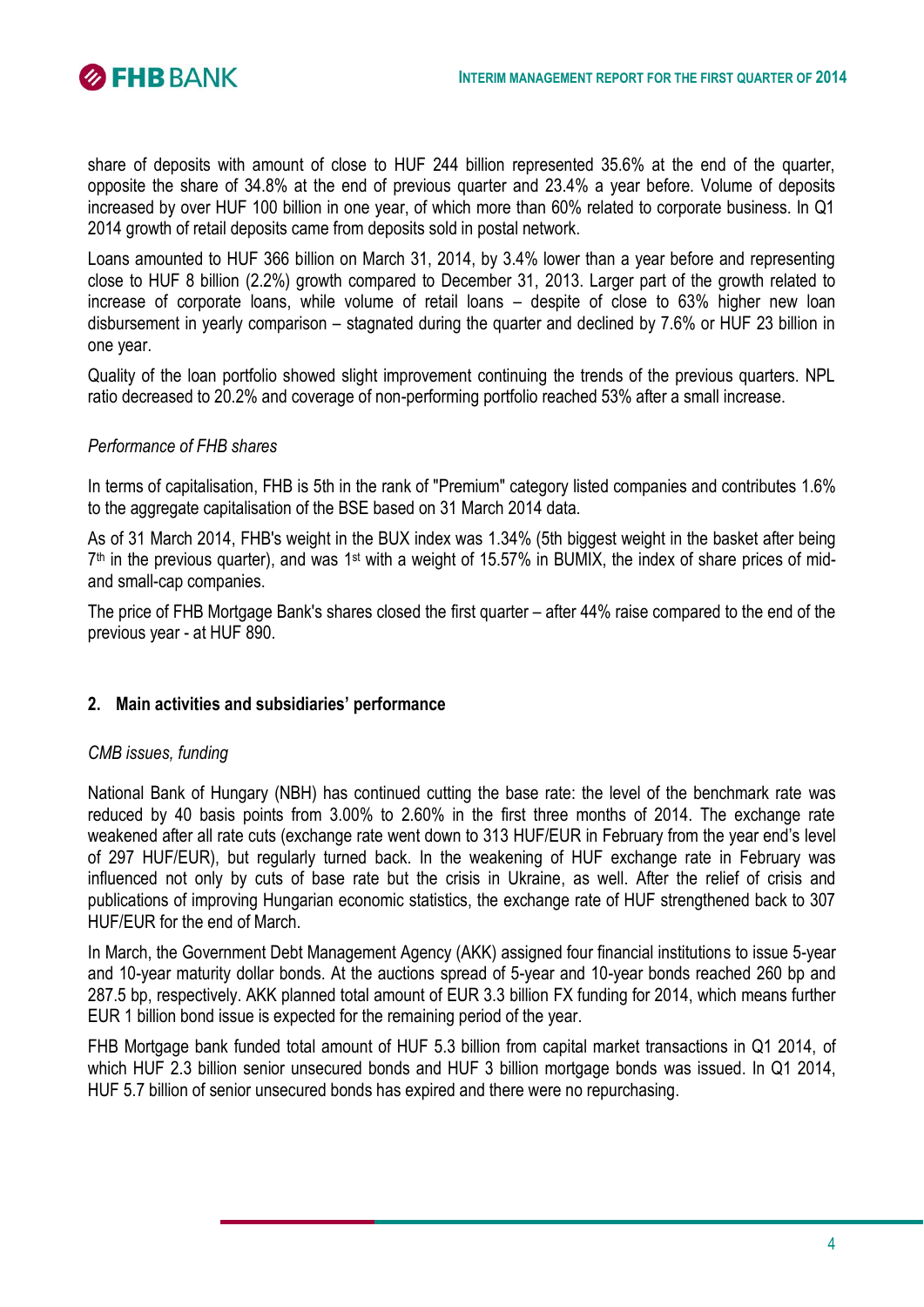

#### *The housing market and retail mortgage lending*

In line with the loan market, the housing market and the housing construction has started to grow in Q1 2014. According to CSO statistics, 1,692 new homes were built in Q1 2014, by 51% more than in Q1 2013 while the number of new housing construction permits issued was 1,654, 20% higher compared to the 2013 data.

As of 31 March 2014, the volume of retail mortgage loans (HUF 5,539 billion) was down by 5.9% compared to 31 March 2013; the volume change adjusted by exchange rate volatility was -8.0%. Volume of HUF loans (HUF 2,088 billion) decreased by 1.6% year-on-year; at the same time the FX loan portfolio (HUF 3,451 billion) shrank by 8.4% (-9.7% adjusted by the volatility of exchange rate).

Retail housing loans increased by 0.6% in Q1, change adjusted by exchange rate volatility was -1.6%. At the end of March 2014, housing loans amounted to HUF 3,360 billion representing decline of 5.4% year-on-year, adjusted by exchange rate volatility -7.2%. Volume of housing loans denominated in HUF was HUF 1,566 billion, showing a 0.8% decrease during the last quarter, while volume of FX loans increased by 1.8% (adjusted by the volatility of exchange rate it was 2.4% decrease).

General-purpose mortgage loans amounted to HUF 2,179 billion as of 31 March 2014; after exchange rate adjustment the portfolio decreased by 2.0% in the last quarter, and shrank by 9.2% year-on-year. HUF denominated general-purpose mortgage loans (HUF 522 billion) decreased by HUF 3 billion quarterly and expanded by 1.2% year-on-year. The exchange rate adjusted change in FX denominated general-purpose mortgage loans was -2.8% in Q4 of 2013 and -12.0% year-on-year.

# *Own lending*

Volume of gross loans of FHB Group amounted to HUF 366 billion as of 31 March 2014, and increased by 2.2% compared to the 31 December 2013 figure (HUF 358.0 billion). Year-on-year decrease was 3.4%. Share of FX loans in total outstanding loan portfolio was 49.6% as of 31 March 2014, which is 164 bps lower than in the previous quarter. The share of FX loans of retail loans was 57.9% which is slightly higher than in the previous quarter due to the weakening of the Forint.

Retail loans remained dominating within the loan portfolio with a contribution of 76.8% (78.3% on 31 December 2013). Retail loans were by 0.3% (or HUF 0.85 billion) up to the figures of 31 December 2013 and HUF 23.1 billion down (-7.6%) year-on-year.

| in HUF million           | 31/03/2013 | 31/12/2013 | 31/03/2014 | 31/03/2014/<br>31/12/2013 | 31/03/2014/<br>31/03/2013 |
|--------------------------|------------|------------|------------|---------------------------|---------------------------|
| <b>Retail loans</b>      | 304,172    | 280,228    | 281,083    | 0.3%                      | $-7.6%$                   |
| Housing loans            | 150,551    | 141,480    | 140,378    | $-0.8\%$                  | $-6.8%$                   |
| Other mortgage loans     | 141,521    | 128,305    | 129,760    | 1.1%                      | $-8.3\%$                  |
| Consumer loans           | 6,942      | 6,471      | 6,704      | 3.6%                      | $-3.4\%$                  |
| Loans for employees      | 1,795      | 1,568      | 1,531      | $-2.4%$                   | $-14.7\%$                 |
| Retail leasing           | 3,363      | 2,404      | 2,710      | 12.7%                     | $-19.4%$                  |
| Corporate Ioans          | 74,592     | 77,776     | 84,918     | 9.2%                      | 13.8%                     |
| Corporate loans          | 73,684     | 76,788     | 83,910     | 9.3%                      | 13.9%                     |
| Corporate leasing        | 908        | 988        | 1,008      | 2.0%                      | 11.0%                     |
| Total own lending, gross | 378,764    | 358,004    | 366,001    | 2.2%                      | $-3.4%$                   |
| Impairment               | $-40,330$  | $-37,933$  | -39.171    | 3.3%                      | $-2.9%$                   |
| Loans, net               | 338,434    | 320,071    | 326,830    | 2.1%                      | $-3.4%$                   |
| Refinanced loans         | 159,785    | 133,692    | 129,981    | $-2.8%$                   | $-18.7%$                  |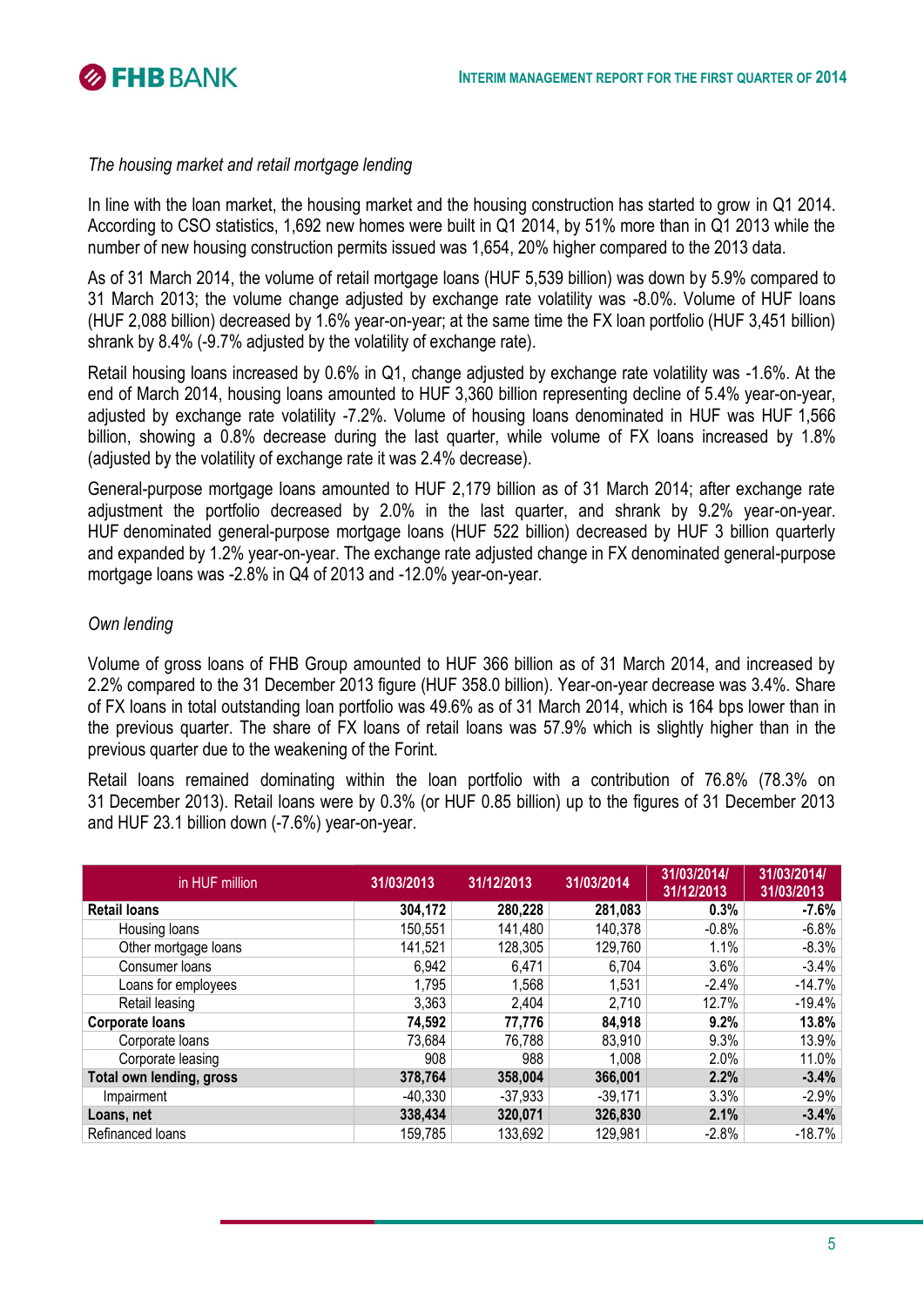

In terms of structure of retail loans, housing loans as the largest volume contributed 49.9% and other mortgage loans contributed 46.2% to the retail loan portfolio. A year before proportion was 49.5% and 46.5%, respectively. Reverse mortgages achieved HUF 3.1 billion as of 31 March 2014, there was no significant change. The volume of consumer loans amounted to HUF 6.7 billion which is 3.6% higher than the previous quarter. Volume of corporate loans amounted to HUF 84.9 billion, representing 23.2% of the total portfolio. The amount increased by 9.2% compared to the previous quarter and show 13.8% increase year on year.

In Q1 2014, HUF 3.0 billion of retail and HUF 9.9 billion of corporate loans have been disbursed; this is more than 35% higher than in the last year. The Bank placed HUF 1.7 billion loans to corporate customers within the framework of Funding for Growth Scheme. Retail loan disbursement was 63% higher than in Q1 2013, share of subsidized housing loans exceeded 37%.

During the quarter, number of clients contracted to the FX rate protection scheme grew by 644, so 8,600 contracts were already signed until the end of March, 2014. FHB offered further 115 properties to the National Asset Management Company (NET) in Q1 2014 and 230 transactions were closed because of NET sale with a total amount of almost HUF 1 billion.

# *FHB Commercial Bank Ltd.*

According to Hungarian Accounting Standards, total assets of FHB Commercial Bank were HUF 558.1 billion on 31 March 2014, showing 27.9% growth compared to the previous year (HUF 436.2 billion).

In the first quarter 2014, volume of gross loans according to Hungarian Accounting Standards was HUF 236.3 billion increasing by 3.8% compared to 2013 Q1. Gross loans represented 42.3% of total assets. Corporate loans of FHB Commercial Bank – excluding intra-group loans – amounted to HUF 72.3 billion having a share of 30.6% among total loan portfolio.

Interest bearing liabilities amounted to HUF 514.4 billion, representing 92.2% among liabilities that shows growth both quarter-to-quarter and year-on-year. Deposits represented 43.7%, HUF 243.7 billion among interest bearing liabilities, while interbank liabilities represented the highest ratio with the amount of HUF 247.2 billion, containing refinanced loans from FHB Mortgage Bank, 2Y liabilities covered by mortgage bonds introduced by NBH to stimulate corporate lending, and refinancing related to outstanding loans under Funding for Growth Scheme.

Deposits increased by more than 75% compared to the previous year, due to a significant increase in corporate deposits. In 2014 Q1, deposit growth was mostly driven by deposit collection through post offices. Volume of corporate deposits was slightly above retail deposit's volume as of 31 March 2014; its share was 50.5%. Volume of sight deposits increased by more than HUF 31 billion year-on-year and HUF 5 billion quarter-to-quarter. As a result, sight deposits represented 27.8% of total deposits.

As of 31 March 2014, number of retail and corporate accounts managed by Commercial Bank was 168 and 10 thousand, respectively, and 124 thousands retail and 6.3 thousands corporate banking cards related to these accounts. Both number of accounts and cards represented growth in yearly and quarterly comparison, as well, despite the fact that related to the campaign launched at the end of 2013 aiming to promote higher activity at bank accounts significant number of inactive accounts were terminated.

According to Hungarian Accounting Standards, profit after tax was HUF 1.5 billion, significantly better than a year before. Net interest income – in controlling approach - was 2.5% higher as a result of decreasing interest income (6.9%), and decline in interest expenses (13.2%). Net fee and commission income was 4.9% higher than in 2013 Q1. Operating costs were 6.9% down compared to 2013 Q1.

Shareholder's equity according to HAS was HUF 31.9 billion as of 31 March 2014.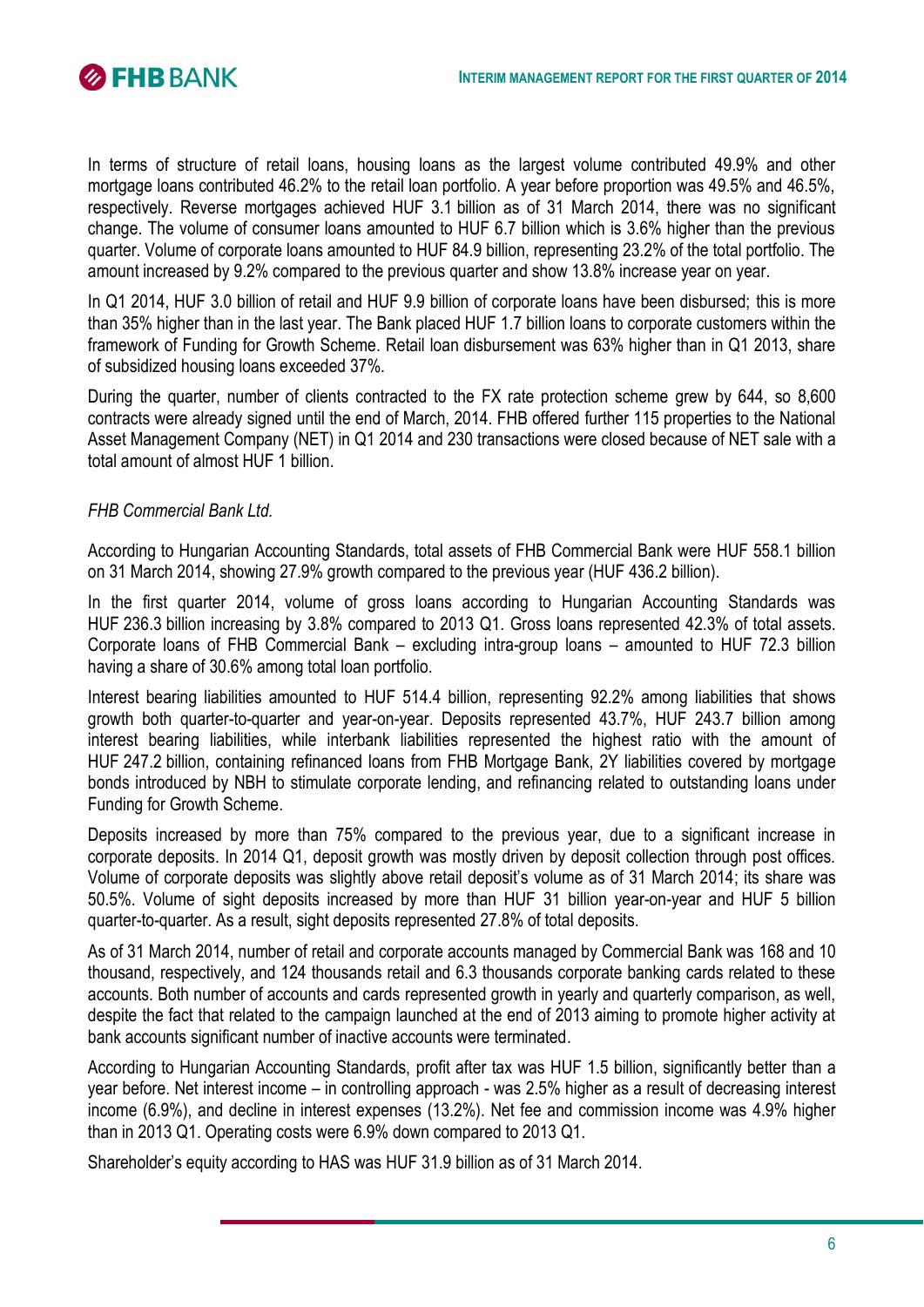

# *FHB Annuity Ltd.*

FHB Annuity Ltd. offers two kinds of products to senior customers. FHB Annuity product is sold directly by FHB Annuity Ltd. FHB Mortgage Annuity product is a reverse mortgage loan, which means the contracts being reported in the balance sheet of FHB Mortgage Bank Plc.

At 3 June 2013, the Parliament accepted amendment in the Act LX of 2003 on Insurance Companies and Insurance Activities. Hence the alterations for profit annuity services could only be pursued according to the Act from 1 of January 2015. The scope of law does not apply to contracts closed until 31 December 2014.

Since the foundation of the company until 31 March 2014, 744 annuity contracts were signed, that represents 614 contracts alive and HUF 10.4 billion real estate volumes (and same amount of total contracted value) after closing 130 contracts amounted to HUF 1.9 billion of the real estate portfolio.

# *FHB Real Estate Ltd.*

Main business of FHB Real Estate Ltd. is to provide cover valuation, real estate investment, sales and management services, and real estate valuation services for FHB Group, in addition provide valuation services to external customers, services related to energy certification and real estate agency.

The real estate cover valuation business generated HUF 66 million revenue in 2014 Q1; compared to the same period of 2013 increase was HUF 40.4 million, while real estate sales reached HUF 23 million income, which is higher by 30% compared to the same period in 2013 (HUF 18 million). Profit after tax of the company was HUF 18 million loss in the first quarter of 2014.

#### *FHB Real Estate Lease Ltd.*

Since 2011, the Company has exclusively sold real estate lease products (besides managing its existing mortgage loan portfolio).

As at 31 March 2014, the consolidated loan volume of FHB Real Estate Lease Ltd. according to IFRS reached HUF 8.2 billion. In Q1 2014, lease financing disbursement amounted to HUF 111 million. Leasing portfolio reached HUF 3.7 billion as of 31 March 2014. The quarterly change was 8.8% increase (from HUF 3.4 billion as of 31 December 2013), while the year-on-year rise was 6.3% (from HUF 3.5 billion as of 31 March 2013). FHB Real Estate Lease Ltd. ended the first quarter of 2014 with HUF 136 million loss consolidated according to IFRS.

#### *Diófa Asset Management Ltd.*

Diófa Asset Management Ltd. was acquired by FHB Mortgage Bank Plc in early September of 2013. Prior to joining the FHB Banking Group, Diófa Asset Management Ltd. was focusing on real estate investments, pension fund wealth management and tailor made solutions for institutional clients.

After the acquisition, Diófa Asset Management Ltd. still sustains its former focus areas, in addition new retail funds have been launched in the branch network of FHB Bank. Sales volume of FHB Forte Short Bond Fund, FHB Money Market Fund and FHB Absolute Yield Fund exceeded HUF 8.5 billion by the end of 2014 Q1 compared to HUF 5.2 billion at the end of 2013 Q4.

At the beginning of 2014, Asset Management Ltd. has launched two new funds, which are distributed by Magyar Posta Investment Services Ltd. through the Hungarian Post Office's network. Net assets value of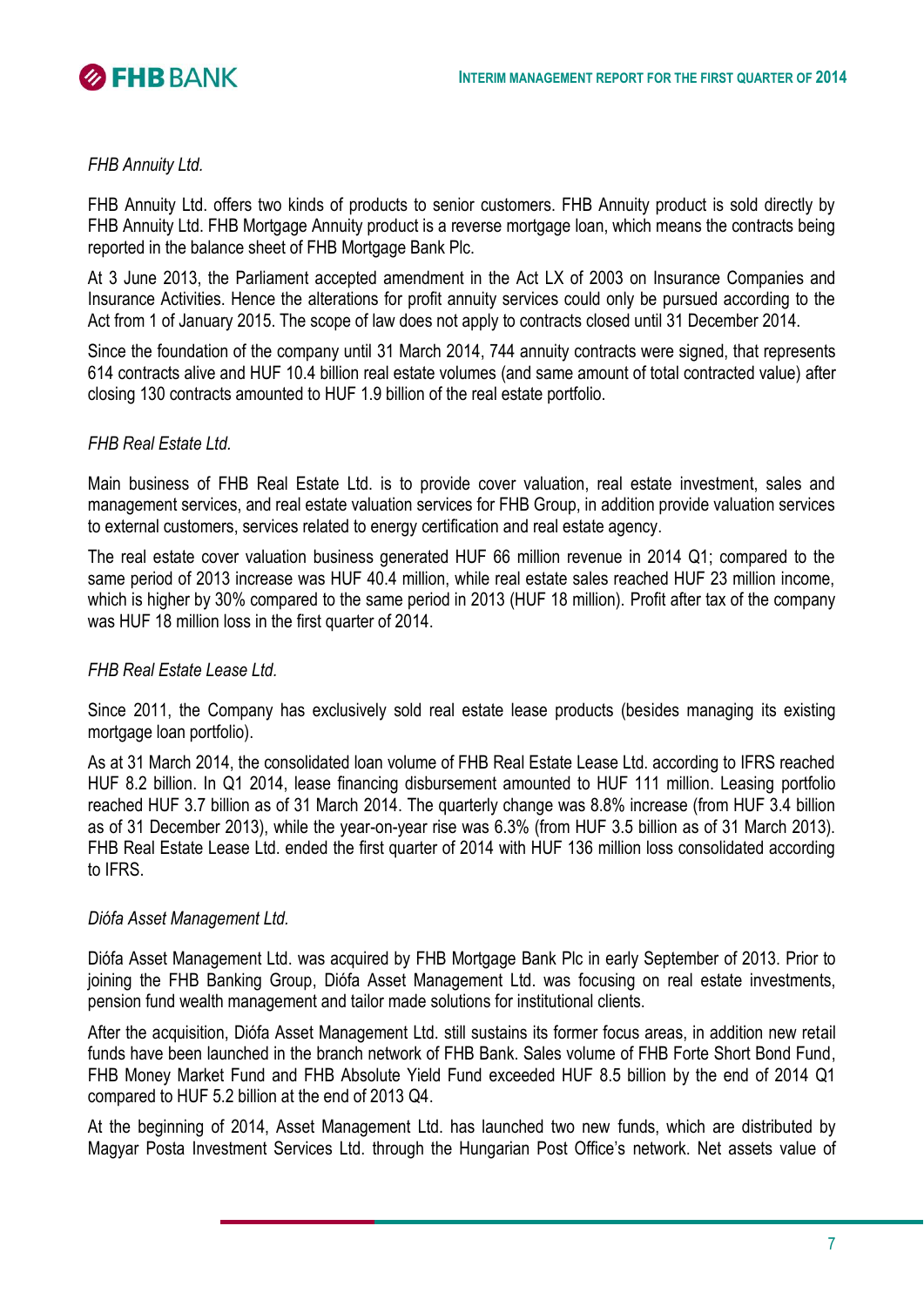

Hungarian Post Real Estate Fund exceeded HUF 2.1 billion by the end of March, while the market value of Hungarian Post Money Market Fund was over HUF 1.1 billion.

Total net value of assets and other portfolios under management increased to HUF 31.1 billion from HUF 23.8 at 31 December 2013.

Asset Management Ltd. closed 2014 Q1 with HUF 1.3 million profit according to Hungarian Accounting Standards, subscribed capital amounted to HUF 135.4 million and shareholders' equity to HUF 125.3 million.

# *Díjbeszedő Operational and Service Llc.*

Díjbeszedő Operational and Service Llc. (DÜSZ) was established by splitting-off from Díjbeszedő Holding Ltd. DÜSZ Llc. is a subsidiary of FHB Mortgage Bank dealing with facility management and also real estate lease since 2014. Share capital of the Company was HUF 636 million on 31 March 2014, shareholder's equity amounted to HUF 1.3 billion and profit after tax reached HUF -8,4 million (according to HAS) in Q1 2014.

# *Associated companies*

DÜSZ Llc. owns 51% of the shares of *Díjbeszedő Faktorház Ltd. (DBF)*. Company's pre-tax profit related to purchased claims before maturity was HUF 313 million in the first quarter of 2014, while pre-tax profit from purchased expired receivables amounted to HUF 788 million (according to HAS). Shareholder's equity of DBF was HUF 8,547 million at the end of the first quarter of 2014.

DÜSZ Llc also owns 51% of the shares of *DíjNET Ltd.* The main activity of the company is operation and development of an electronic bill presentment and payment system. In Q1 2014, DíjNET doubled its profit after tax (according to HAS) compared to first quarter of previous year, which reached HUF 11.9 million. Subscribed capital amounted to HUF 5 million, while shareholder's equity was HUF 107 million at 31 of March, 2014.

DÜSZ Llc. owns 50% of shares of **Díjbeszedő IT Llc. (DBIT**), which provides services related to the IT activities of companies belonging to the Díjbeszedő Group. Profit after tax of DBIT for the first quarter of 2014 was HUF 426 thousand losses. Subscribed capital amounted to HUF 670 million, while shareholder's equity amounted to HUF 616.8 million at the end of March, 2014.

DÜSZ Llc. also owns 50% of **Magyar Posta Investment Services Ltd. (MPBSZ)**, which began its investment services activity in October 2013, whereby MPBSZ offers consolidated securities accounts and Long-term Investment Account product. By the end of March 2014, MPBSZ opened more than 7 thousand accounts; the securities portfolio managed on accounts was close to HUF 14 billion at the end of the quarter, compared to approximately HUF 4.5 billion at the end of December 2013. MPBSZ closed the first three months of 2014 with HUF 122 million loss (according to HAS). The company's shareholder's equity was HUF 743 million and total assets amounted to HUF 1.7 billion.

Associated companies owned by DÜSZ are jointly managed by FHB and Magyar Posta (Hungarian Post Ltd.) according to the syndicate agreement.

# *Organisational changes and headcount*

As of 31 March 2014, the consolidated full-time headcount was 803.1, by 29.6 persons more than 773.5 figure as of 31 December 2013 and by 45.1 persons more than headcount of 757.9 as of 31 March 2013.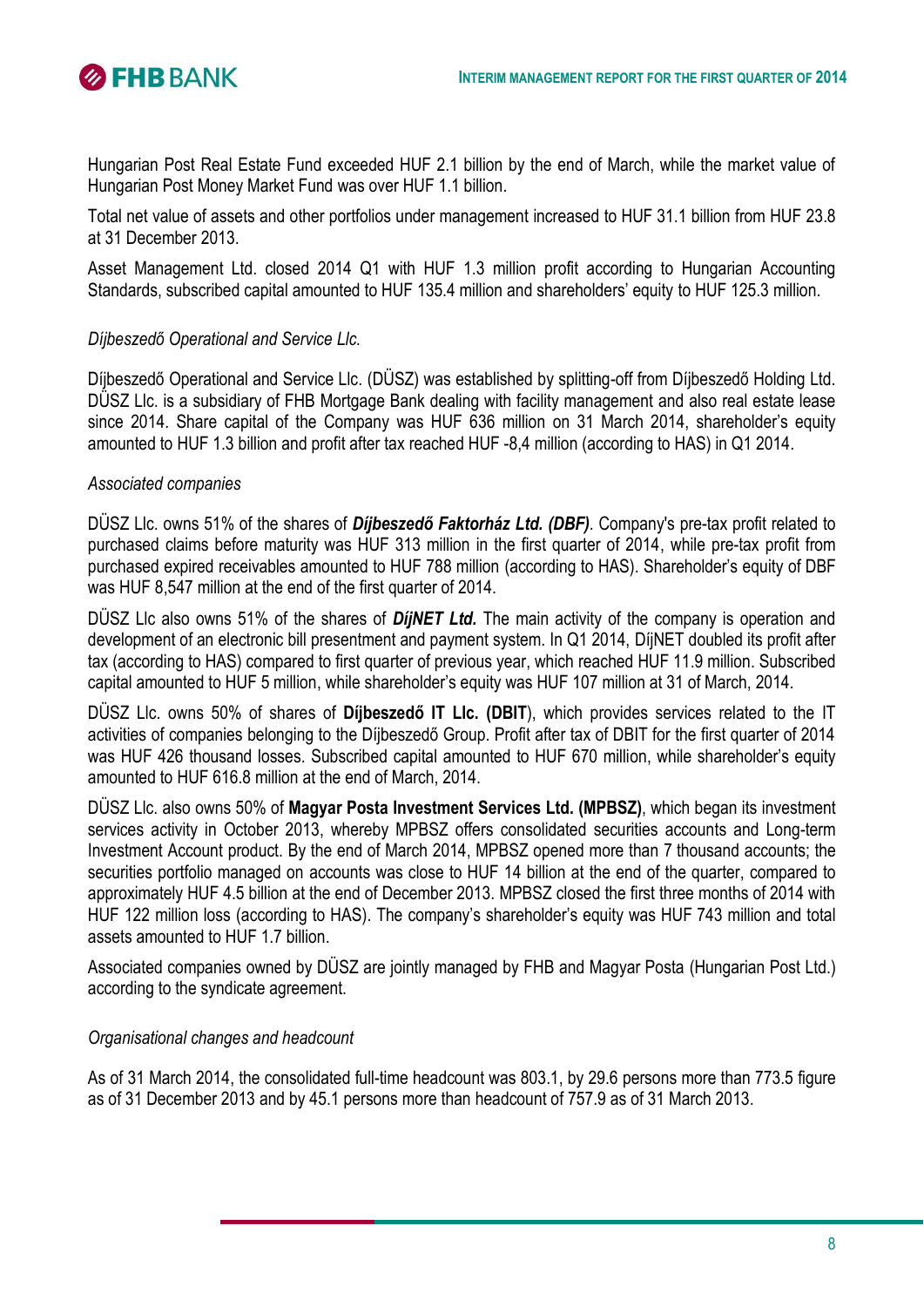

|                              | 31/03/2013 | 31/12/2013 | 31/03/2014 | 31/03/2014/<br>31/12/2013 | 31/03/2014/<br>31/03/2013 |
|------------------------------|------------|------------|------------|---------------------------|---------------------------|
| FHB Mortgage Bank Plc.       | 169.3      | 172.2      | 181.2      | 5.2%                      | 7.1%                      |
| FHB Commercial Bank Ltd.     | 564.9      | 567.0      | 583.3      | 2.9%                      | 3.3%                      |
| FHB Life Annuity Ltd.        | 6.5        | 5.8        | 6.0        | 4.3%                      | $-6.6%$                   |
| FHB Real Estate Ltd.         | 8.1        | 7.4        | 8.9        | 20.3%                     | 9.2%                      |
| FHB Real Estate Leasing Ltd. | 9.2        | 9.8        | 10.7       | 10.0%                     | 16.6%                     |
| Diófa Asset Management Ltd.  |            | 11.4       | 10.9       | $-4.2%$                   |                           |
| Hungarian Card Ltd.          |            | 0.0        | 2.0        |                           |                           |
| <b>FHB Consolidated</b>      | 757.9      | 773.5      | 803.1      | 3.8%                      | $6.0\%$                   |

Headcounts of the Group members were as follows:

# *Changes in key position*

The Annual General Meeting of the Company on 28 April 2014 elected Deloitte Hungary Audit and Consulting Ltd. for the auditor also for 2014 (location: 1068 Budapest, Dózsa György str. 84/C; reg. number: 01-09- 071057; chamber membership number: 000083; HFSA number: T-000083/94). The appointed auditor responsible is Tamás Horváth (mother's name: Veronika Grósz; birth place, date: Budapest, 08/03/1969; location: 1028 Budapest, Bölény str. 16; chamber membership number: 003449; HFSA number: E003449).

Based on the proposal of Board of Directors, Annual General Meeting re-elected Csaba Lantos as member of Supervisory Board.

In line with the rules of new Civil Code, Annual General Meeting decided on the setting up of Audit Committee and elected Csaba Lantos, Enikő Mártonné Uhrin, Miklós Szabó and Tibor Kádár to the Audit Committee as members.

#### *Post-balance sheet date events*

According to the decision announced on 13 March 2014, Financial Stability Board of National Bank of Hungary imposed fine for 35 financial institutions with a total amount of HUF 1.2 billon, which raised fees and charges for customers by the view of NBH on unlawful way. Central Bank prohibited these financial institutions from continuing this practice and ordered to pay back the additional fee charges to clients. NBH imposed a fine of HUF 95 million on FHB Commercial Bank Ltd.

FHB paid the fine until the deadline in April, in the same time brought an action against the decision of NBH to Budapest Court of Public Administration and Labour, in which asked for reprieve of fulfilment of the decision. On 7 May 2014, the Court decided to suspend the execution of paying back the additional fee charges until the legally binding accomplishment of the legal action for review of Central Bank decision.

The National Bank of Hungary authorized with its decision dated 9 May 2014, that Magyar Takarék Befektetési és Vagyongazdálkodási (MATAK) Ltd. – standing in close links with FHB Mortgage Bank – shall gain a direct interest amounting to 50% and FHB through MATAK Zrt. shall gain an indirect, more than 10%, but less than 20% qualifying interest in Magyar Takarékszövetkezeti Bank (Takarékbank) Ltd. through share purchase. Closing of the transaction is expected to take place in first half of 2014.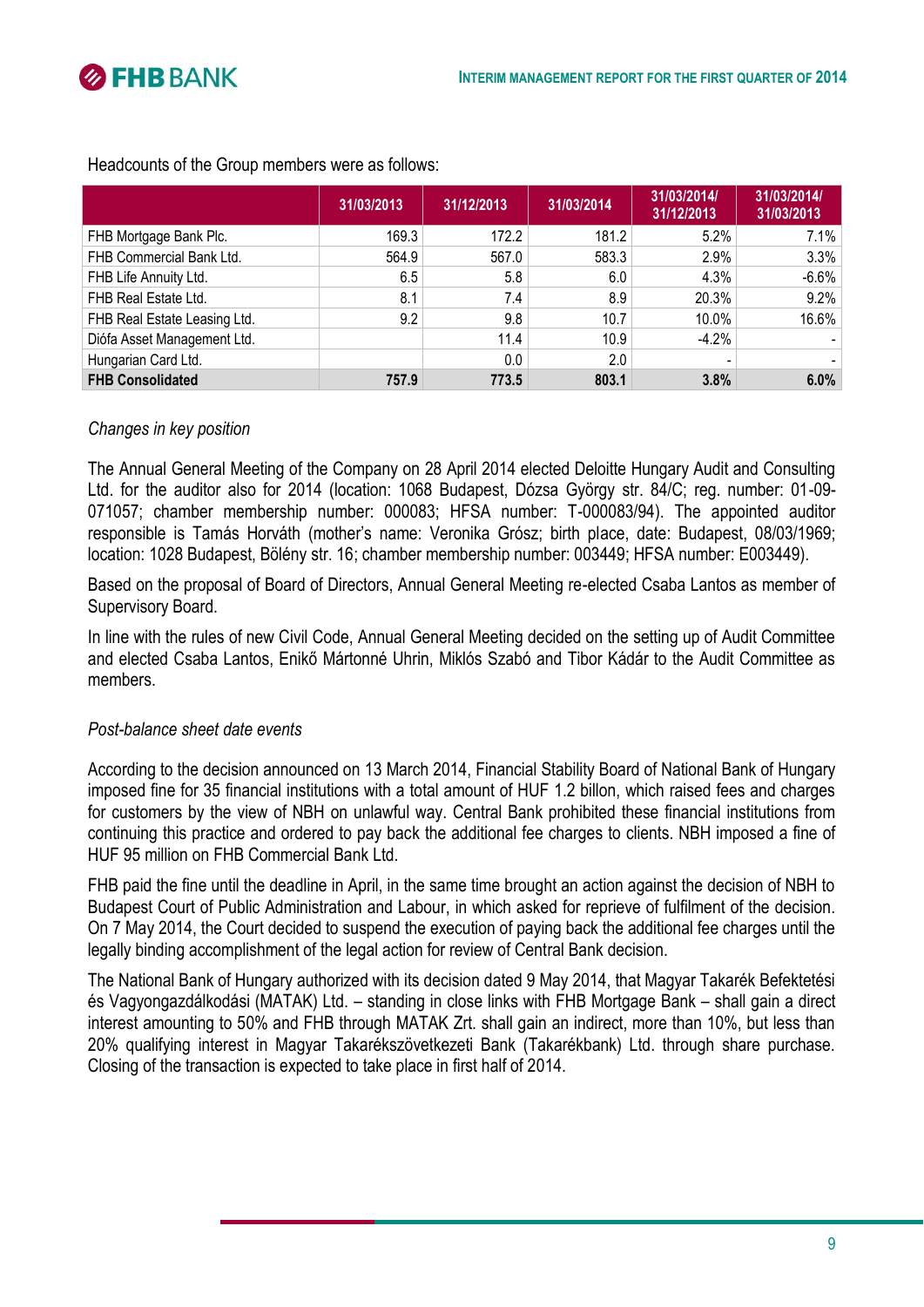

**III. ANALYSIS OF FHB MORTGAGE BANK PLC.'S CONSOLIDATED FINANCIAL STATEMENTS ACCORDING TO IFRS**

# **1. P&L structure**

| in HUF million                                              | Q1 2013   | Q4 2013   | Q1 2014  | Q1 2014 /<br>Q4 2013         | Q1 2014 /<br>Q1 2013 |
|-------------------------------------------------------------|-----------|-----------|----------|------------------------------|----------------------|
| Interest income                                             | 17,383    | 16,156    | 14,840   | $-8.1%$                      | $-14.6%$             |
| Interest expense                                            | $-13,110$ | $-10,964$ | $-9,614$ | $-12.3%$                     | $-26.7%$             |
| Net interest income                                         | 4,273     | 5,192     | 5,226    | 0.7%                         | 22.3%                |
| Fees and commissions income                                 | 1,037     | 1,560     | 1,470    | $-5.8%$                      | 41.8%                |
| Fees and commissions expense                                | $-182$    | $-238$    | $-190$   | $-20.0%$                     | 4.6%                 |
| Net fees and commissions                                    | 855       | 1,323     | 1,280    | $-3.2%$                      | 49.7%                |
| Foreign exchange gains, net                                 | 1,567     | 127       | 1,192    | $\qquad \qquad \blacksquare$ | $-23.9%$             |
| Fair value adjustment                                       | $-1,556$  | 128       | -476     | $\blacksquare$               | $-69.4%$             |
| Gain on securities, net                                     | 316       | 25        | 394      |                              | 24.5%                |
| Net trading result                                          | 328       | 280       | 1,110    | 296.2%                       | 238.9%               |
| Other operating income                                      | 323       | 699       | 628      | $-10.1%$                     | 94.6%                |
| Other operating expenses                                    | $-1,306$  | $-2,116$  | $-1,749$ | $-17.4%$                     | 33.9%                |
| o/w special banking tax & one-off PTI                       | $-706$    | $-853$    | $-707$   | $-17.1%$                     | 0.1%                 |
| <b>Other results</b>                                        | $-983$    | $-1,418$  | $-1,120$ | $-21.0%$                     | 14.0%                |
| Net income of associated companies                          | 0         | 0         | 402      |                              |                      |
| Total non-interest income (with net fees)                   | 199       | 185       | 1,671    |                              |                      |
| Net operating income                                        | 4,472     | 5,377     | 6,897    | 28.3%                        | 54.2%                |
| Provision for impairment on loan losses                     | $-2,652$  | $-955$    | $-1,474$ | 54.3%                        | $-44.4%$             |
| Personnel expenses                                          | $-1,526$  | $-1,122$  | $-1,570$ | 39.9%                        | 2.8%                 |
| Banking operation cost                                      | $-1,755$  | $-1,686$  | $-1,540$ | $-8.6%$                      | $-12.2%$             |
| Cost of business activity                                   | $-81$     | $-386$    | -85      | $-78.1%$                     | 3.9%                 |
| Depreciation                                                | $-622$    | $-642$    | $-623$   | $-2.9%$                      | 0.2%                 |
| Other tax payable                                           | $-17$     | $-12$     | $-23$    | 88.9%                        | 35.4%                |
| <b>Operating costs</b>                                      | $-4,002$  | $-3,848$  | $-3,841$ | $-0.2%$                      | $-4.0%$              |
| Income before income taxes                                  | $-2,182$  | 574       | 1,581    | 175.5%                       |                      |
| Income taxes                                                | 593       | $-363$    | $-437$   | 20.2%                        |                      |
| <b>Profit after tax</b>                                     | $-1,589$  | 211       | 1,145    | 442.9%                       |                      |
| Profit after tax w/o special banking tax                    | -883      | 1,064     | 1,852    | 74.0%                        |                      |
| After tax profit w/o special banking tax and other one-offs | $-808$    | 1,247     | 2,053    | 64.5%                        |                      |

| in HUF million               | Q1 2013     | 2013 Q4  | 2014 Q1  | Q1 2014 /<br>Q4 2013 | Q1 2014 /<br>Q1 2013 |
|------------------------------|-------------|----------|----------|----------------------|----------------------|
| Net interest margin          | 2.37%       | 2.71%    | 2.78%    | $0.1%$ -pt           | $0.4%$ -pt           |
| <b>ROAA</b>                  | $-0.88%$    | 0.11%    | 0.61%    | $0.5%$ -pt           |                      |
| <b>ROAE</b>                  | $-8.39%$    | 1.10%    | 6.07%    | $5.0%$ -pt           |                      |
| ROAA w/o special banking tax | $-0.49%$    | 0.56%    | 0.98%    | $0.4%-pt$            |                      |
| ROAE w/o special banking tax | $-4.66%$    | 5.57%    | 9.82%    | $4.2%-pt$            |                      |
| <b>EPS</b>                   | $-97.75$ Ft | 11.92 Ft | 68.12 Ft | 471.3%               |                      |

The Bank's consolidated profit after tax by IFRS amounted to HUF 1.1 billion profits in Q1 2014. Without the special banking tax, FHB Group's consolidated results would have been HUF 1.9 billion profits in Q1 2014.

Beside HUF 707 million of special banking tax, financial institution levy related to exchange rate protection scheme and non-shifted financial transaction levy had negative impact on the result as extraordinary (one-off)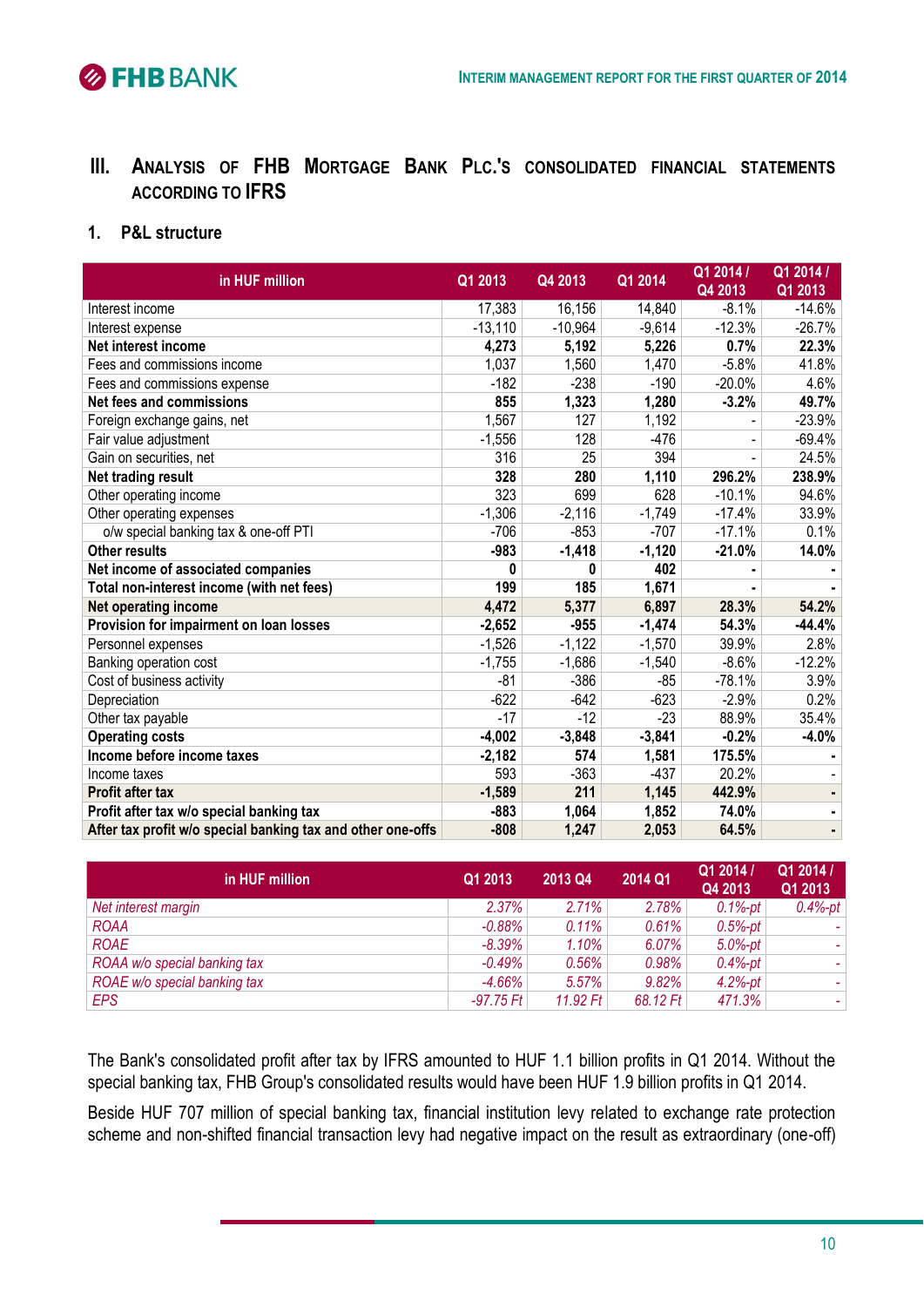

items with total amount of about HUF 900 million. Ignoring all these items, the corrected consolidated profit after tax amounted to HUF 2.1 billion profits.

#### *Net interest income*

Net interest income was HUF 5.2 billion in Q1 2014, 22.3% higher than the result achieved in the Q1 2013 reference period and unchanged (+0.7%) quarterly. The net figure emerged as a balance of HUF 14.8 billion interest income (8.1% lower than the figure of Q4 2013 and 14.6% weaker than figures of Q1 2013, respectively) and HUF 9.6 billion interest expense (q/q: -12.3%, y/y: -26.7%).

Reduction of interest income was generated by fall in interest rates realised on FX and HUF loans (related to sloping yield curve) and lower interest incomes from securities compared to previous quarter. Fall of interest expenses was due to lower interest expenses from issued securities and deposits and changes of funding structure.

|                                     | Q1 2013 | Q4 2013 | Q1 2014 | Q1 2014/ Q4<br>2013 | Q1 2014/ Q1<br>2013 |
|-------------------------------------|---------|---------|---------|---------------------|---------------------|
| Interest income                     |         |         |         |                     |                     |
| Loans                               | 37.6%   | 38.7%   | 41.0%   | 2.2%-pt             | $3.4%-pt$           |
| Refinancing                         | 11.8%   | 9.4%    | 9.3%    | $-0.1%$ -pt         | -2.5%-pt            |
| Mortgage bond interest subsidy      | 13.7%   | 14.3%   | 14.4%   | $0.1%$ -pt          | $0.7%$ -pt          |
| Supplementary interest subsidy      | 1.3%    | 1.3%    | 1.3%    | $0.0%$ -pt          | $0.0%$ -pt          |
| Securities and interbank activities | 12.0%   | 15.3%   | 13.7%   | $-1.6%$ -pt         | 1.7%-pt             |
| Swap transactions                   | 23.5%   | 21.0%   | 20.3%   | $-0.7%$ -pt         | $-3.2%$ -pt         |
| Interest expenses                   |         |         |         |                     |                     |
| Bonds issued                        | 50.7%   | 52.5%   | 50.8%   | $-1.7%$ -pt         | $0.1%$ -pt          |
| Interbank activities                | 14.2%   | 8.5%    | 7.7%    | $-0.8%$ -pt         | $-6.4%$ -pt         |
| Customer deposits                   | 13.2%   | 17.4%   | 17.7%   | $0.3%$ -pt          | 4.6%-pt             |
| Derivatives                         | 20.0%   | 19.1%   | 21.1%   | 1.9%-pt             | $1.0%$ -pt          |
| Other interest expense              | 1.9%    | 2.4%    | 2.7%    | $0.3%$ -pt          | $0.8%$ -pt          |

Distribution of interest income and expenses shows the following table:

The average net interest margin (NIM) was 2.78% in Q1 of 2014, slightly higher compared to 2.71% in Q4 of 2013 and by 40 bp over 2.37% in Q1 of 2013.

#### *Net fee and commission income*

In Q1 of 2014, Bank achieved a positive balance of HUF 1,280 million of income from and expenditures on commissions and fees; 3.2% lower than Q4 2013 figures and 49.7% higher than Q1 2013. Net fees and commissions adjusted by financial transaction levy performed also growth quarter-on-quarter (+1.4%), and represents 36.5% increase year-on-year.

Compared to previous quarter, fees related to insurances and commissions from bank accounts increased but fees related to bankcards and real-estates decreased. The guarantee related fee income reaching over HUF 100 million in Q1 2014, as well. Among expenses, bond issuing fees and agents' fees also dropped quarterly.

Income from fees and commissions in Q1 of 2014 was HUF 1.470 million, of which 15.6% was contributed by charges related to loans (14.2% in Q4 of 2013) and 30.8% by accounts and card related banking charges without financial transaction levy (29.7% in Q4 of 2013). Commissions resulting from the strategic cooperation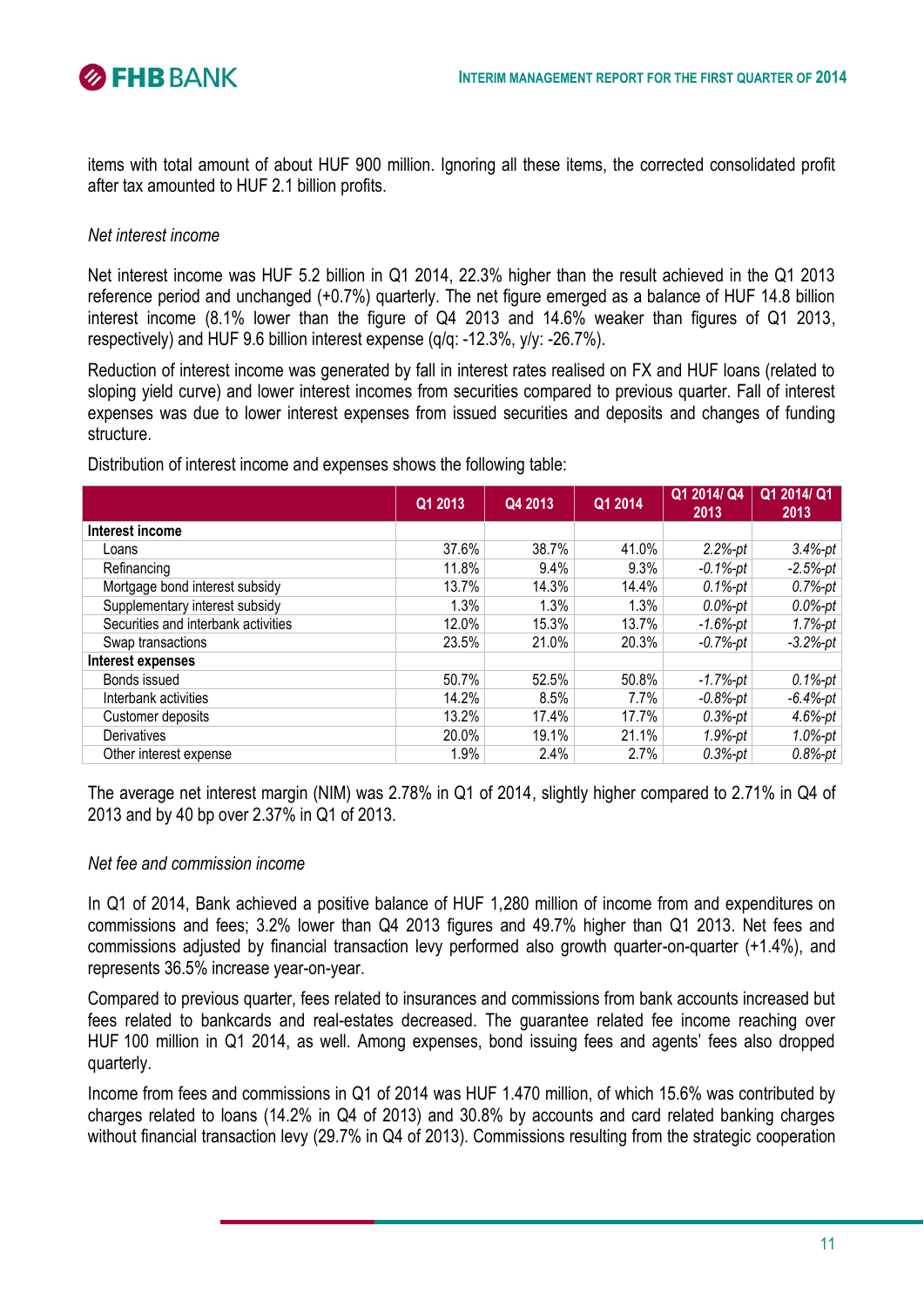



agreement signed with Allianz Insurance Company contributed 6.9% to income from fees and commissions in the reported quarter (6.0% in Q4 of 2013).

Card related fee expenses (HUF 86 million) decreased slightly compared to the previous quarter.

# *Net result of financial transactions*

In 2014 Q1 the balance of financial transactions was HUF 1.1 billion profit, by HUF 830 million higher than in the Q4 of 2013.

As of Q1 2014, HUF 1,192 million of foreign exchange profits are higher figures of previous quarter (HUF 127 million profit).

In Q1 of 2014 the changes in the value of financial instruments reported at fair value through P&L was HUF 475.8 million loss, which is less than profit achieved in Q4 2013 by HUF 604 million.

In Q1 2014, securities transactions resulted in HUF 393.7 million profits as opposed to HUF 24.9 million in last period.

# *Other operating income and expenditure*

In 2014 Q1, the balance of other operating income and expenditure was HUF 1,120 million net expenditure; arising from HUF 628.2 million incomes and HUF 1.749 million expenditure. From 2014 – due to presentation changes – financial transaction levy and credit institutions levy are reported on line of other operating expenditure, not as operating costs. Apart from these two items, other results are higher by HUF 146 million than a year before, and by HUF 250 million higher than in the previous quarter.

In 2014 Q1 real estate related income contributed 11.9%, HUF 57 million to other operating income (real estate rent, revaluation). 65.5% of income (HUF 315 million) was contributed by compensation from mortgageloan insurance.

44.2% of other expenditure was contributed by the special banking tax (HUF 707 million). Within other expenditures, HUF 71.5 million annuity payments were reported.

Net income of associated companies contributed by HUF 401.7 million to consolidated figures, which mainly resulted from the HUF 458.4 million profit of DBF.

#### *Impairments and provisions for possible loan losses*

HUF 1.5 billion HUF of risk costs in 2014 Q1 performed by 44.4% better figures than a year before, and was 54.3% higher quarter-on-quarter. Improvement was related to lower volume of provisions for loan losses in line with decreasing volume of non-performing loans compared to the end of Q1 2013. Among loan losses close to HUF 623 million losses were reported due to closed transactions covered by real-estates sold to National Asset Management Company, but it was partially compensated by release of loan loss provision related to that transactions.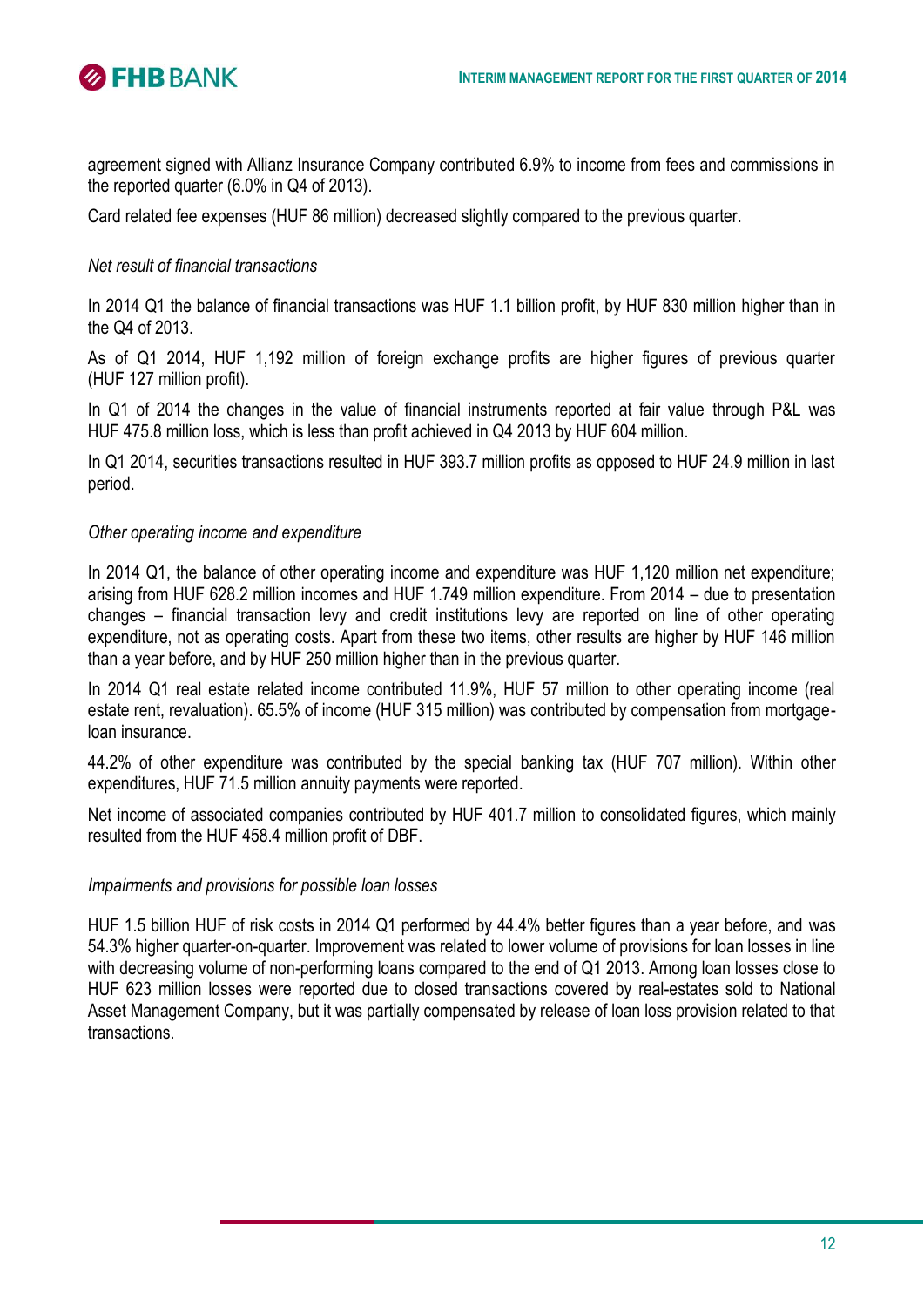

# *Operating expenses 2*

<u>.</u>

Operating costs amounted to HUF 3.8 billion in Q1 2014 which is 4.0% lower than in the same period of 2013. The decrease of the administrative expenses is significant. Operating expenses are nearly the same as in the previous quarter.

Cost-to-income ratio was 55.7% in Q1 2014 (as opposed to 89.5% in Q1 2013 and 71.6% in Q4 2013). Ratio adjusted by special banking tax was 50.5% in Q1 2014, while 77.3% in Q1 2013, and 61.8% in Q4 2013.

Personnel expenses were higher than in the same period of 2013 (+2.8%) and also higher than in the last quarter of 2013 (+39.9%). The main reason behind the significant raise is the accrued premium. In the first quarter of 2013 there was premium accrued as well, but at the end of 2013 according to the consolidated loss, fewer premiums were paid than accrued in 2013.

Administrative expenses in Q1 2014 (HUF 1,540 million) decreased year-on-year (HUF 1,755 million), and quarter-on-quarter (HUF 1,686 million) as well. In yearly comparison IT related fees, while in quarterly comparison consultancy fees were lower.

Expenses of business activity (HUF 84.6 million) were approximately at the same level as in Q1 2013 (HUF 81.5 million), but showed significant decrease quarterly (HUF 385.7 million). The costs of cover valuation were by HUF 65 million higher in Q4 2013 than in any other quarters according to the re-valuation of Basel regulation. The marketing expenses in Q4 2013 were also much higher than in the first quarters of 2013 and 2014 according to the intensive marketing activity and product introduction of cooperation with Hungarian Post.

Depreciation was HUF 623 million in Q1 2014, no material change occurred compared to basis periods. Approximately three-quarters of depreciation are related to intangibles.

Other taxes paid reported among operating costs amounted to HUF 23 million in Q1 2014 because of reclassification of credit institution and financial transaction levy. The other taxes among cost (for example real estate tax, vehicle tax, etc.) are the same in every quarter because of the stability of assets.

<sup>&</sup>lt;sup>2</sup> Due to reclassification from 2014, amounts of financial transaction levy and credit institution levy are included in other operating expenses instead of operating costs. In favor of comparability these items figures have been reclassified in the data of prior periods, as well.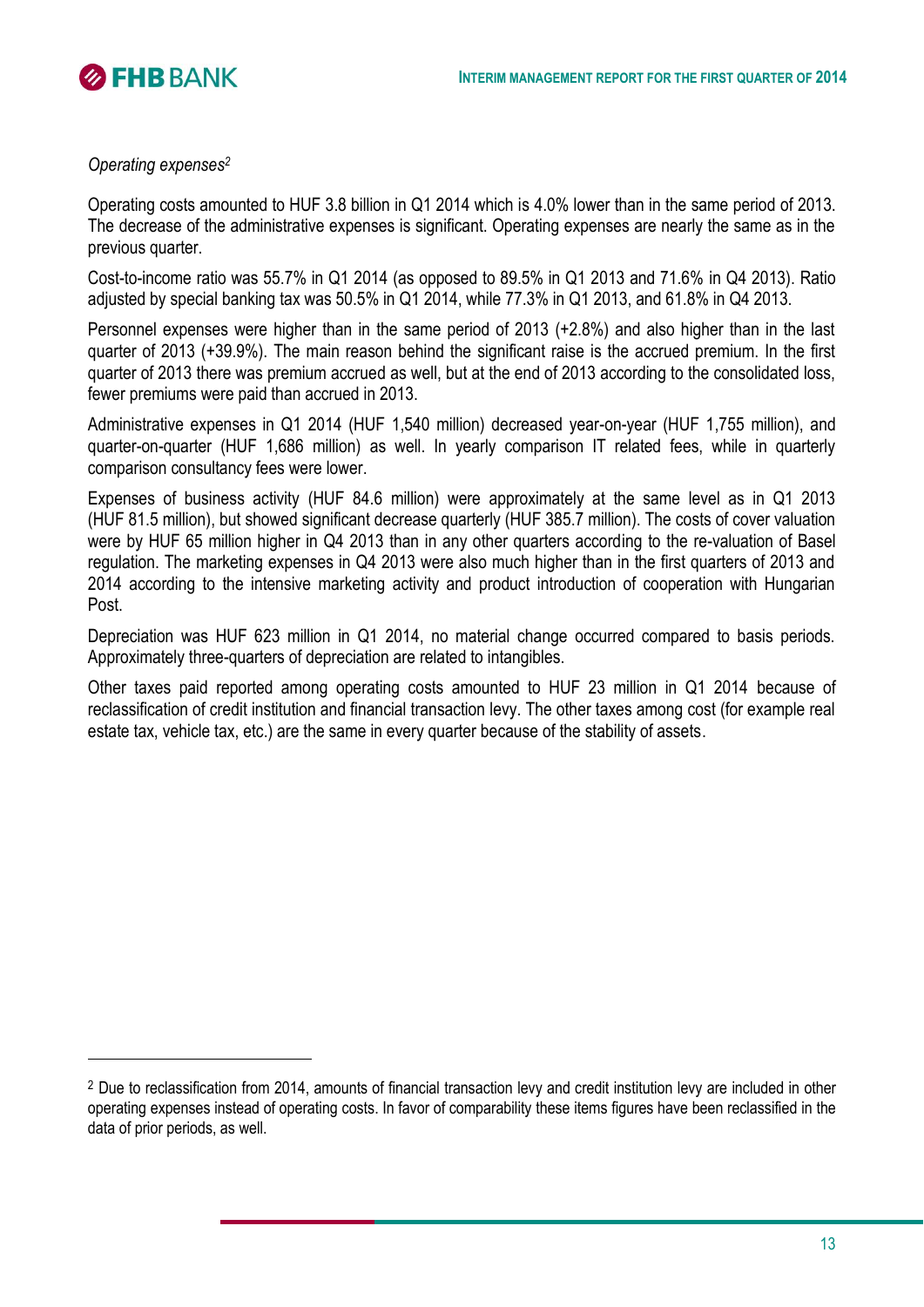

# **2. Balance Sheet**

| in HUF million                                                | 31/03/2013 | 31/12/2013 | 31/03/2014 | 31/03/2014/ | 31/03/2014/ |
|---------------------------------------------------------------|------------|------------|------------|-------------|-------------|
|                                                               |            |            |            | 31/12/2013  | 31/03/2013  |
| Cash                                                          | 2,191      | 2,039      | 1,734      | $-14.9%$    | $-20.9%$    |
| Due from banks & NBH                                          | 33,631     | 32,739     | 79,190     | 141.9%      | 135.5%      |
| Financial assets available for sale and trading at fair value | 126,180    | 193,824    | 197,346    | 1.8%        | 56.4%       |
| Fair value of derivative financial assets                     | 2,141      | 3,579      | 2,002      | $-44.1%$    | $-6.5%$     |
| Investment in associates (jointly controlled companies)       | 0          | 6,158      | 6,227      | 1.1%        |             |
| Refinanced mortgage loans                                     | 159,785    | 133,692    | 129,981    | $-2.8%$     | $-18.7%$    |
| Loans and advances                                            | 378,764    | 358,004    | 366,001    | 2.2%        | $-3.4%$     |
| Impairment and provision                                      | $-40,330$  | $-37,933$  | $-39,171$  | 3.3%        | $-2.9%$     |
| Tangible assets                                               | 5,862      | 5,625      | 7,042      | 25.2%       | 20.1%       |
| Goodwill and other intangible assets                          | 12,342     | 11,373     | 10,912     | $-4.1%$     | $-11.6%$    |
| Other assets                                                  | 29,864     | 28,415     | 28,056     | $-1.3%$     | $-6.1%$     |
| <b>Total Assets</b>                                           | 710,429    | 737,514    | 789,321    | 7.0%        | 11.1%       |
| <b>Liabilities total</b>                                      | 634,368    | 661,443    | 712,372    | 7.7%        | 12.3%       |
| Interbank borrowings                                          | 109,900    | 134,841    | 133,174    | $-1.2%$     | 21.2%       |
| Mortgage bonds                                                | 234,685    | 172,830    | 202,438    | 17.1%       | $-13.7%$    |
| Bonds issued                                                  | 103,707    | 99,487     | 96,004     | $-3.5%$     | $-7.4%$     |
| Deposits                                                      | 139,834    | 222,501    | 243,809    | 9.6%        | 74.4%       |
| Fair value of derivatives                                     | 25,746     | 15,365     | 18,431     | 20.0%       | $-28.4%$    |
| Leasing liability                                             | 10,704     | 9,292      | 8,481      | $-8.7%$     | $-20.8%$    |
| Reserves for annuity                                          | 2,460      | 2,463      | 2,450      | $-0.5%$     | $-0.4%$     |
| Other liabilities                                             | 7,332      | 4,664      | 7,584      | 62.6%       | 3.4%        |
| Shareholders' equity                                          | 76,061     | 76,072     | 76,949     | 1.2%        | 1.2%        |
| Subscribed capital                                            | 6,600      | 6,600      | 6,600      | 0.0%        | 0.0%        |
| Capital reserve                                               | 1,709      | 1,709      | 1,709      | 0.0%        | 0.0%        |
| Treasury shares                                               | $-29$      | -29        | $-158$     | 451.6%      | 451.6%      |
| Subordinated Tier1 capital                                    | 28,923     | 31,749     | 31,749     | 0.0%        | 9.8%        |
| Other reserves                                                | 107        | 380        | 279        | $-26.6%$    | 160.2%      |
| Retained earnings                                             | 40,340     | 40,340     | 35,663     | $-11.6%$    | $-11.6%$    |
| Balance sheet profit                                          | $-1,589$   | $-4,677$   | 1,108      |             |             |
| Total liabilities and shareholders' equity                    | 710,429    | 737,514    | 789,321    | 7.0%        | 11.1%       |

As of 31 March 2014, the Bank's consolidated balance sheet total by IFRS amounted to HUF 789.3 billion, moving 7.0% upward from the end of previous quarter and HUF 78.9 billion, or 11.1% higher than the balance sheet total as of 31 March 2013.

On the assets side the interbank deposits expanded by more than 135%, refinanced loans dropped by 18.7% and impairment and provision increased by 2.9%.

Liabilities increased by 12.3% compared to the reference figures of 2013. Mortgage bonds issued showed decline (-13.7%) and interbank borrowings rose by 21.2%. Deposits grew by more than 74% year-on-year.

Shareholders' equity increased by HUF 888 million or 1.2% year-on-year.

#### *Interest earning assets*

The Group's interest earning assets increased from HUF 699.5 billion as of 31 March 2013 to HUF 773.7 billion as of 31 March 2014. Interest earning assets contributed 98.0% to the balance sheet total.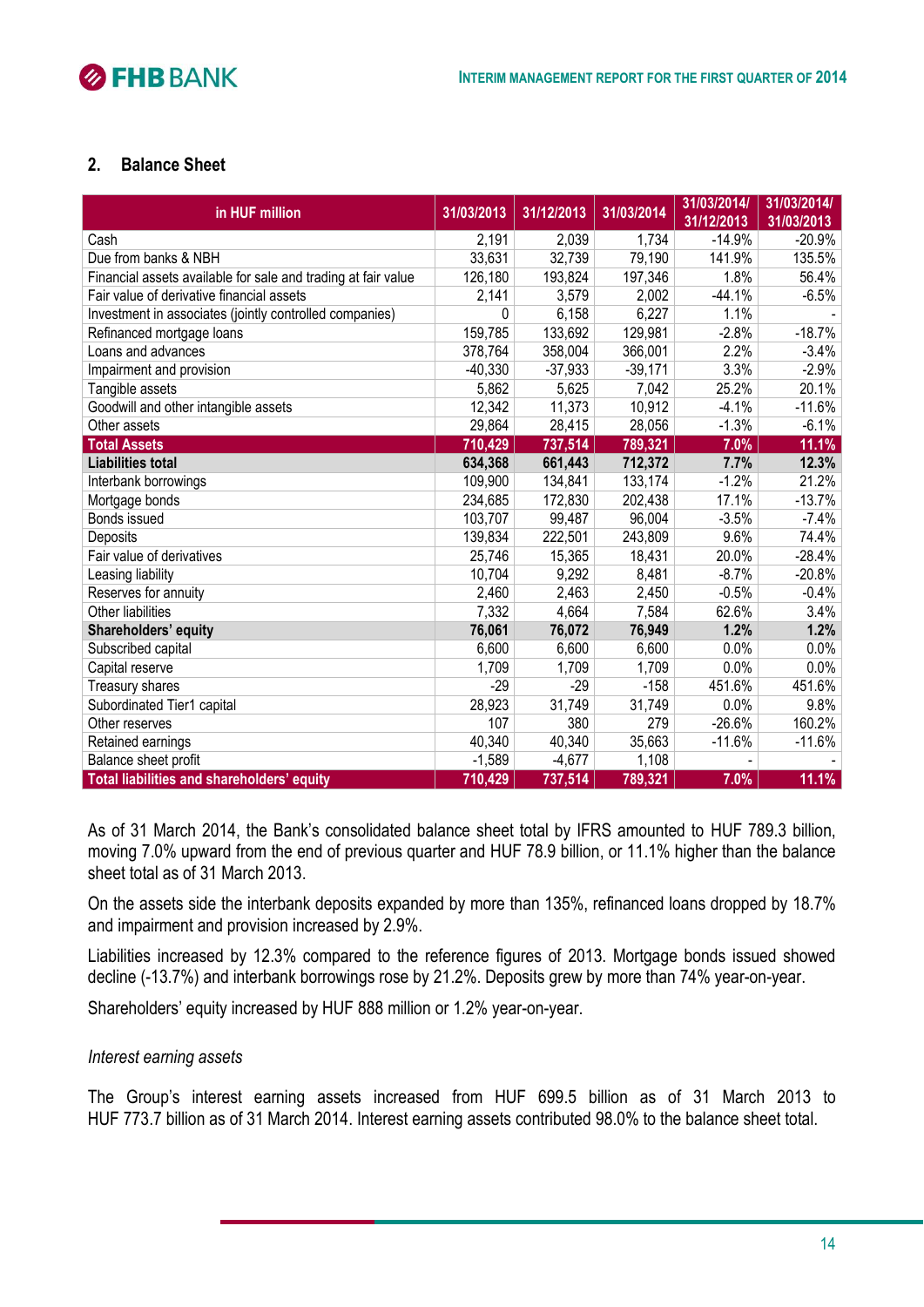

NBH and other interbank lending increased from HUF 33.6 billion as of 31 March 2013 to HUF 79.2 billion as of 31 March 2014. As a result, the ratio of this items in interest earning assets has more than doubled to 10.2% at the end of 2014 Q1.

The value of Bank's securities available for sale and held for trading at fair value increased from HUF 126.2 billion as of 31 March 2013 to HUF 197.3 billion as of 31 March 2014; while as of 31 December 2013 amounted to HUF 193.8 billion. At the end of 2014 Q1, securities available for sale and held for trading contributed 25.5% to interest earning assets. Securities available for sale and held for trading include NBH bonds amounting to HUF 26.0 billion, discount treasury bills amounting to HUF 139.2 billion and government bonds amounting to HUF 13.7 billion.

#### *Loans*

As of 31 March 2014, volume of loans was 3.4% down year-on-year (adjusted by FX changes it was 3.9%), but quarterly grew by 2.2% (adjusted by FX changes it was +0.2%). Impairment to cover loan losses decreased from HUF 40.3 billion as of 31 March 2013 to HUF 37.2 billion as of 31 March 2014, in the reported quarter showed 3.3% decrease (from HUF 37.9 billion as of 31 December 2013).

Year-on-year decline in refinanced loans was 18.7% to HUF 130.0 billion, and there was also a 2.8% drop in this item over the last quarter. As of 31 March 2014, contribution of refinanced loans and gross own lending was 64.1% to interest earning assets; this rate was 77% a year before.

#### *Portfolio quality*

Volume of non-performing loans increased by 1.3% quarter-on-quarter due to the depreciation of the Hungarian forint, while it has decreased by 4.4% year-on-year. NPL ratio fell to 20.2% by 31 March 2014 from 20.4% as of 31 December 2013. Coverage of non-performing loans is 53% which represents a slight growth in the quarter.

#### *Other assets*

Tangible assets amounted to HUF 7.0 billion as of 31 March 2014 and increased by HUF 1.2 billion year-onyear and by HUF 1.4 billion quarter-on-quarter. As of 31 March 2014, intangibles amounted to HUF 10.9 billion, down by HUF 1.4 billion or 11.6% year-on-year and HUF 461 million (-4.1%) below the 31 December 2013 figure. Volume of intangible assets contains also goodwill related to the acquisition of Diófa Asset Management Ltd.

Value of investment in associated companies consolidated by equity method amounted to HUF 6.2 billion as of 31 March 2014, including goodwill related to the acquisition of DÜSZ.

Other assets amounted to HUF 28.1 billion as of 31 March 2014, decreasing by 6.1% (HUF 1.8 billion) yearon-year. Deferred tax assets reached HUF 7.4 billion while value of real estates reported as inventory was HUF 1.6 billion.

Investment properties amounted to HUF 11.3 billion.

#### *Interest bearing liabilities*

Interest bearing liabilities increased from HUF 598.8 billion as of 31 March 2013 to HUF 683.9 billion as of 31 March 2014, representing approximately 86.6% to the balance sheet total. As a year before, issued securities gave major part of interest bearing liabilities with a share of 56.5%, for the end of 2014 Q1 their proportion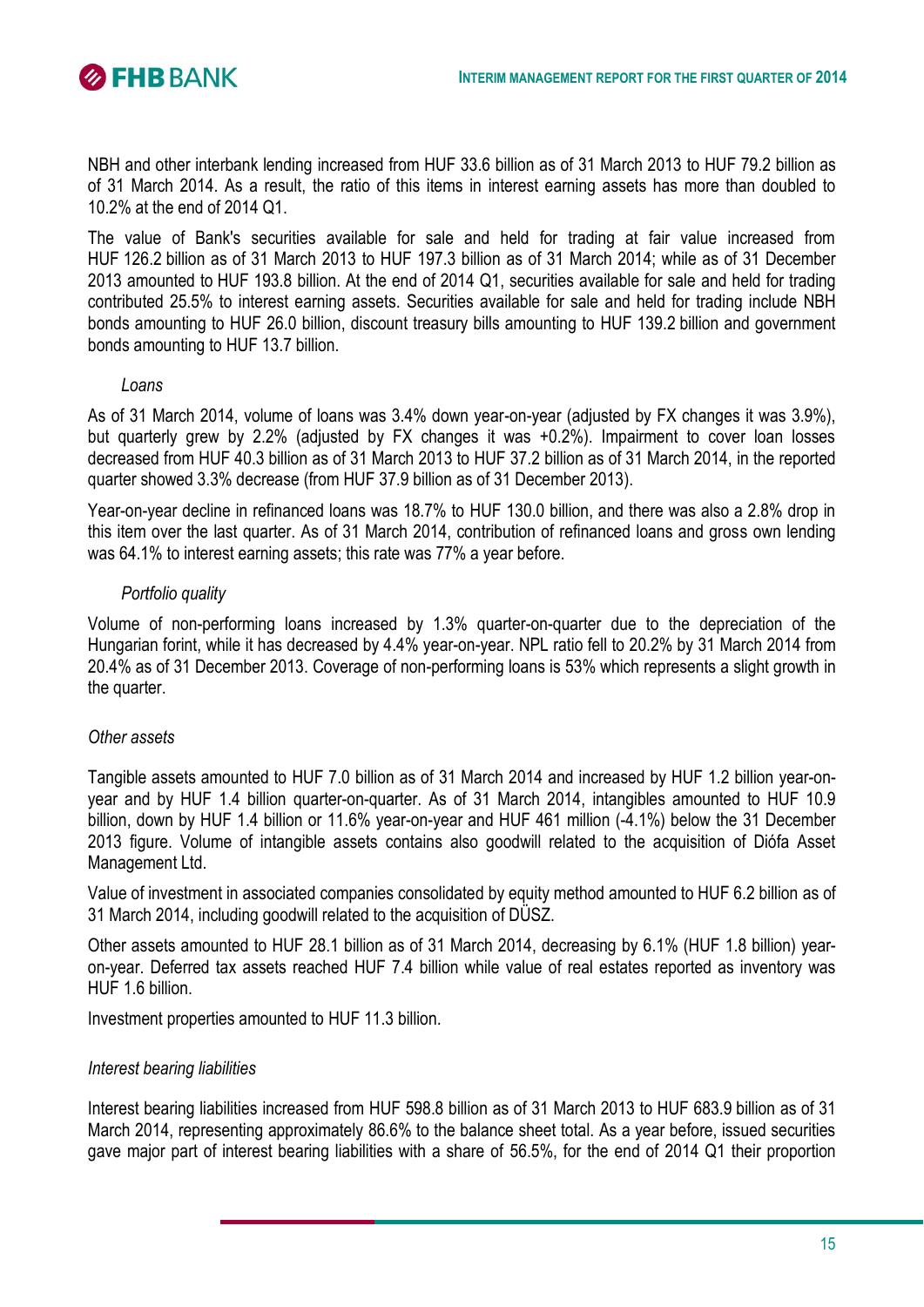

decreased to 43.6%, while the share of client deposits within interest bearing liabilities grew from 23.4% to 35.6% year-on-year.

#### *Interbank funds*

As of 31 March 2014, interbank funds amounted to HUF 133.2 billion showing -1.2% change compared to previous quarter, but volume was 21.2% up year-on-year containing also 2 years covered loan facility issued by Hungarian National Bank to stimulate corporate lending and funding of disbursed loans within the framework of Funding for Growth Scheme (NHP). Contribution of interbank borrowings to interest bearing liabilities was 19.5% as of 31 March 2014.

#### *CMBs issued*

HUF 202.4 billion book value of mortgage bonds as of 31 March 2014 was down by 13.7% or HUF 32.2 billion from figures of 31 March 2013 (HUF 234.7 billion).

|                             | 31/03/2013        |                      | 31/03/2014        |                      |  |
|-----------------------------|-------------------|----------------------|-------------------|----------------------|--|
| in HUF million              | <b>Book value</b> | <b>Nominal value</b> | <b>Book value</b> | <b>Nominal value</b> |  |
| Non-listed mortgage bonds   |                   |                      |                   |                      |  |
| Fixed                       | 66,033            | 65,868               | 29,363            | 29,226               |  |
| Floating                    | 304               | 304                  | 0                 | 0                    |  |
| Listed mortgage bonds       |                   |                      |                   |                      |  |
| Fixed                       | 146,483           | 146,319              | 152,824           | 147,955              |  |
| Floating                    | 12,247            | 12,811               | 10,936            | 10,962               |  |
| Total                       | 225,067           | 225,302              | 193,123           | 188,143              |  |
| <b>Accrued interest</b>     | 9,618             |                      | 9,315             |                      |  |
| <b>Mortgage bonds Total</b> | 234,685           | 225,302              | 202,438           | 188,143              |  |
| <b>Non-listed bonds</b>     |                   |                      |                   |                      |  |
| Fixed                       | 54,887            | 54,435               | 29,855            | 29,850               |  |
| Floating                    | 6,028             | 5,957                | 4,248             | 4,194                |  |
| <b>Listed bonds</b>         |                   |                      |                   |                      |  |
| Fixed                       | 38,368            | 38,614               | 52,654            | 53,955               |  |
| Floating                    | 1,377             | 1,380                | 7,032             | 7,035                |  |
| Total                       | 100,660           | 100,387              | 93,789            | 95,035               |  |
| <b>Accrued interest</b>     | 3,047             |                      | 2,215             |                      |  |
| <b>Bonds Total</b>          | 103,707           | 100,387              | 96,004            | 95,035               |  |

#### *Mortgage bonds collateral<sup>3</sup>*

1

The net collateral value of real estate covering mortgage bonds issued by FHB Mortgage Bank amounted to 444.7 billion HUF as of 31 March 2014 (HUF 301.2 billion of capital and HUF 143.5 billion of interests), 4.0% less than the HUF 463.4 billion as of 31 December 2013 and 18.0% below the figure of 31 March 2013 (HUF 542.3 billion).

<sup>3</sup> Non-consolidated data of FHB Mortgage Bank Plc. only, according to HAS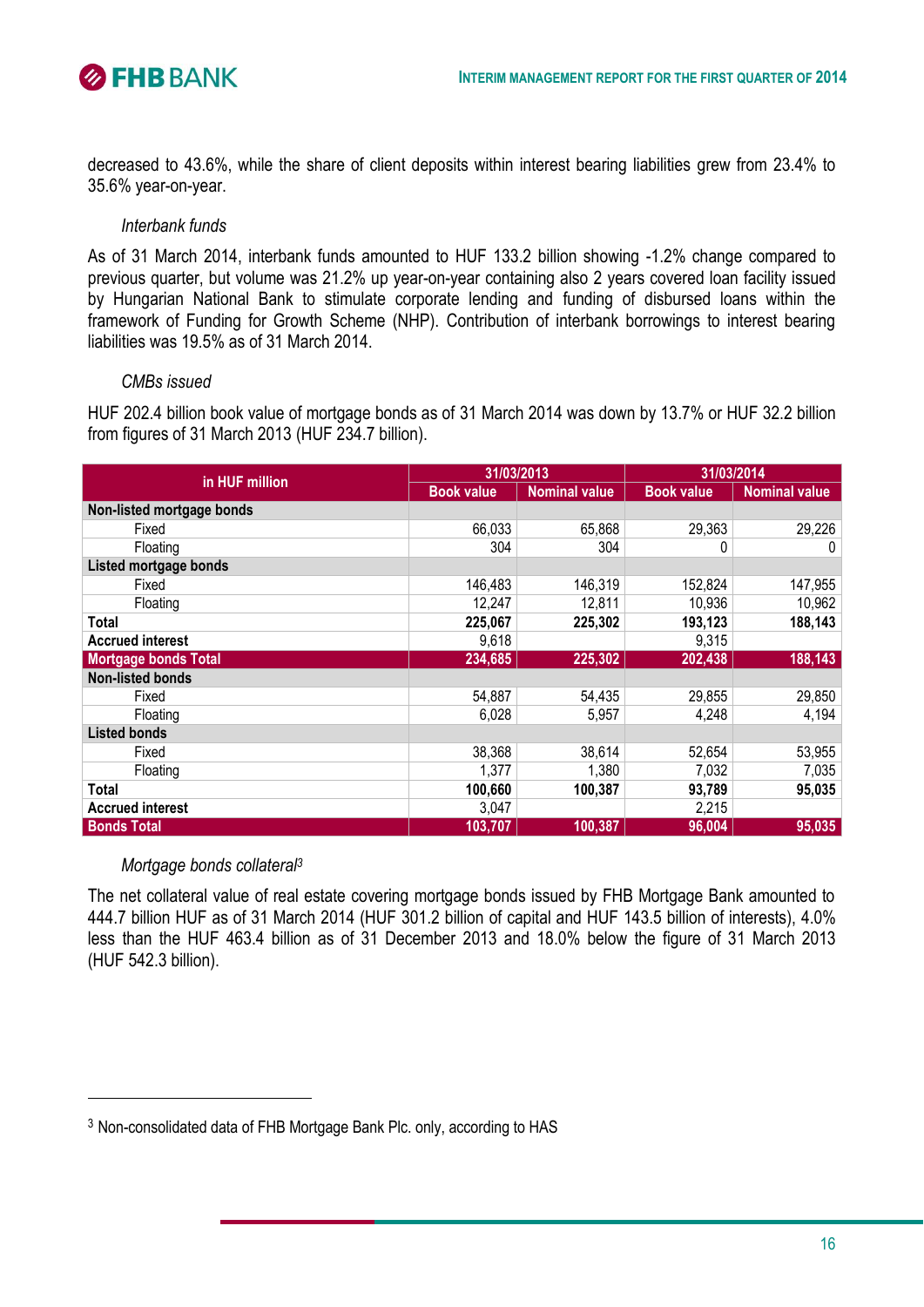

The value of the group of assets involved as collateral:

| in HUF million                                                 | 31/03/2013 | 31/12/2013 | 31/03/2014   |  |  |  |  |
|----------------------------------------------------------------|------------|------------|--------------|--|--|--|--|
| <b>Outstanding mortgage bonds</b>                              |            |            |              |  |  |  |  |
| Face value                                                     | 302,927    | 225,601    | 229,376      |  |  |  |  |
| Interest                                                       | 74,590     | 53,899     | 53,997       |  |  |  |  |
| Total                                                          | 377,517    | 279,500    | 283,374      |  |  |  |  |
| Value of the regular collateral                                |            |            |              |  |  |  |  |
| Principal                                                      | 346,405    | 308,444    | 301,218      |  |  |  |  |
| Interest                                                       | 195,915    | 154,922    | 143,506      |  |  |  |  |
| Total                                                          | 542,321    | 463,366    | 444,724      |  |  |  |  |
| Value of assets involved as supplementary collateral           |            |            |              |  |  |  |  |
| Balance of the separate blocked account at the NBH - principal | 0          |            | 0            |  |  |  |  |
| Total                                                          | 0          | 0          | $\mathbf{0}$ |  |  |  |  |

As of 31 March 2014, the present value of ordinary collateral was HUF 340.7 billion and the present value of mortgage bonds were HUF 266.4 billion, thus the present value of collateral exceeded that of CMBs in circulation not yet repaid, ratio was 127.9%. As of 31 March 2014, net value of ordinary and supplementary collateral principal to unpaid face value of mortgage bonds in circulation was 131.3%, and the net ordinary and supplementary collateral principal to the unpaid interest on mortgage bonds in circulation was 265.8%.

The collateral value of real estate covering ordinary collaterals amounted to HUF 855.8 billion as of 31 March 2014, 2.2% down compared to 31 December 2013 (HUF 874.6 billion) and 10.2% below the 31 March 2013 value (HUF 952.5 billion). The LTV ratio applicable for ordinary collateral was 35.1% as of 31 March 2014, lower than the 36.2% LTV as of 31 March 2013.

#### *Bonds issued*

The book value of bonds was HUF 96 billion as of 31 March 2014, compared to 31 December 2013 (99.5 billion HUF) decreasing by 3.5 billion or 3.5%. The year-on-year decline was 13.7%. The stock of bonds fell by HUF 7.7 billion (7.4%) in one year.

#### *Deposits*

As of 31 March 2014, deposits amounted to HUF 243.8 billion increasing by 74.4% year-on-year and 9.6% quarterly. In the last year, volume of corporate deposits significantly increased (by 110.9%), similarly to retail deposits (+48.2%).

The sight deposit ratio grew from 26.1% to 27.8% in a year.

#### *Other liabilities*

Other liabilities amounted to HUF 7.6 billion, within that liabilities related to early instalments of clients amounted to HUF 854 million. The Bank reported accounts payable HUF 320.6 million as of 31 March 2014, accruals HUF 883.9 million and deferred tax liabilities HUF 477.2 million.

# *Shareholders' equity*

Within one year, shareholders' equity increased by 1.2% to HUF 76.9 billion as of 31 March 2014. In line with IFRS, the Bank reported the EUR 112 million Tier 1 subordinated bond as part of shareholder's equity. Balance sheet profit was HUF 1.1 billion.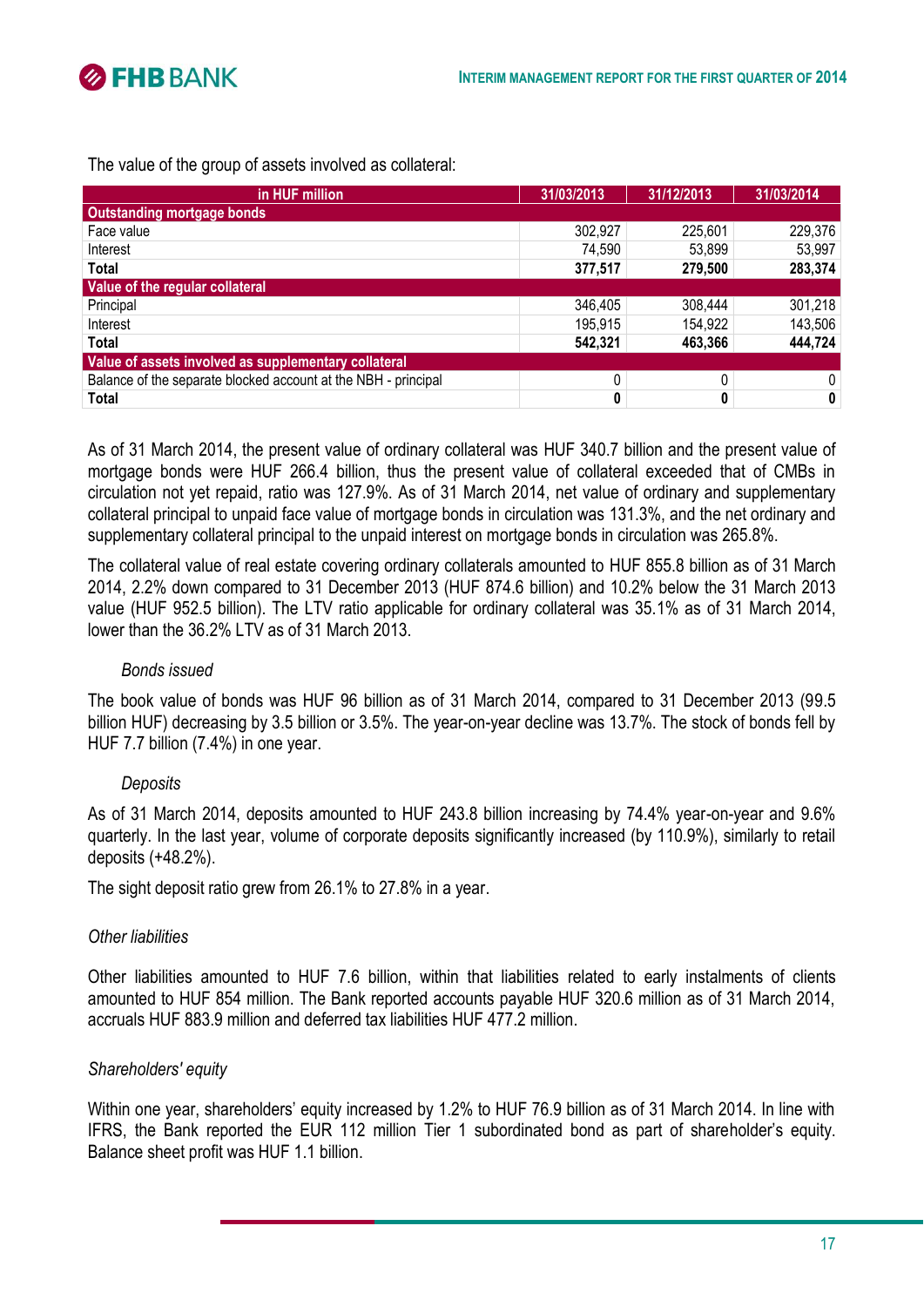

#### *Capital position*

On 1 January 2014 regulation (EU) no 575/2013 of the European Parliament and of the Council on prudential requirements for credit institutions and investment firms (CRR) came into effect. The new regulation defines new prudential requirements not only in case of capital adequacy, but also for liquidity, financial stability and leverage, as well. Most important elements of the new regulation are the different methodology of calculation of own funds and more strict requirements on the level of Tier 1 capital.

CRR includes transitional provisions, reports, reviews and amendments in favour of continuous convenience, some of these rules have to appointed by the competent authorities, in our case by National Bank of Hungary as financial supervisory. NBH appointed this rules in regulation No. 10/2014. (IV. 3.).

FHB calculated capital adequacy based on consolidated IFRS data of a range of group members defined by CRR (companies under consolidated supervision), applying also transitional rules. As of 31 March 2014, capital adequacy ratio – including also additional supervisory capital requirements (SREP) – is 11.3%, CET1 ratio is 7.8%. Decrease of capital adequacy ratio compared to previous quarters is the impact of regulatory changes and is in line with preliminary calculations of the Bank.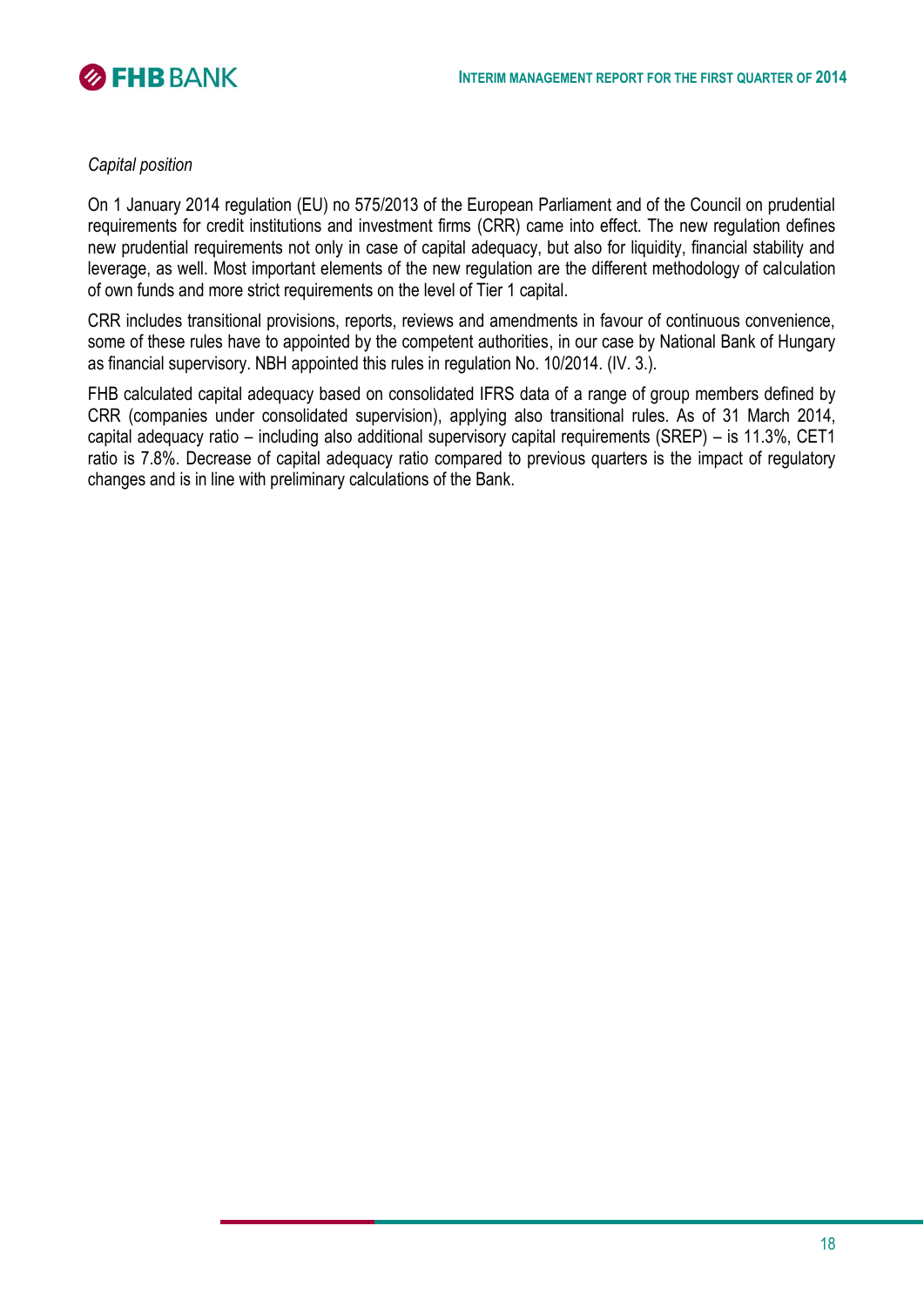

# **DECLARATION**

This management report of FHB Jelzálogbank Nyrt. (FHB Mortgage Bank Plc.) is based on consolidated, nonaudited IFRS financial statements.

FHB Jelzálogbank Nyrt. hereby declares that the figures and statements of this management report comply with reality, and it does not conceal any fact or information that would be substantial in the judgment of the issuer's position.

As issuer, FHB Jelzálogbank Nyrt. assumes exclusive liability for the contents of the Interim management report. FHB Jelzálogbank Nyrt. declares that it is liable as issuer for the reimbursement of losses caused by the omission and/or the misleading contents of regular and extraordinary information.

Budapest, May 15, 2014

Mr Gyula Köbli **Mr Gábor Gergő Soltész** Mr Gábor Gergő Soltész Chief Executive Officer **Deputy-CEO**, Business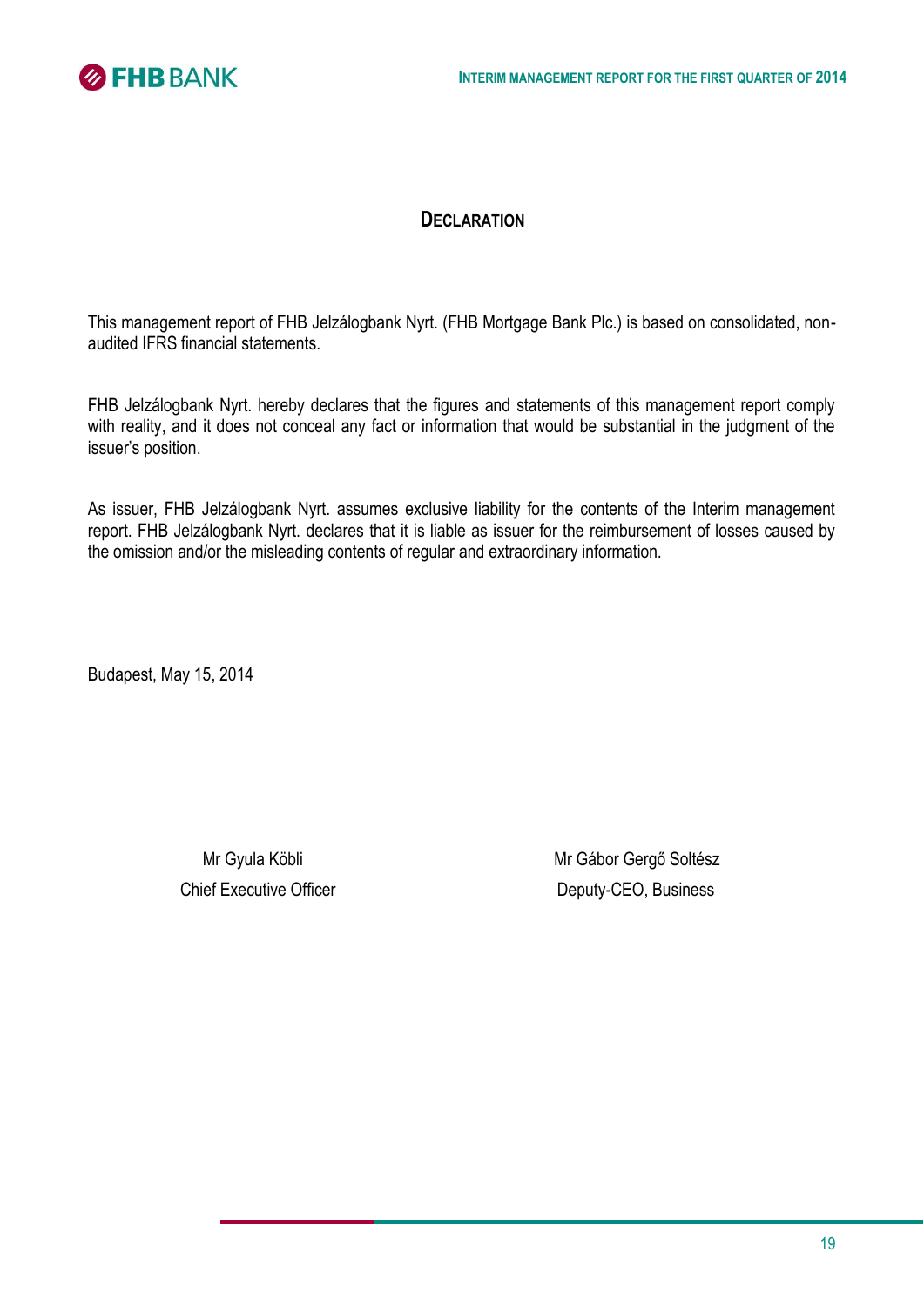| Name:             | FHB Mortgage Bank Plc.      | Telephone:          | (1) 452 - 9100       |
|-------------------|-----------------------------|---------------------|----------------------|
| Address:          | 1082 Budapest, Ullői út 48. | ⊦ax:                | (1) 452 - 9200       |
| Sector:           | <b>Financial services</b>   | E-mail:             | Lendvai.Beata@fhb.hu |
| Reporting period: | 01.01.2014 – 31.03.2014     | Investor relations: | Beáta Lendvai        |

# **Consolidated Financial Statements of FHB Mortgage Bank Plc. prepared in accordance with International Financial Reporting Standards (IFRS)**

The consolidation fully applies also to FHB Kereskedelmi Bank Zrt. (FHB Commercial Bank Ltd.), Diófa Alapkezelő Zrt. (Diofa Fund Management Ltd.), FHB Ingatlan Zrt. (FHB Real Estate Ltd.) and FHB Életjáradék Ingatlanbefektető Zrt. (FHB Annuity Real Estate Investment Ltd), to FHB Ingatlanlízing Zrt. (FHB Real Estate Leasing Ltd.) and its Croatian affiliate (Central European Credit d.d.), Díjbeszedő Operational and Service Llc. (Díjbeszedő Üzemeltetési és Szolgáltatási Kft.), FHB Card Centre Ltd. (FHB Kártyaközpont Zrt.); and to "WODOMUS 54" Ingatlanfejlesztő Kft. (WODOMUS 54 Property Development Ltd.); Káry-Villa Ingatlanfejlesztő Kft (Káry-Villa Property Development Ltd.); FHB DWH Ltd. (formerly known as Portfolio Money cPlc.); Hitelunió Kft. (Creditunion Ltd.). Jointly controlled companies – as Díjbeszedő Factorhouse Ltd. (Díjbeszedő Faktorház Zrt.), DíjNet Ltd., Díjbeszedő IT Llc. (Díjbeszedő Informatikai Kft.), and Hungarian Post Investment Services Ltd. (Magyar Posta Befektetési Szolgáltató Zrt.) – and Magyar Takarék Asset Management Ltd. (Magyar Takarék Befektetési és Vagyonkezelő Zrt.) are consolidated by equity method.

# **Consolidated Income Statement 'A'**

#### **Table includes the special banking tax for the period of reporting pro rata**

(consolidated audited data as of 31 December 2013 and non-audited data as of 31 March 2013 and 31 March 2014 according to IFRS)

| in HUFmillion                                                            | Q1 2013   | Q4 2013         | Q1 2014  | Q1 2014 /<br>Q4 2013 | Q1 2014 /<br>Q1 2013 |
|--------------------------------------------------------------------------|-----------|-----------------|----------|----------------------|----------------------|
| Interest income                                                          | 17,383    | 16,156          | 14,840   | $-8.1%$              | $-14.6%$             |
| Interest expense                                                         | $-13,110$ | $-10,964$       | $-9,614$ | $-12.3%$             | $-26.7%$             |
| Net interest income                                                      | 4,273     | 5,192           | 5,226    | 0.7%                 | 22.3%                |
| Fee and commission income                                                | 1,037     | 1,560           | 1,470    | $-5.8%$              | 41.8%                |
| Fee and commission expense                                               | $-182$    | $-238$          | $-190$   | $-20.0%$             | 4.6%                 |
| Net fee and commission income                                            | 855       | 1,323           | 1,280    | $-3.2%$              | 49.7%                |
| Profit/(Loss) from FX transactions                                       | 1,567     | 127             | 1,192    |                      | $-23.9%$             |
| Change in fair value of financial instruments                            | $-1,556$  | 128             | $-476$   |                      | $-69.4%$             |
| Gains from securities                                                    | 316       | $\overline{25}$ | 394      |                      | 24.5%                |
| Net trading result                                                       | 328       | 280             | 1,110    | 296.2%               | 238.9%               |
| Other operating income                                                   | 323       | 699             | 628      | $-10.1%$             | 94.6%                |
| Other operating expense                                                  | $-950$    | $-1,429$        | $-1,749$ | 22.3%                | 84.1%                |
| Net other operating result                                               | $-627$    | $-731$          | $-1,120$ | 53.3%                | 78.7%                |
| Net income of associated companies                                       | $\bf{0}$  | 0               | 402      |                      |                      |
| <b>Operating income</b>                                                  | 4,828     | 6,064           | 6,897    | 13.7%                | 42.8%                |
| Provision for impairment on loan losses                                  | $-2,652$  | $-955$          | $-1,474$ | 54.3%                | $-44.4%$             |
| General and administrative expense                                       | $-4,358$  | $-4,535$        | $-3,841$ | $-15.3%$             | $-11.9%$             |
| Profit/(Loss) before tax                                                 | $-2,182$  | 574             | 1,581    | 175.5%               |                      |
| Income tax benefit/(expense)                                             | 593       | $-363$          | $-437$   | 20.2%                |                      |
| Profit/(Loss) for the period                                             | $-1,589$  | 211             | 1,145    | 442.9%               |                      |
| Basic EPS (yearly)                                                       | -97.7 Ft  | 11.9 Ft         | 68.1 Ft  | 471.3%               |                      |
| Diluted EPS (yearly)                                                     | -97.7 Ft  | 11.9 Ft         | 68.1 Ft  | 471.3%               |                      |
| <b>Consolidated Comprehensive Income Statement</b>                       | Q1 2013   | Q4 2013         | Q1 2014  | Q1 2014 /<br>Q4 2013 | Q1 2014 /<br>Q1 2013 |
| Profit/(Loss) for the period                                             | $-1,589$  | 211             | 1,145    | 442.9%               |                      |
| Change in cash-flow hedge reserve                                        | 0         | $-123$          | 0        |                      |                      |
| Change in fair value of financial assets available for sale              | 56        | 581             | $-168$   |                      |                      |
| FX translation reserve                                                   | $-4$      | $-3$            | $-10$    | 184.7%               | 146.9%               |
| Deferred tax effect for other comprehensive income                       | 58        | $-155$          | 34       |                      | $-41.8%$             |
| Other comprehensive income/(loss) for the period net of taxes            | 110       | 300             | $-142$   |                      |                      |
| Total comprehensive income/(loss) for the period, net of<br>income taxes | $-1,479$  | 511             | 1,003    | 96.3%                |                      |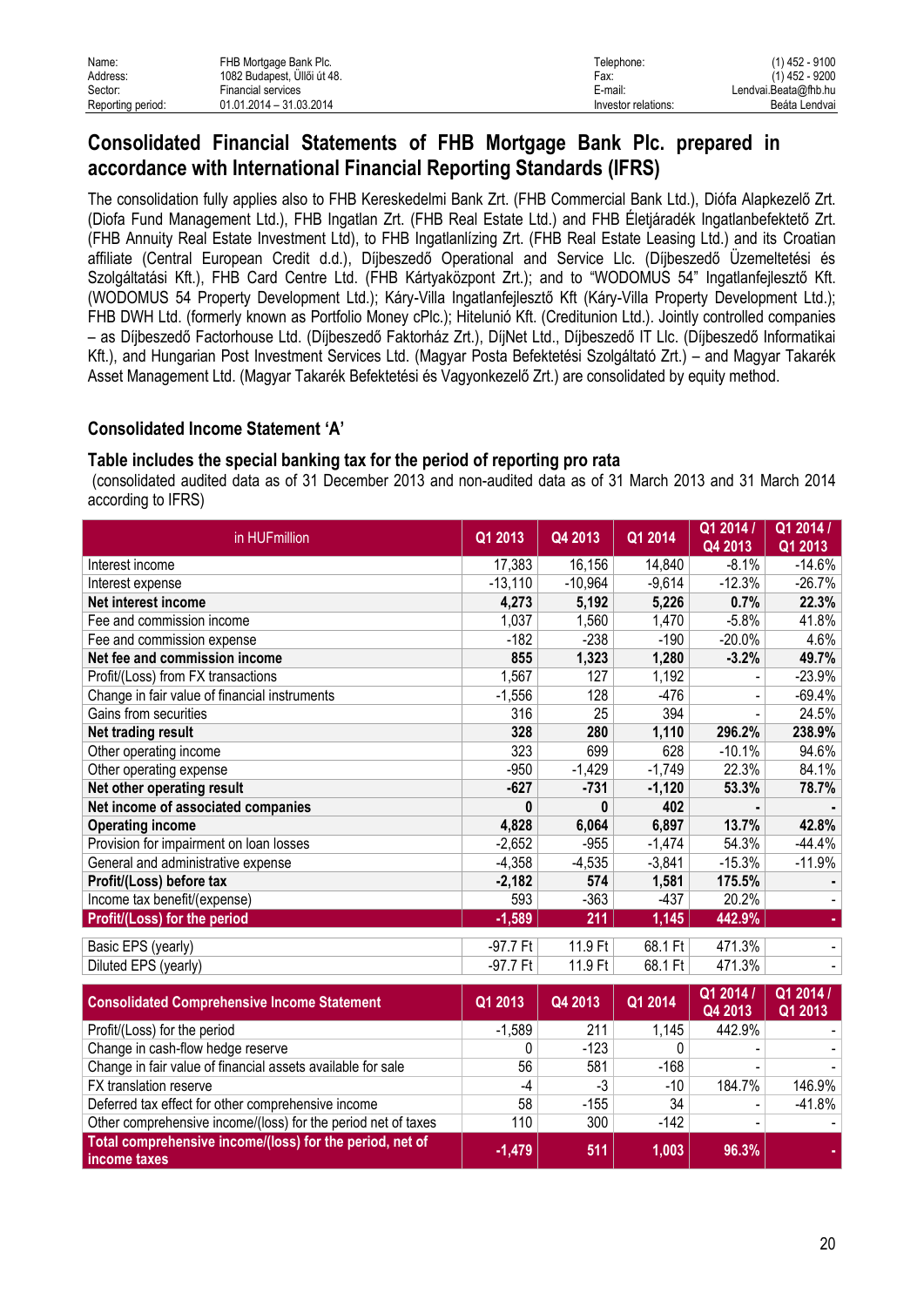# **Consolidated Income Statement 'B'**

# **Table includes the special banking tax for the entire business year**

(consolidated audited data as of 31 December 2013 and non-audited data as of 31 March 2013 and 31 March 2014 according to IFRS)

| in HUF million                                | Q1 2013     | Q4 2013   | Q1 2014    | Q1 2014 /<br>Q4 2013 | Q1 2014 /<br>Q1 2013 |
|-----------------------------------------------|-------------|-----------|------------|----------------------|----------------------|
| Interest income                               | 17,383      | 16,156    | 14,840     | $-8.1\%$             | $-14.6%$             |
| Interest expense                              | $-13,110$   | $-10,964$ | $-9,614$   | $-12.3%$             | $-26.7%$             |
| Net interest income                           | 4,273       | 5,192     | 5,226      | 0.7%                 | 22.3%                |
| Fee and commission income                     | 1,037       | 1,560     | 1,470      | $-5.8%$              | 41.8%                |
| Fee and commission expense                    | $-182$      | $-238$    | $-190$     | $-20.0%$             | 4.6%                 |
| Net fee and commission income                 | 855         | 1,323     | 1,280      | $-3.2%$              | 49.7%                |
| Profit/(Loss) from FX transactions            | 1,567       | 127       | 1,192      |                      | $-23.9%$             |
| Change in fair value of financial instruments | $-1,556$    | 128       | $-476$     |                      | -69.4%               |
| Gains from securities                         | 316         | 25        | 394        |                      | 24.5%                |
| Net trading result                            | 328         | 280       | 1,110      | 296.2%               | 238.9%               |
| Other operating income                        | 323         | 699       | 628        | $-10.1%$             | 94.6%                |
| Other operating expense                       | $-3,069$    | $-576$    | $-3,868$   |                      | 26.0%                |
| Net other operating result                    | $-2,746$    | 123       | $-3,240$   | ٠                    | 18.0%                |
| Net income of associated companies            | 0           | 0         | 402        |                      |                      |
| <b>Operating income</b>                       | 2,709       | 6,917     | 4,778      | $-30.9%$             | 76.4%                |
| Provision for impairment on loan losses       | $-2,652$    | $-955$    | $-1,474$   | 54.3%                | -44.4%               |
| General and administrative expense            | $-4,358$    | $-4,535$  | $-3,841$   | $-15.3%$             | -11.9%               |
| Profit/(Loss) before tax                      | $-4,301$    | 1,427     | $-538$     |                      | $-87.5%$             |
| Income tax benefit/(expense)                  | 995         | $-525$    | $-34$      | $-93.5%$             |                      |
| Profit/(Loss) for the period                  | $-3,306$    | 902       | $-572$     |                      | $-82.7%$             |
|                                               |             |           |            |                      |                      |
| Basic EPS (yearly)                            | $-201.1$ Ft | 54.7 Ft   | $-37.4$ Ft | ٠                    | $-81.4%$             |
| Diluted EPS (yearly)                          | $-201.1$ Ft | 54.7 Ft   | -37.4 Ft   |                      | $-81.4%$             |

| <b>Consolidated Comprehensive Income Statement</b>                       | Q1 2013  | Q4 2013 | Q1 2014 | Q1 2014 /<br>Q4 2013 | Q1 2014 /<br>Q1 2013 |
|--------------------------------------------------------------------------|----------|---------|---------|----------------------|----------------------|
| Profit/(Loss) for the period                                             | $-3.306$ | 902     | $-572$  |                      | $-82.7\%$            |
| Change in cash-flow hedge reserve                                        |          | $-123$  |         |                      |                      |
| Change in fair value of financial assets available for sale              | 56       | 581     | $-168$  |                      |                      |
| FX translation reserve                                                   | -4       | -3      | $-10$   | 184.7%               | 146.9%               |
| Deferred tax effect for other comprehensive income                       | 58       | $-155$  | 34      |                      | $-41.8%$             |
| Other comprehensive income/(loss) for the period net of taxes            | 110      | 299     | $-142$  |                      |                      |
| Total comprehensive income/(loss) for the period, net of<br>income taxes | $-3,196$ | 1.201   | $-714$  |                      | $-77.7%$             |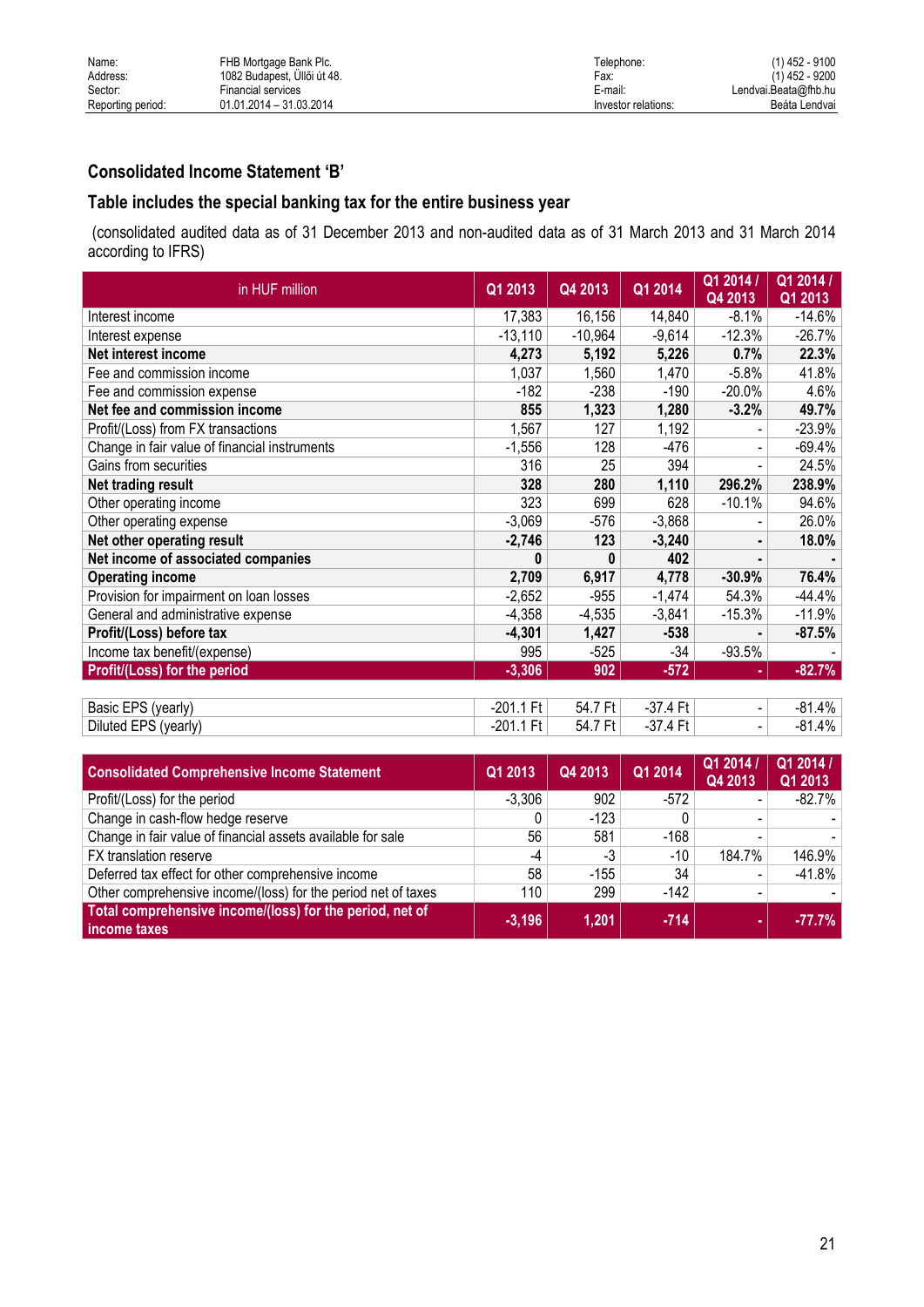# **Consolidated Financial Position 'A'**

# **Table includes the special banking tax for the period of reporting pro rata**

(consolidated audited data as of 31 December 2013 and non-audited data as of 31 March 2013 and 31 March 2014 according to IFRS)

| in HUF million                                     | 31/03/2013 | 31/12/2013 | 31/03/2014 | 31/03/2014/<br>31/12/2013 | 31/03/2014/<br>31/03/2013 |
|----------------------------------------------------|------------|------------|------------|---------------------------|---------------------------|
| Cash on hand                                       | 2,191      | 2,039      | 1,734      | $-14.9%$                  | $-20.9%$                  |
| Due from banks & NBH                               | 33,631     | 32,739     | 79,190     | 141.9%                    | 135.5%                    |
| Securities held for trading                        | 13,502     | 41,951     | 63,734     | 51.9%                     |                           |
| Financial assets available for sale                | 112,678    | 151,873    | 133,612    | $-12.0%$                  | 18.6%                     |
| Investment in associates                           |            | 6,158      | 6,227      | 1.1%                      |                           |
| Derivate financial assets                          | 2,141      | 3,579      | 2,002      | $-44.1%$                  | $-6.5%$                   |
| Refinanced mortgage loans                          | 159,785    | 133,692    | 129,981    | $-2.8%$                   | $-18.7%$                  |
| Loans and advances to consumers                    | 378,764    | 358,004    | 366,001    | 2.2%                      | $-3.4%$                   |
| Impairment and provision                           | $-40,330$  | $-37,933$  | $-39,171$  | 3.3%                      | $-2.9%$                   |
| Investment property                                | 11,533     | 11,311     | 11,285     | $-0.2%$                   | $-2.2%$                   |
| Tangible assets                                    | 5,862      | 5,625      | 7,042      | 25.2%                     | 20.1%                     |
| Goodwill and other intangible assets               | 12,342     | 11,373     | 10,912     | $-4.1%$                   | $-11.6%$                  |
| Deferred tax asset                                 | 7,154      | 7,421      | 7,442      | 0.3%                      | 4.0%                      |
| Other assets                                       | 11,177     | 9,682      | 9,330      | $-3.6%$                   | $-16.5%$                  |
| <b>Total assets</b>                                | 710,429    | 737,514    | 789,321    | 7.0%                      | 11.1%                     |
| Due to banks                                       | 91,948     | 116,847    | 115,161    | $-1.4%$                   | 25.2%                     |
| <b>Issued securities</b>                           | 256,657    | 228,851    | 251,632    | 10.0%                     | $-2.0%$                   |
| Mortgage bonds                                     | 194,174    | 143,250    | 169,718    | 18.5%                     | $-12.6%$                  |
| <b>Bonds</b>                                       | 62,483     | 85,601     | 81,913     | $-4.3%$                   | 31.1%                     |
| Deposits from customers                            | 139,834    | 222,501    | 243,809    | 9.6%                      | 74.4%                     |
| Derivative financial liabilities                   | 25,746     | 15,365     | 18,431     | 20.0%                     | $-28.4%$                  |
| Financial liabilities at fair value through profit |            |            |            |                           |                           |
| or loss                                            | 99,686     | 61,460     | 64,824     | 5.5%                      | $-35.0%$                  |
| Finance lease liabilities                          | 10,704     | 9,292      | 8,481      | $-8.7%$                   | $-20.8%$                  |
| Reserve for annuity payments                       | 2,460      | 2,463      | 2,450      | $-0.5%$                   | $-0.4%$                   |
| Current tax liability                              | 50         | 6          | 29         | 385.2%                    | $-42.9%$                  |
| Deferred tax liability                             | 617        | 503        | 477        | $-5.1%$                   | $-22.7%$                  |
| Provisions                                         | 201        | 1,141      | 1,102      | $-3.5%$                   | 449.4%                    |
| Other liabilities                                  | 6,464      | 3,013      | 5,977      | 98.3%                     | $-7.5%$                   |
| <b>Total liabilities</b>                           | 634,368    | 661,443    | 712,372    | 7.7%                      | 12.3%                     |
| Share capital                                      | 6,600      | 6,600      | 6,600      | 0.0%                      | 0.0%                      |
| Share premium                                      | 1,709      | 1,709      | 1,709      | 0.0%                      | 0.0%                      |
| Treasury shares                                    | $-29$      | $-29$      | $-158$     | 451.6%                    | 451.6%                    |
| Subordinated Tier 1 capital                        | 28,923     | 31,749     | 31,749     | 0.0%                      | 9.8%                      |
| Other reserves                                     | 107        | 380        | 279        | $-26.6%$                  | 160.2%                    |
| Retained earnings                                  | 40,340     | 40,340     | 35,663     | $-11.6%$                  | $-11.6%$                  |
| Balance sheet profit                               | $-1,589$   | $-4,677$   | 1,108      | $-123.7%$                 |                           |
| <b>Total shareholders' equity</b>                  | 76,061     | 76,072     | 76,949     | 1.2%                      | 1.2%                      |
| Total liabilities and shareholders' equity         | 710,429    | 737,514    | 789,321    | 7.0%                      | 11.1%                     |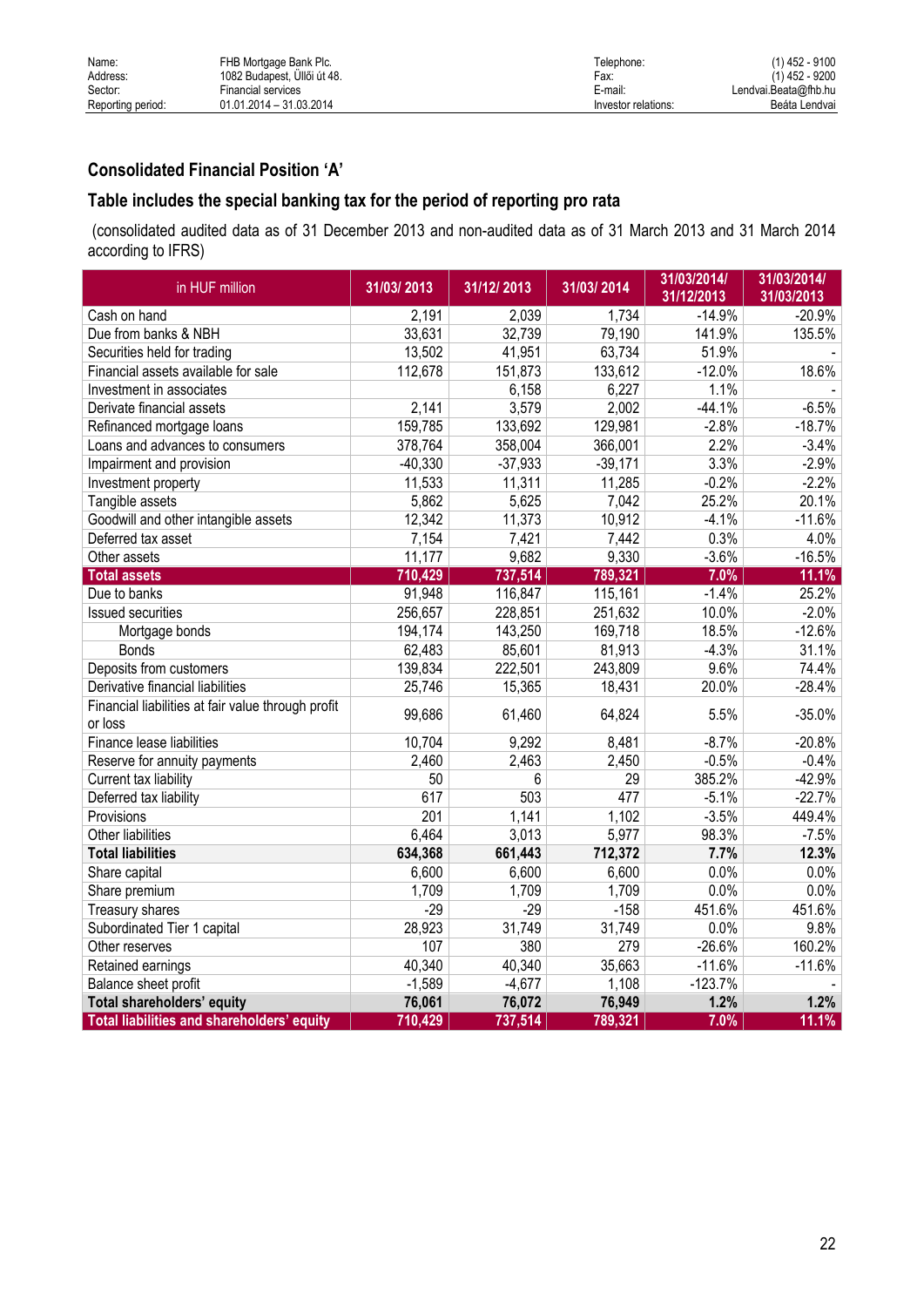# **Consolidated Financial Position 'B'**

# **Table includes the special banking tax for the entire business year**

(consolidated audited data as of 31 December 2013 and non-audited data as of 31 March 2013 and 31 March 2014 according to IFRS)

| in HUFmillion                                      | 31/03/2013 | 31/12/2013 | 31/03/2014 | 31/03/2014/<br>31/12/2013 | 31/03/2014/<br>31/03/2013 |
|----------------------------------------------------|------------|------------|------------|---------------------------|---------------------------|
| Cash on hand                                       | 2,191      | 2,039      | 1,734      | $-14.9%$                  | $-20.9%$                  |
| Due from banks & NBH                               | 33,631     | 32,739     | 79,190     | 141.9%                    | 135.5%                    |
| Securities held for trading                        | 13,502     | 41,951     | 63,734     | 51.9%                     |                           |
| Financial assets available for sale                | 112,678    | 151,873    | 133,612    | $-12.0%$                  | 18.6%                     |
| Investment in associates                           | 0          | 6,158      | 6,227      | 1.1%                      |                           |
| Derivative financial assets                        | 2,141      | 3,579      | 2,002      | $-44.1%$                  | $-6.5%$                   |
| Refinanced mortgage loans                          | 159,785    | 133,692    | 129,981    | $-2.8%$                   | $-18.7%$                  |
| Loans and advances to consumers                    | 378,764    | 358,004    | 366,001    | 2.2%                      | $-3.4%$                   |
| Impairment and provision                           | $-40,330$  | $-37,933$  | $-39,171$  | 3.3%                      | $-2.9%$                   |
| Investment property                                | 11,533     | 11,311     | 11,285     | $-0.2%$                   | $-2.2%$                   |
| Tangible assets                                    | 5,862      | 5,625      | 7,042      | 25.2%                     | 20.1%                     |
| Goodwill and other intangible assets               | 12,342     | 11,373     | 10,912     | $-4.1%$                   | $-11.6%$                  |
| Deferred tax asset                                 | 201        | 1,141      | 1,102      | $-3.5%$                   | 449.4%                    |
| Other assets                                       | 17,139     | 15,962     | 16,047     | 0.5%                      | $-6.4%$                   |
| <b>Total assets</b>                                | 709,437    | 737,514    | 789,698    | 7.1%                      | 11.3%                     |
| Due to banks                                       | 91,948     | 116,847    | 115,161    | $-1.4%$                   | 25.2%                     |
| <b>Issued securities</b>                           | 256,657    | 228,851    | 251,632    | 10.0%                     | $-2.0%$                   |
| Mortgage bonds                                     | 194,174    | 143,250    | 169,718    | 18.5%                     | $-12.6%$                  |
| <b>Bonds</b>                                       | 62,483     | 85,601     | 81,913     | $-4.3%$                   | 31.1%                     |
| Deposits from customers                            | 139,834    | 222,501    | 243,809    | 9.6%                      | 74.4%                     |
| Derivative financial liabilities                   | 25,746     | 15,365     | 18,431     | 20.0%                     | $-28.4%$                  |
| Financial liabilities at fair value through profit | 99,686     | 61,460     | 64,824     | 5.5%                      | $-35.0%$                  |
| or loss                                            |            |            |            |                           |                           |
| Finance lease liabilities                          | 10,704     | 9,292      | 8,481      | $-8.7%$                   | $-20.8%$                  |
| Reserve for annuity payments                       | 2,460      | 2,463      | 2,450      | $-0.5%$                   | $-0.4%$                   |
| Current tax liability                              | 50         | 6          | 29         | 385.2%                    | $-42.9%$                  |
| Deferred tax liability                             | 617        | 503        | 477        | $-5.1%$                   | $-22.7%$                  |
| Provisions                                         | 201        | 1,141      | 1,102      | $-3.5%$                   | 449.4%                    |
| Other liabilities                                  | 7,189      | 3,013      | 8,070      | 167.8%                    | 12.3%                     |
| <b>Total liabilities</b>                           | 635,093    | 661,443    | 714,465    | 8.0%                      | 12.5%                     |
| Share capital                                      | 6,600      | 6,600      | 6,600      | 0.0%                      | $0.0\%$                   |
| Share premium                                      | 1,709      | 1,709      | 1,709      | 0.0%                      | 0.0%                      |
| Treasury shares                                    | $-29$      | $-29$      | $-158$     | 451.6%                    |                           |
| Subordinated Tier 1 capital                        | 28,923     | 31,749     | 31,749     | 0.0%                      | 9.8%                      |
| Other reserves                                     | 107        | 380        | 279        |                           | 160.2%                    |
| Retained earnings                                  | 40,340     | 40,340     | 35,663     | $-11.6%$                  | $-11.6%$                  |
| Balance sheet profit                               | $-3,306$   | $-4,677$   | $-609$     | $-87.0%$                  |                           |
| <b>Total shareholders' equity</b>                  | 74,344     | 76,072     | 75,233     | $-1.1%$                   | 1.2%                      |
| Total liabilities and shareholders' equity         | 709,437    | 737,514    | 789,698    | 7.1%                      | 11.3%                     |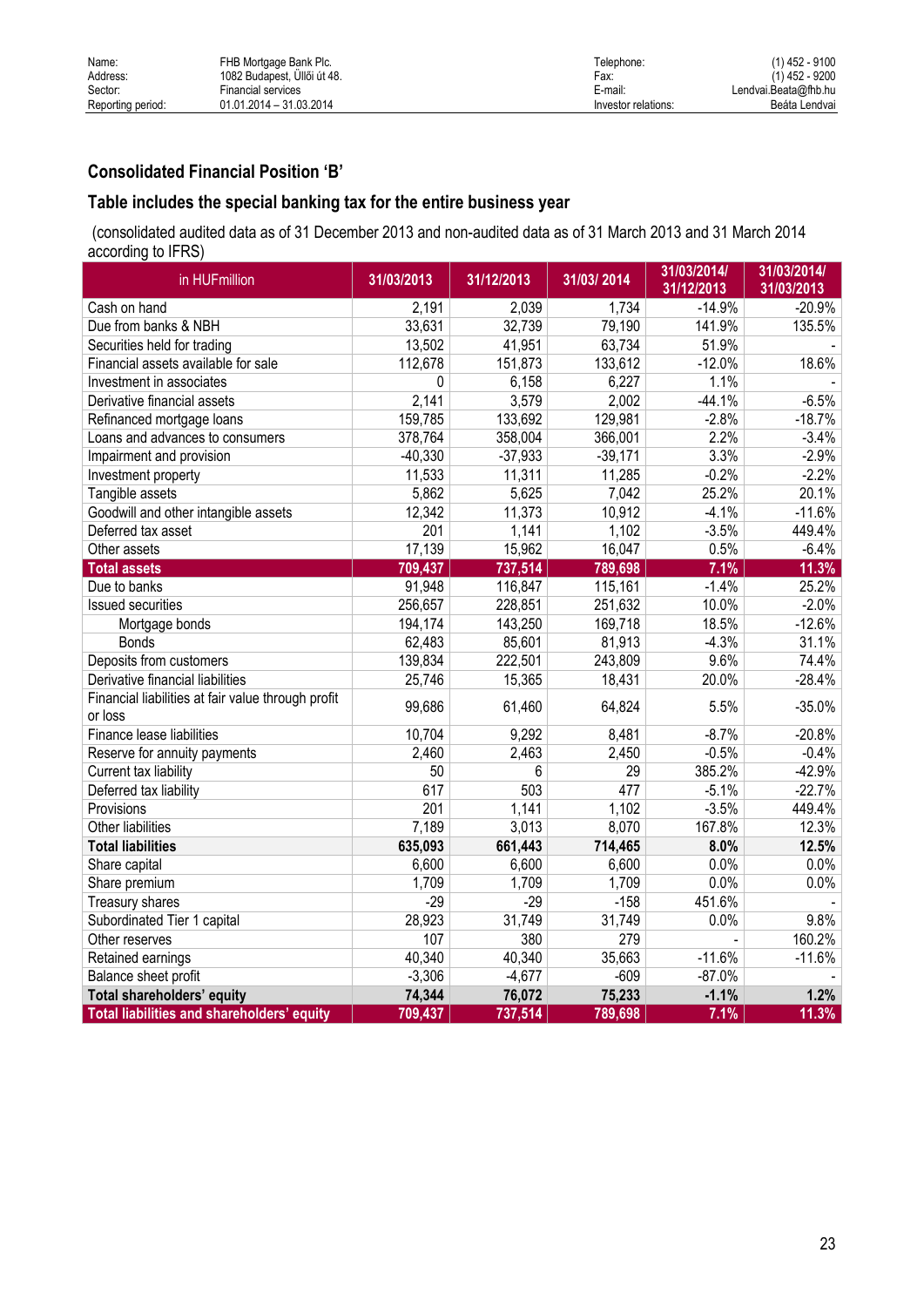| Name:             | FHB Mortgage Bank Plc.      | Telephone:          | (1) 452 - 9100       |
|-------------------|-----------------------------|---------------------|----------------------|
| Address:          | 1082 Budapest, Ullői út 48. | Fax:                | (1) 452 - 9200       |
| Sector:           | Financial services          | E-mail:             | Lendvai.Beata@fhb.hu |
| Reporting period: | 01.01.2014 – 31.03.2014     | Investor relations: | Beáta Lendvai        |
|                   |                             |                     |                      |

# **Cash Flow Statement 'A'**

#### **Table includes the special banking tax for the period of reporting pro rata**

(consolidated audited data as of 31 December 2013 and non-audited data as of 31 March 2014 according to IFRS)

| Cash flow from operating activities<br>Profit/(loss) for the year<br>$-4,664$<br>1,145<br>Non cash adjustments to net profit from:<br>Depreciation and amortization<br>2,533<br>625<br>(Increase)/Decrease in fair value of Investment property<br>184<br>22<br>57<br>$-68$<br>Recognition of investment property through income statement<br>1,554<br>1,199<br>Provision for losses<br>(Gain)/Loss on tangible assets derecognized<br>25<br>-9<br>$-2$<br>(Gain)/Loss on intangible assets derecognized<br>$-1$<br>Share option reserve<br>$\mathbf{0}$<br>$\overline{4}$<br>Capitalized interest<br>$-840$<br>$-845$<br>$-7,054$<br>Fair value of derivatives<br>4,643<br>$-1,448$<br>$-687$<br>Fair value adjustment on financial liabilities through profit and loss<br>Change in fair value of annuity reserve<br>361<br>59<br>Change in foreign currency translation reserve<br>$-2$<br>-8<br>$-69$<br>Leasing liabilities<br>$\Omega$<br>Operating profit before change in operating assets<br>$-9,295$<br>6,010<br>Decrease/(Increase) in operating assets:<br>Financial assets held for trading<br>$-34,135$<br>$-21,784$<br>Financial assets available for sale<br>7,347<br>31,298<br>Refinanced mortgage loans<br>14,767<br>Loans and advances to customers<br>$-1,380$<br>Other assets<br>330<br>Increase/(Decrease) in operating liabilities:<br>70,295<br>21,308<br>Deposits<br>Due to banks<br>24,263<br>$-1,088$<br>Other liabilities<br>Net cash flow from operating activities<br>102,071<br>22,065<br>Cash flow from investing activities<br>Proceeds from sales of tangible assets<br>25<br>6<br>Purchase of tangible and intangible assets<br>$-696$<br>$-1,596$<br>Purchase of investment property<br>$-409$<br>$-30$<br>319<br>Sale of investment property<br>103<br>$-308$<br>$-72$<br>Paid from reserves on annuity business<br>Goodwill on subsidiaries<br>$-1,054$<br>0<br>Net cash flow from acquisition of subsidiary<br>$-5,254$<br>$\mathbf{0}$<br>Net cash flow from investing activities<br>$-7,397$<br>$-1,570$<br>Cash flow from financing activities<br>Proceed from issued securities<br>77,184<br>32,312<br>$-174,488$<br>$-5,700$<br>Principal repayment on issued securities<br>Treasury shares purchased<br>0<br>$-510$<br>$-91$<br>Long term loans repayment<br>683<br>Long term loan borrowings<br>71<br>$-811$<br>$-1,737$<br>Finance lease liabilities repayment<br>Additional Tier 1 capital<br>2,826<br>Net cash flow from financing activity<br>-96,042<br>Net increase in cash and cash equivalents<br>$-1,367$<br>36,145<br>Opening balance of cash and cash equivalents<br>Closing balance of cash and cash equivalents<br>34,777<br>80,924<br>Breakdown of cash and cash equivalents:<br>Cash<br>2,039<br>Balances with National Bank of Hungary<br>11,469<br>21,270<br>Dues from banks with a maturity of less than 90 days<br>Closing balance of cash and cash equivalents<br>34,778<br>Supplementary data<br>Tax paid<br>$-960$<br>Interest received<br>65,168<br>$-52,281$<br>Interest paid | in HUF million | 31 December 2013 | 31 March 2014 |
|-----------------------------------------------------------------------------------------------------------------------------------------------------------------------------------------------------------------------------------------------------------------------------------------------------------------------------------------------------------------------------------------------------------------------------------------------------------------------------------------------------------------------------------------------------------------------------------------------------------------------------------------------------------------------------------------------------------------------------------------------------------------------------------------------------------------------------------------------------------------------------------------------------------------------------------------------------------------------------------------------------------------------------------------------------------------------------------------------------------------------------------------------------------------------------------------------------------------------------------------------------------------------------------------------------------------------------------------------------------------------------------------------------------------------------------------------------------------------------------------------------------------------------------------------------------------------------------------------------------------------------------------------------------------------------------------------------------------------------------------------------------------------------------------------------------------------------------------------------------------------------------------------------------------------------------------------------------------------------------------------------------------------------------------------------------------------------------------------------------------------------------------------------------------------------------------------------------------------------------------------------------------------------------------------------------------------------------------------------------------------------------------------------------------------------------------------------------------------------------------------------------------------------------------------------------------------------------------------------------------------------------------------------------------------------------------------------------------------------------------------------------------------------------------------------------------------------------------------------------------------------------------------------------------------------------------------------------------------------------------------------------------------------------------------------|----------------|------------------|---------------|
| 18,125<br>3,711<br>$-7,152$<br>$-1,447$<br>2,964<br>-129<br>$\mathbf{0}$<br>25,652<br>46,147<br>34,777<br>1,734<br>21,559<br>57,631<br>80,924<br>-458<br>12,600<br>$-7,470$                                                                                                                                                                                                                                                                                                                                                                                                                                                                                                                                                                                                                                                                                                                                                                                                                                                                                                                                                                                                                                                                                                                                                                                                                                                                                                                                                                                                                                                                                                                                                                                                                                                                                                                                                                                                                                                                                                                                                                                                                                                                                                                                                                                                                                                                                                                                                                                                                                                                                                                                                                                                                                                                                                                                                                                                                                                                         |                |                  |               |
|                                                                                                                                                                                                                                                                                                                                                                                                                                                                                                                                                                                                                                                                                                                                                                                                                                                                                                                                                                                                                                                                                                                                                                                                                                                                                                                                                                                                                                                                                                                                                                                                                                                                                                                                                                                                                                                                                                                                                                                                                                                                                                                                                                                                                                                                                                                                                                                                                                                                                                                                                                                                                                                                                                                                                                                                                                                                                                                                                                                                                                                     |                |                  |               |
|                                                                                                                                                                                                                                                                                                                                                                                                                                                                                                                                                                                                                                                                                                                                                                                                                                                                                                                                                                                                                                                                                                                                                                                                                                                                                                                                                                                                                                                                                                                                                                                                                                                                                                                                                                                                                                                                                                                                                                                                                                                                                                                                                                                                                                                                                                                                                                                                                                                                                                                                                                                                                                                                                                                                                                                                                                                                                                                                                                                                                                                     |                |                  |               |
|                                                                                                                                                                                                                                                                                                                                                                                                                                                                                                                                                                                                                                                                                                                                                                                                                                                                                                                                                                                                                                                                                                                                                                                                                                                                                                                                                                                                                                                                                                                                                                                                                                                                                                                                                                                                                                                                                                                                                                                                                                                                                                                                                                                                                                                                                                                                                                                                                                                                                                                                                                                                                                                                                                                                                                                                                                                                                                                                                                                                                                                     |                |                  |               |
|                                                                                                                                                                                                                                                                                                                                                                                                                                                                                                                                                                                                                                                                                                                                                                                                                                                                                                                                                                                                                                                                                                                                                                                                                                                                                                                                                                                                                                                                                                                                                                                                                                                                                                                                                                                                                                                                                                                                                                                                                                                                                                                                                                                                                                                                                                                                                                                                                                                                                                                                                                                                                                                                                                                                                                                                                                                                                                                                                                                                                                                     |                |                  |               |
|                                                                                                                                                                                                                                                                                                                                                                                                                                                                                                                                                                                                                                                                                                                                                                                                                                                                                                                                                                                                                                                                                                                                                                                                                                                                                                                                                                                                                                                                                                                                                                                                                                                                                                                                                                                                                                                                                                                                                                                                                                                                                                                                                                                                                                                                                                                                                                                                                                                                                                                                                                                                                                                                                                                                                                                                                                                                                                                                                                                                                                                     |                |                  |               |
|                                                                                                                                                                                                                                                                                                                                                                                                                                                                                                                                                                                                                                                                                                                                                                                                                                                                                                                                                                                                                                                                                                                                                                                                                                                                                                                                                                                                                                                                                                                                                                                                                                                                                                                                                                                                                                                                                                                                                                                                                                                                                                                                                                                                                                                                                                                                                                                                                                                                                                                                                                                                                                                                                                                                                                                                                                                                                                                                                                                                                                                     |                |                  |               |
|                                                                                                                                                                                                                                                                                                                                                                                                                                                                                                                                                                                                                                                                                                                                                                                                                                                                                                                                                                                                                                                                                                                                                                                                                                                                                                                                                                                                                                                                                                                                                                                                                                                                                                                                                                                                                                                                                                                                                                                                                                                                                                                                                                                                                                                                                                                                                                                                                                                                                                                                                                                                                                                                                                                                                                                                                                                                                                                                                                                                                                                     |                |                  |               |
|                                                                                                                                                                                                                                                                                                                                                                                                                                                                                                                                                                                                                                                                                                                                                                                                                                                                                                                                                                                                                                                                                                                                                                                                                                                                                                                                                                                                                                                                                                                                                                                                                                                                                                                                                                                                                                                                                                                                                                                                                                                                                                                                                                                                                                                                                                                                                                                                                                                                                                                                                                                                                                                                                                                                                                                                                                                                                                                                                                                                                                                     |                |                  |               |
|                                                                                                                                                                                                                                                                                                                                                                                                                                                                                                                                                                                                                                                                                                                                                                                                                                                                                                                                                                                                                                                                                                                                                                                                                                                                                                                                                                                                                                                                                                                                                                                                                                                                                                                                                                                                                                                                                                                                                                                                                                                                                                                                                                                                                                                                                                                                                                                                                                                                                                                                                                                                                                                                                                                                                                                                                                                                                                                                                                                                                                                     |                |                  |               |
|                                                                                                                                                                                                                                                                                                                                                                                                                                                                                                                                                                                                                                                                                                                                                                                                                                                                                                                                                                                                                                                                                                                                                                                                                                                                                                                                                                                                                                                                                                                                                                                                                                                                                                                                                                                                                                                                                                                                                                                                                                                                                                                                                                                                                                                                                                                                                                                                                                                                                                                                                                                                                                                                                                                                                                                                                                                                                                                                                                                                                                                     |                |                  |               |
|                                                                                                                                                                                                                                                                                                                                                                                                                                                                                                                                                                                                                                                                                                                                                                                                                                                                                                                                                                                                                                                                                                                                                                                                                                                                                                                                                                                                                                                                                                                                                                                                                                                                                                                                                                                                                                                                                                                                                                                                                                                                                                                                                                                                                                                                                                                                                                                                                                                                                                                                                                                                                                                                                                                                                                                                                                                                                                                                                                                                                                                     |                |                  |               |
|                                                                                                                                                                                                                                                                                                                                                                                                                                                                                                                                                                                                                                                                                                                                                                                                                                                                                                                                                                                                                                                                                                                                                                                                                                                                                                                                                                                                                                                                                                                                                                                                                                                                                                                                                                                                                                                                                                                                                                                                                                                                                                                                                                                                                                                                                                                                                                                                                                                                                                                                                                                                                                                                                                                                                                                                                                                                                                                                                                                                                                                     |                |                  |               |
|                                                                                                                                                                                                                                                                                                                                                                                                                                                                                                                                                                                                                                                                                                                                                                                                                                                                                                                                                                                                                                                                                                                                                                                                                                                                                                                                                                                                                                                                                                                                                                                                                                                                                                                                                                                                                                                                                                                                                                                                                                                                                                                                                                                                                                                                                                                                                                                                                                                                                                                                                                                                                                                                                                                                                                                                                                                                                                                                                                                                                                                     |                |                  |               |
|                                                                                                                                                                                                                                                                                                                                                                                                                                                                                                                                                                                                                                                                                                                                                                                                                                                                                                                                                                                                                                                                                                                                                                                                                                                                                                                                                                                                                                                                                                                                                                                                                                                                                                                                                                                                                                                                                                                                                                                                                                                                                                                                                                                                                                                                                                                                                                                                                                                                                                                                                                                                                                                                                                                                                                                                                                                                                                                                                                                                                                                     |                |                  |               |
|                                                                                                                                                                                                                                                                                                                                                                                                                                                                                                                                                                                                                                                                                                                                                                                                                                                                                                                                                                                                                                                                                                                                                                                                                                                                                                                                                                                                                                                                                                                                                                                                                                                                                                                                                                                                                                                                                                                                                                                                                                                                                                                                                                                                                                                                                                                                                                                                                                                                                                                                                                                                                                                                                                                                                                                                                                                                                                                                                                                                                                                     |                |                  |               |
|                                                                                                                                                                                                                                                                                                                                                                                                                                                                                                                                                                                                                                                                                                                                                                                                                                                                                                                                                                                                                                                                                                                                                                                                                                                                                                                                                                                                                                                                                                                                                                                                                                                                                                                                                                                                                                                                                                                                                                                                                                                                                                                                                                                                                                                                                                                                                                                                                                                                                                                                                                                                                                                                                                                                                                                                                                                                                                                                                                                                                                                     |                |                  |               |
|                                                                                                                                                                                                                                                                                                                                                                                                                                                                                                                                                                                                                                                                                                                                                                                                                                                                                                                                                                                                                                                                                                                                                                                                                                                                                                                                                                                                                                                                                                                                                                                                                                                                                                                                                                                                                                                                                                                                                                                                                                                                                                                                                                                                                                                                                                                                                                                                                                                                                                                                                                                                                                                                                                                                                                                                                                                                                                                                                                                                                                                     |                |                  |               |
|                                                                                                                                                                                                                                                                                                                                                                                                                                                                                                                                                                                                                                                                                                                                                                                                                                                                                                                                                                                                                                                                                                                                                                                                                                                                                                                                                                                                                                                                                                                                                                                                                                                                                                                                                                                                                                                                                                                                                                                                                                                                                                                                                                                                                                                                                                                                                                                                                                                                                                                                                                                                                                                                                                                                                                                                                                                                                                                                                                                                                                                     |                |                  |               |
|                                                                                                                                                                                                                                                                                                                                                                                                                                                                                                                                                                                                                                                                                                                                                                                                                                                                                                                                                                                                                                                                                                                                                                                                                                                                                                                                                                                                                                                                                                                                                                                                                                                                                                                                                                                                                                                                                                                                                                                                                                                                                                                                                                                                                                                                                                                                                                                                                                                                                                                                                                                                                                                                                                                                                                                                                                                                                                                                                                                                                                                     |                |                  |               |
|                                                                                                                                                                                                                                                                                                                                                                                                                                                                                                                                                                                                                                                                                                                                                                                                                                                                                                                                                                                                                                                                                                                                                                                                                                                                                                                                                                                                                                                                                                                                                                                                                                                                                                                                                                                                                                                                                                                                                                                                                                                                                                                                                                                                                                                                                                                                                                                                                                                                                                                                                                                                                                                                                                                                                                                                                                                                                                                                                                                                                                                     |                |                  |               |
|                                                                                                                                                                                                                                                                                                                                                                                                                                                                                                                                                                                                                                                                                                                                                                                                                                                                                                                                                                                                                                                                                                                                                                                                                                                                                                                                                                                                                                                                                                                                                                                                                                                                                                                                                                                                                                                                                                                                                                                                                                                                                                                                                                                                                                                                                                                                                                                                                                                                                                                                                                                                                                                                                                                                                                                                                                                                                                                                                                                                                                                     |                |                  |               |
|                                                                                                                                                                                                                                                                                                                                                                                                                                                                                                                                                                                                                                                                                                                                                                                                                                                                                                                                                                                                                                                                                                                                                                                                                                                                                                                                                                                                                                                                                                                                                                                                                                                                                                                                                                                                                                                                                                                                                                                                                                                                                                                                                                                                                                                                                                                                                                                                                                                                                                                                                                                                                                                                                                                                                                                                                                                                                                                                                                                                                                                     |                |                  |               |
|                                                                                                                                                                                                                                                                                                                                                                                                                                                                                                                                                                                                                                                                                                                                                                                                                                                                                                                                                                                                                                                                                                                                                                                                                                                                                                                                                                                                                                                                                                                                                                                                                                                                                                                                                                                                                                                                                                                                                                                                                                                                                                                                                                                                                                                                                                                                                                                                                                                                                                                                                                                                                                                                                                                                                                                                                                                                                                                                                                                                                                                     |                |                  |               |
|                                                                                                                                                                                                                                                                                                                                                                                                                                                                                                                                                                                                                                                                                                                                                                                                                                                                                                                                                                                                                                                                                                                                                                                                                                                                                                                                                                                                                                                                                                                                                                                                                                                                                                                                                                                                                                                                                                                                                                                                                                                                                                                                                                                                                                                                                                                                                                                                                                                                                                                                                                                                                                                                                                                                                                                                                                                                                                                                                                                                                                                     |                |                  |               |
|                                                                                                                                                                                                                                                                                                                                                                                                                                                                                                                                                                                                                                                                                                                                                                                                                                                                                                                                                                                                                                                                                                                                                                                                                                                                                                                                                                                                                                                                                                                                                                                                                                                                                                                                                                                                                                                                                                                                                                                                                                                                                                                                                                                                                                                                                                                                                                                                                                                                                                                                                                                                                                                                                                                                                                                                                                                                                                                                                                                                                                                     |                |                  |               |
|                                                                                                                                                                                                                                                                                                                                                                                                                                                                                                                                                                                                                                                                                                                                                                                                                                                                                                                                                                                                                                                                                                                                                                                                                                                                                                                                                                                                                                                                                                                                                                                                                                                                                                                                                                                                                                                                                                                                                                                                                                                                                                                                                                                                                                                                                                                                                                                                                                                                                                                                                                                                                                                                                                                                                                                                                                                                                                                                                                                                                                                     |                |                  |               |
|                                                                                                                                                                                                                                                                                                                                                                                                                                                                                                                                                                                                                                                                                                                                                                                                                                                                                                                                                                                                                                                                                                                                                                                                                                                                                                                                                                                                                                                                                                                                                                                                                                                                                                                                                                                                                                                                                                                                                                                                                                                                                                                                                                                                                                                                                                                                                                                                                                                                                                                                                                                                                                                                                                                                                                                                                                                                                                                                                                                                                                                     |                |                  |               |
|                                                                                                                                                                                                                                                                                                                                                                                                                                                                                                                                                                                                                                                                                                                                                                                                                                                                                                                                                                                                                                                                                                                                                                                                                                                                                                                                                                                                                                                                                                                                                                                                                                                                                                                                                                                                                                                                                                                                                                                                                                                                                                                                                                                                                                                                                                                                                                                                                                                                                                                                                                                                                                                                                                                                                                                                                                                                                                                                                                                                                                                     |                |                  |               |
|                                                                                                                                                                                                                                                                                                                                                                                                                                                                                                                                                                                                                                                                                                                                                                                                                                                                                                                                                                                                                                                                                                                                                                                                                                                                                                                                                                                                                                                                                                                                                                                                                                                                                                                                                                                                                                                                                                                                                                                                                                                                                                                                                                                                                                                                                                                                                                                                                                                                                                                                                                                                                                                                                                                                                                                                                                                                                                                                                                                                                                                     |                |                  |               |
|                                                                                                                                                                                                                                                                                                                                                                                                                                                                                                                                                                                                                                                                                                                                                                                                                                                                                                                                                                                                                                                                                                                                                                                                                                                                                                                                                                                                                                                                                                                                                                                                                                                                                                                                                                                                                                                                                                                                                                                                                                                                                                                                                                                                                                                                                                                                                                                                                                                                                                                                                                                                                                                                                                                                                                                                                                                                                                                                                                                                                                                     |                |                  |               |
|                                                                                                                                                                                                                                                                                                                                                                                                                                                                                                                                                                                                                                                                                                                                                                                                                                                                                                                                                                                                                                                                                                                                                                                                                                                                                                                                                                                                                                                                                                                                                                                                                                                                                                                                                                                                                                                                                                                                                                                                                                                                                                                                                                                                                                                                                                                                                                                                                                                                                                                                                                                                                                                                                                                                                                                                                                                                                                                                                                                                                                                     |                |                  |               |
|                                                                                                                                                                                                                                                                                                                                                                                                                                                                                                                                                                                                                                                                                                                                                                                                                                                                                                                                                                                                                                                                                                                                                                                                                                                                                                                                                                                                                                                                                                                                                                                                                                                                                                                                                                                                                                                                                                                                                                                                                                                                                                                                                                                                                                                                                                                                                                                                                                                                                                                                                                                                                                                                                                                                                                                                                                                                                                                                                                                                                                                     |                |                  |               |
|                                                                                                                                                                                                                                                                                                                                                                                                                                                                                                                                                                                                                                                                                                                                                                                                                                                                                                                                                                                                                                                                                                                                                                                                                                                                                                                                                                                                                                                                                                                                                                                                                                                                                                                                                                                                                                                                                                                                                                                                                                                                                                                                                                                                                                                                                                                                                                                                                                                                                                                                                                                                                                                                                                                                                                                                                                                                                                                                                                                                                                                     |                |                  |               |
|                                                                                                                                                                                                                                                                                                                                                                                                                                                                                                                                                                                                                                                                                                                                                                                                                                                                                                                                                                                                                                                                                                                                                                                                                                                                                                                                                                                                                                                                                                                                                                                                                                                                                                                                                                                                                                                                                                                                                                                                                                                                                                                                                                                                                                                                                                                                                                                                                                                                                                                                                                                                                                                                                                                                                                                                                                                                                                                                                                                                                                                     |                |                  |               |
|                                                                                                                                                                                                                                                                                                                                                                                                                                                                                                                                                                                                                                                                                                                                                                                                                                                                                                                                                                                                                                                                                                                                                                                                                                                                                                                                                                                                                                                                                                                                                                                                                                                                                                                                                                                                                                                                                                                                                                                                                                                                                                                                                                                                                                                                                                                                                                                                                                                                                                                                                                                                                                                                                                                                                                                                                                                                                                                                                                                                                                                     |                |                  |               |
|                                                                                                                                                                                                                                                                                                                                                                                                                                                                                                                                                                                                                                                                                                                                                                                                                                                                                                                                                                                                                                                                                                                                                                                                                                                                                                                                                                                                                                                                                                                                                                                                                                                                                                                                                                                                                                                                                                                                                                                                                                                                                                                                                                                                                                                                                                                                                                                                                                                                                                                                                                                                                                                                                                                                                                                                                                                                                                                                                                                                                                                     |                |                  |               |
|                                                                                                                                                                                                                                                                                                                                                                                                                                                                                                                                                                                                                                                                                                                                                                                                                                                                                                                                                                                                                                                                                                                                                                                                                                                                                                                                                                                                                                                                                                                                                                                                                                                                                                                                                                                                                                                                                                                                                                                                                                                                                                                                                                                                                                                                                                                                                                                                                                                                                                                                                                                                                                                                                                                                                                                                                                                                                                                                                                                                                                                     |                |                  |               |
|                                                                                                                                                                                                                                                                                                                                                                                                                                                                                                                                                                                                                                                                                                                                                                                                                                                                                                                                                                                                                                                                                                                                                                                                                                                                                                                                                                                                                                                                                                                                                                                                                                                                                                                                                                                                                                                                                                                                                                                                                                                                                                                                                                                                                                                                                                                                                                                                                                                                                                                                                                                                                                                                                                                                                                                                                                                                                                                                                                                                                                                     |                |                  |               |
|                                                                                                                                                                                                                                                                                                                                                                                                                                                                                                                                                                                                                                                                                                                                                                                                                                                                                                                                                                                                                                                                                                                                                                                                                                                                                                                                                                                                                                                                                                                                                                                                                                                                                                                                                                                                                                                                                                                                                                                                                                                                                                                                                                                                                                                                                                                                                                                                                                                                                                                                                                                                                                                                                                                                                                                                                                                                                                                                                                                                                                                     |                |                  |               |
|                                                                                                                                                                                                                                                                                                                                                                                                                                                                                                                                                                                                                                                                                                                                                                                                                                                                                                                                                                                                                                                                                                                                                                                                                                                                                                                                                                                                                                                                                                                                                                                                                                                                                                                                                                                                                                                                                                                                                                                                                                                                                                                                                                                                                                                                                                                                                                                                                                                                                                                                                                                                                                                                                                                                                                                                                                                                                                                                                                                                                                                     |                |                  |               |
|                                                                                                                                                                                                                                                                                                                                                                                                                                                                                                                                                                                                                                                                                                                                                                                                                                                                                                                                                                                                                                                                                                                                                                                                                                                                                                                                                                                                                                                                                                                                                                                                                                                                                                                                                                                                                                                                                                                                                                                                                                                                                                                                                                                                                                                                                                                                                                                                                                                                                                                                                                                                                                                                                                                                                                                                                                                                                                                                                                                                                                                     |                |                  |               |
|                                                                                                                                                                                                                                                                                                                                                                                                                                                                                                                                                                                                                                                                                                                                                                                                                                                                                                                                                                                                                                                                                                                                                                                                                                                                                                                                                                                                                                                                                                                                                                                                                                                                                                                                                                                                                                                                                                                                                                                                                                                                                                                                                                                                                                                                                                                                                                                                                                                                                                                                                                                                                                                                                                                                                                                                                                                                                                                                                                                                                                                     |                |                  |               |
|                                                                                                                                                                                                                                                                                                                                                                                                                                                                                                                                                                                                                                                                                                                                                                                                                                                                                                                                                                                                                                                                                                                                                                                                                                                                                                                                                                                                                                                                                                                                                                                                                                                                                                                                                                                                                                                                                                                                                                                                                                                                                                                                                                                                                                                                                                                                                                                                                                                                                                                                                                                                                                                                                                                                                                                                                                                                                                                                                                                                                                                     |                |                  |               |
|                                                                                                                                                                                                                                                                                                                                                                                                                                                                                                                                                                                                                                                                                                                                                                                                                                                                                                                                                                                                                                                                                                                                                                                                                                                                                                                                                                                                                                                                                                                                                                                                                                                                                                                                                                                                                                                                                                                                                                                                                                                                                                                                                                                                                                                                                                                                                                                                                                                                                                                                                                                                                                                                                                                                                                                                                                                                                                                                                                                                                                                     |                |                  |               |
|                                                                                                                                                                                                                                                                                                                                                                                                                                                                                                                                                                                                                                                                                                                                                                                                                                                                                                                                                                                                                                                                                                                                                                                                                                                                                                                                                                                                                                                                                                                                                                                                                                                                                                                                                                                                                                                                                                                                                                                                                                                                                                                                                                                                                                                                                                                                                                                                                                                                                                                                                                                                                                                                                                                                                                                                                                                                                                                                                                                                                                                     |                |                  |               |
|                                                                                                                                                                                                                                                                                                                                                                                                                                                                                                                                                                                                                                                                                                                                                                                                                                                                                                                                                                                                                                                                                                                                                                                                                                                                                                                                                                                                                                                                                                                                                                                                                                                                                                                                                                                                                                                                                                                                                                                                                                                                                                                                                                                                                                                                                                                                                                                                                                                                                                                                                                                                                                                                                                                                                                                                                                                                                                                                                                                                                                                     |                |                  |               |
|                                                                                                                                                                                                                                                                                                                                                                                                                                                                                                                                                                                                                                                                                                                                                                                                                                                                                                                                                                                                                                                                                                                                                                                                                                                                                                                                                                                                                                                                                                                                                                                                                                                                                                                                                                                                                                                                                                                                                                                                                                                                                                                                                                                                                                                                                                                                                                                                                                                                                                                                                                                                                                                                                                                                                                                                                                                                                                                                                                                                                                                     |                |                  |               |
|                                                                                                                                                                                                                                                                                                                                                                                                                                                                                                                                                                                                                                                                                                                                                                                                                                                                                                                                                                                                                                                                                                                                                                                                                                                                                                                                                                                                                                                                                                                                                                                                                                                                                                                                                                                                                                                                                                                                                                                                                                                                                                                                                                                                                                                                                                                                                                                                                                                                                                                                                                                                                                                                                                                                                                                                                                                                                                                                                                                                                                                     |                |                  |               |
|                                                                                                                                                                                                                                                                                                                                                                                                                                                                                                                                                                                                                                                                                                                                                                                                                                                                                                                                                                                                                                                                                                                                                                                                                                                                                                                                                                                                                                                                                                                                                                                                                                                                                                                                                                                                                                                                                                                                                                                                                                                                                                                                                                                                                                                                                                                                                                                                                                                                                                                                                                                                                                                                                                                                                                                                                                                                                                                                                                                                                                                     |                |                  |               |
|                                                                                                                                                                                                                                                                                                                                                                                                                                                                                                                                                                                                                                                                                                                                                                                                                                                                                                                                                                                                                                                                                                                                                                                                                                                                                                                                                                                                                                                                                                                                                                                                                                                                                                                                                                                                                                                                                                                                                                                                                                                                                                                                                                                                                                                                                                                                                                                                                                                                                                                                                                                                                                                                                                                                                                                                                                                                                                                                                                                                                                                     |                |                  |               |
|                                                                                                                                                                                                                                                                                                                                                                                                                                                                                                                                                                                                                                                                                                                                                                                                                                                                                                                                                                                                                                                                                                                                                                                                                                                                                                                                                                                                                                                                                                                                                                                                                                                                                                                                                                                                                                                                                                                                                                                                                                                                                                                                                                                                                                                                                                                                                                                                                                                                                                                                                                                                                                                                                                                                                                                                                                                                                                                                                                                                                                                     |                |                  |               |
|                                                                                                                                                                                                                                                                                                                                                                                                                                                                                                                                                                                                                                                                                                                                                                                                                                                                                                                                                                                                                                                                                                                                                                                                                                                                                                                                                                                                                                                                                                                                                                                                                                                                                                                                                                                                                                                                                                                                                                                                                                                                                                                                                                                                                                                                                                                                                                                                                                                                                                                                                                                                                                                                                                                                                                                                                                                                                                                                                                                                                                                     |                |                  |               |
|                                                                                                                                                                                                                                                                                                                                                                                                                                                                                                                                                                                                                                                                                                                                                                                                                                                                                                                                                                                                                                                                                                                                                                                                                                                                                                                                                                                                                                                                                                                                                                                                                                                                                                                                                                                                                                                                                                                                                                                                                                                                                                                                                                                                                                                                                                                                                                                                                                                                                                                                                                                                                                                                                                                                                                                                                                                                                                                                                                                                                                                     |                |                  |               |
|                                                                                                                                                                                                                                                                                                                                                                                                                                                                                                                                                                                                                                                                                                                                                                                                                                                                                                                                                                                                                                                                                                                                                                                                                                                                                                                                                                                                                                                                                                                                                                                                                                                                                                                                                                                                                                                                                                                                                                                                                                                                                                                                                                                                                                                                                                                                                                                                                                                                                                                                                                                                                                                                                                                                                                                                                                                                                                                                                                                                                                                     |                |                  |               |
|                                                                                                                                                                                                                                                                                                                                                                                                                                                                                                                                                                                                                                                                                                                                                                                                                                                                                                                                                                                                                                                                                                                                                                                                                                                                                                                                                                                                                                                                                                                                                                                                                                                                                                                                                                                                                                                                                                                                                                                                                                                                                                                                                                                                                                                                                                                                                                                                                                                                                                                                                                                                                                                                                                                                                                                                                                                                                                                                                                                                                                                     |                |                  |               |
|                                                                                                                                                                                                                                                                                                                                                                                                                                                                                                                                                                                                                                                                                                                                                                                                                                                                                                                                                                                                                                                                                                                                                                                                                                                                                                                                                                                                                                                                                                                                                                                                                                                                                                                                                                                                                                                                                                                                                                                                                                                                                                                                                                                                                                                                                                                                                                                                                                                                                                                                                                                                                                                                                                                                                                                                                                                                                                                                                                                                                                                     |                |                  |               |
|                                                                                                                                                                                                                                                                                                                                                                                                                                                                                                                                                                                                                                                                                                                                                                                                                                                                                                                                                                                                                                                                                                                                                                                                                                                                                                                                                                                                                                                                                                                                                                                                                                                                                                                                                                                                                                                                                                                                                                                                                                                                                                                                                                                                                                                                                                                                                                                                                                                                                                                                                                                                                                                                                                                                                                                                                                                                                                                                                                                                                                                     |                |                  |               |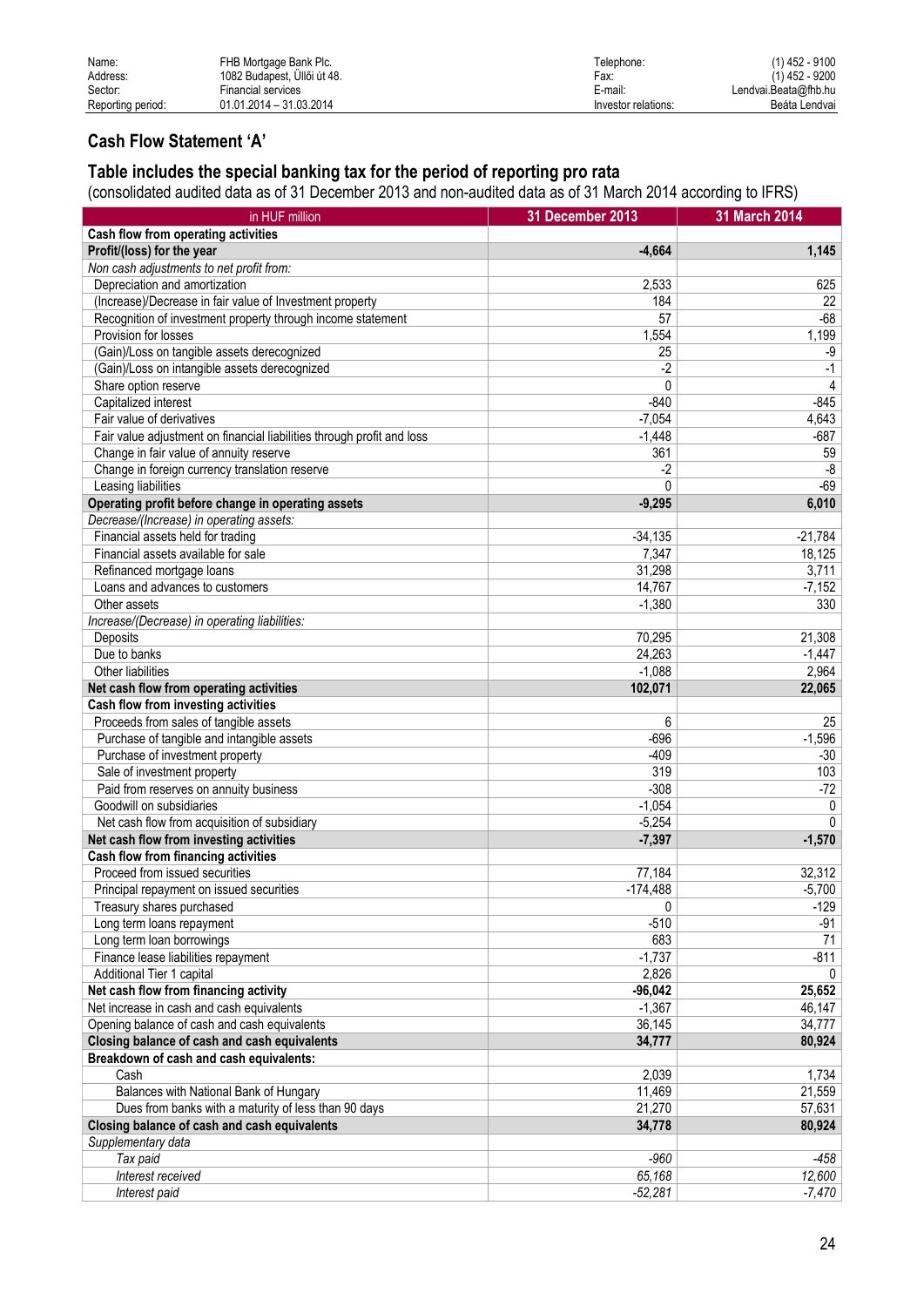| Name:<br>Address:<br>Sector: | FHB Mortgage Bank Plc.<br>1082 Budapest, Ullői út 48.<br>Financial services | Telephone:<br>Fax:<br>E-mail: | $(1)$ 452 - 9100<br>$(1)$ 452 - 9200<br>Lendvai.Beata@fhb.hu |
|------------------------------|-----------------------------------------------------------------------------|-------------------------------|--------------------------------------------------------------|
| Reporting period:            | 01.01.2014 – 31.03.2014                                                     | Investor relations:           | Beáta Lendvai                                                |
|                              |                                                                             |                               |                                                              |

# **Cash Flow Statement 'B'**

#### **Table includes the special banking tax for the entire business year**

(consolidated audited data as of 31 December 2013 and non-audited data as of 31 March 2014 according to IFRS)

| in HUF million                                                                 | 31 December 2013 | 31 March 2014 |
|--------------------------------------------------------------------------------|------------------|---------------|
| Cash flow from operating activities                                            |                  |               |
| Profit/(loss) for the year                                                     | $-4,664$         | $-572$        |
| Non cash adjustments to net profit from:                                       |                  |               |
| Depreciation and amortization                                                  | 2,533            | 625           |
| (Increase)/Decrease in fair value of Investment property                       | 184              | 22            |
| Recognition of investment property through income statement                    | 57               | $-68$         |
| Provision for losses                                                           | 1,554            | 1,199         |
| (Gain)/Loss on tangible assets derecognized                                    | 25               | -9            |
| (Gain)/Loss on intangible assets derecognized                                  | $-2$             | $-1$          |
| Share option reserve                                                           | $\mathbf{0}$     | 4             |
| Capitalized interest                                                           | $-840$           | $-845$        |
| Fair value of derivatives                                                      | $-7,054$         | 4,643         |
| Fair value adjustment on financial liabilities through profit and loss         | $-1,448$         | $-687$        |
| Change in fair value of annuity reserve                                        | 361              | 59            |
| Change in foreign currency translation reserve                                 | $-2$             | -8            |
| Leasing liabilities                                                            | $\Omega$         | $-69$         |
| Operating profit before change in operating assets                             | $-9,295$         | 4,294         |
| Decrease/(Increase) in operating assets:                                       |                  |               |
| Financial assets held for trading                                              | $-34,135$        | $-21,784$     |
| Financial assets available for sale                                            | 7,347            | 18,125        |
| Refinanced mortgage loans                                                      | 31,298           | 3,711         |
| Loans and advances to customers                                                | 14,767           | $-7,152$      |
| Other assets                                                                   | $-1,380$         | $-47$         |
| Increase/(Decrease) in operating liabilities:                                  |                  |               |
| Deposits                                                                       | 70,295           | 21,308        |
| Due to banks                                                                   | 24,263           | $-1,447$      |
| Other liabilities                                                              | $-1,088$         | 5,057         |
|                                                                                |                  |               |
| Net cash flow from operating activities<br>Cash flow from investing activities | 102,071          | 22,065        |
| Proceeds from sales of tangible assets                                         | 6                | 25            |
| Purchase of tangible and intangible assets                                     | $-696$           | $-1,596$      |
| Purchase of investment property                                                | $-409$           | $-30$         |
|                                                                                | 319              | 103           |
| Sale of investment property                                                    |                  |               |
| Paid from reserves on annuity business                                         | $-308$           | $-72$         |
| Goodwill on subsidiaries                                                       | $-1,054$         | 0             |
| Net cash flow from acquisition of subsidiary                                   | $-5,254$         | $\mathbf{0}$  |
| Net cash flow from investing activities                                        | $-7,397$         | $-1,570$      |
| Cash flow from financing activities                                            |                  |               |
| Proceed from issued securities                                                 | 77,184           | 32,312        |
| Principal repayment on issued securities                                       | $-174,488$       | $-5,700$      |
| Treasury shares purchased                                                      | 0                | -129          |
| Long term loans repayment                                                      | $-510$           | $-91$         |
| Long term loan borrowings                                                      | 683              | 71            |
| Finance lease liabilities repayment                                            | $-1,737$         | $-811$        |
| Additional Tier 1 capital                                                      | 28,923           | $\mathbf{0}$  |
| Net cash flow from financing activity                                          | -69,945          | 25,652        |
| Net increase in cash and cash equivalents                                      | $-1,367$         | 46,146        |
| Opening balance of cash and cash equivalents                                   | 36,145           | 34,777        |
| Closing balance of cash and cash equivalents                                   | 34,777           | 80,923        |
| Breakdown of cash and cash equivalents:                                        |                  |               |
| Cash                                                                           | 2,039            | 1,734         |
| Balances with National Bank of Hungary                                         | 11,469           | 21,559        |
| Dues from banks with a maturity of less than 90 days                           | 21,270           | 57,631        |
| Closing balance of cash and cash equivalents                                   | 34,778           | 80,924        |
| Supplementary data                                                             |                  |               |
| Tax paid                                                                       | $-960$           | -458          |
| Interest received                                                              | 65,168           | 12,600        |
| Interest paid                                                                  | $-52,281$        | $-7,470$      |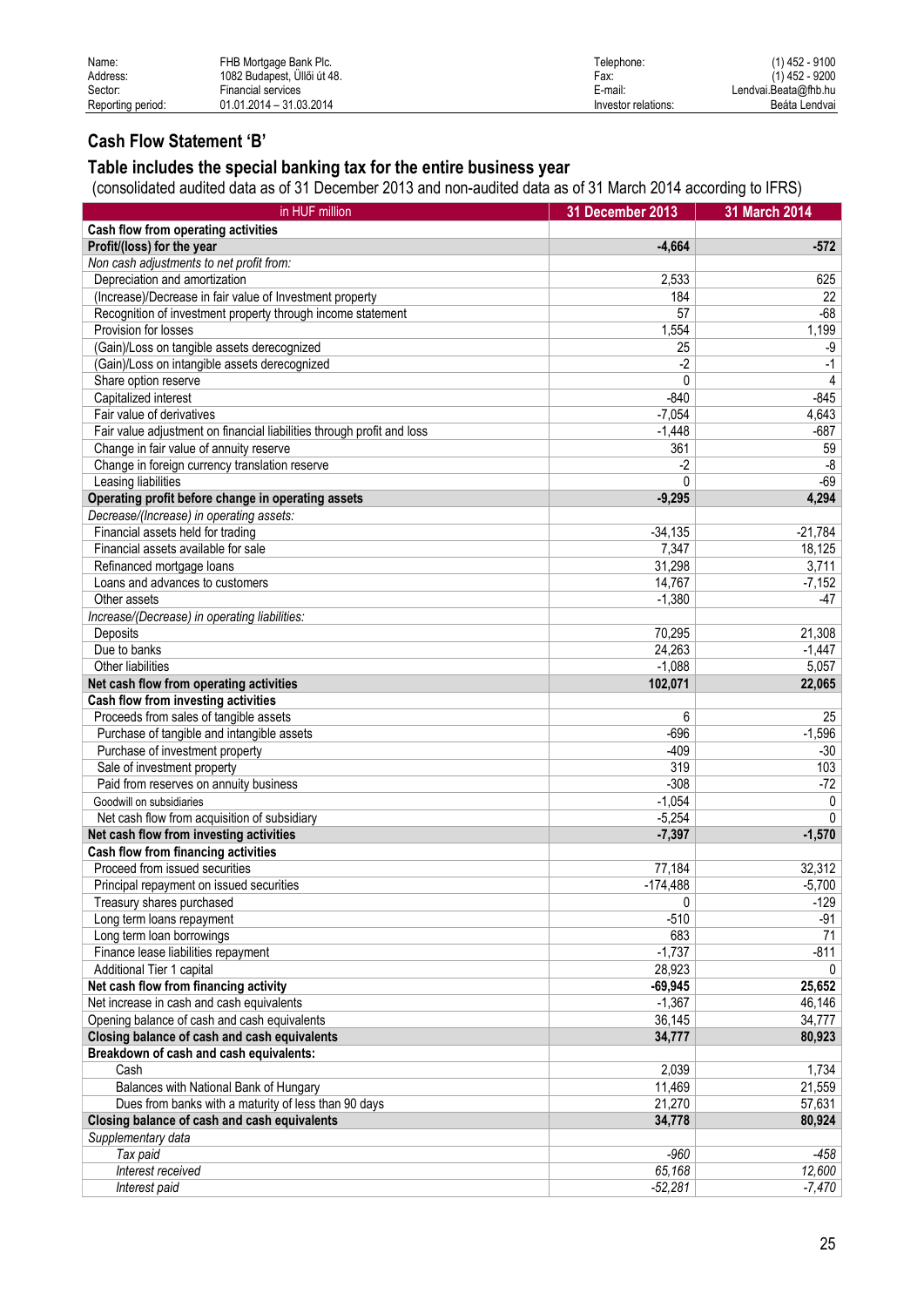| Name:             | FHB Mortgage Bank Plc.      | Telephone:          | $(1)$ 452 - 9100     |
|-------------------|-----------------------------|---------------------|----------------------|
| Address:          | 1082 Budapest, Ullői út 48. | '−ах.               | $(1)$ 452 - 9200     |
| Sector:           | Financial services          | E-mail:             | Lendvai.Beata@fhb.hu |
| Reporting period: | $01.01.2014 - 31.03.2014$   | Investor relations: | Beáta Lendvai        |

# **Statement of Shareholders' Equity 'A'**

# **Table includes the special banking tax for the period of reporting pro rata**

(consolidated audited data as of 1 January 2013, and 1 January 2014 and non-audited data as of 31 March 2014 according to IFRS)

| in HUF million                 | <b>Share</b><br><b>Capital</b> | <b>Treasury</b><br><b>Shares</b> | <b>Share</b><br><b>Premium</b> | <b>Cash-flow</b><br>hedge<br>reserve | <b>Share</b><br>option<br>reserve | <b>Subordinated</b><br><b>Tier 1 capital</b> | Change in<br>fair value<br>(financial<br>assets AFS) | Foreign<br>currency<br>transaction<br>reserve | <b>Retained</b><br>earnings<br>(deficit) | Shareholders'<br><b>Equity</b> |
|--------------------------------|--------------------------------|----------------------------------|--------------------------------|--------------------------------------|-----------------------------------|----------------------------------------------|------------------------------------------------------|-----------------------------------------------|------------------------------------------|--------------------------------|
| 1 January 2013                 | 6,600                          | $-29$                            | 1,709                          |                                      | $\mathbf{0}$                      | 28,923                                       | $-216$                                               | 31                                            | 40,341                                   | 77,540                         |
| Transfer to general reserve    |                                |                                  |                                |                                      |                                   |                                              |                                                      |                                               | $-13$                                    | 0                              |
| Profit/(Loss)                  |                                |                                  |                                |                                      |                                   |                                              |                                                      |                                               | $-4,664$                                 | $-4,664$                       |
| Other comprehensive income     |                                |                                  |                                |                                      |                                   |                                              | 372                                                  | $-2$                                          |                                          | 370                            |
| Purchase/(Sale) of treasury    |                                |                                  |                                |                                      |                                   |                                              |                                                      |                                               |                                          | 0                              |
| shares                         |                                |                                  |                                |                                      |                                   |                                              |                                                      |                                               |                                          |                                |
| Subordinated Tier 1 capital    |                                |                                  |                                |                                      |                                   | 2,826                                        |                                                      |                                               |                                          | 2,826                          |
| Change in share option reserve |                                |                                  |                                |                                      |                                   |                                              |                                                      |                                               |                                          | 0                              |
| 1 January 2014                 | 6,600                          | $-29$                            | 1,709                          | $\bf{0}$                             | 0                                 | 31,749                                       | 156                                                  | 29                                            | 35,664                                   | 76,072                         |
| Transfer to general reserve    |                                |                                  |                                |                                      |                                   |                                              |                                                      |                                               | $-37$                                    | 0                              |
| Profit/(Loss)                  |                                |                                  |                                |                                      |                                   |                                              |                                                      |                                               | 1,145                                    | 1,145                          |
| Other comprehensive income     |                                |                                  |                                |                                      |                                   |                                              | $-136$                                               | -8                                            |                                          | $-144$                         |
| Purchase/(Sale) of treasury    |                                | $-129$                           |                                |                                      |                                   |                                              |                                                      |                                               |                                          | $-129$                         |
| shares                         |                                |                                  |                                |                                      |                                   |                                              |                                                      |                                               |                                          |                                |
| Subordinated Tier 1 capital    |                                |                                  |                                |                                      |                                   | 0                                            |                                                      |                                               |                                          | 0                              |
| Change in share option reserve |                                |                                  |                                |                                      | 4                                 |                                              |                                                      |                                               |                                          | 4                              |
| 31 March 2014                  | 6,600                          | $-158$                           | 1,709                          | 0                                    | 4                                 | 31,749                                       | 20                                                   | 21                                            | 36,772                                   | 76,948                         |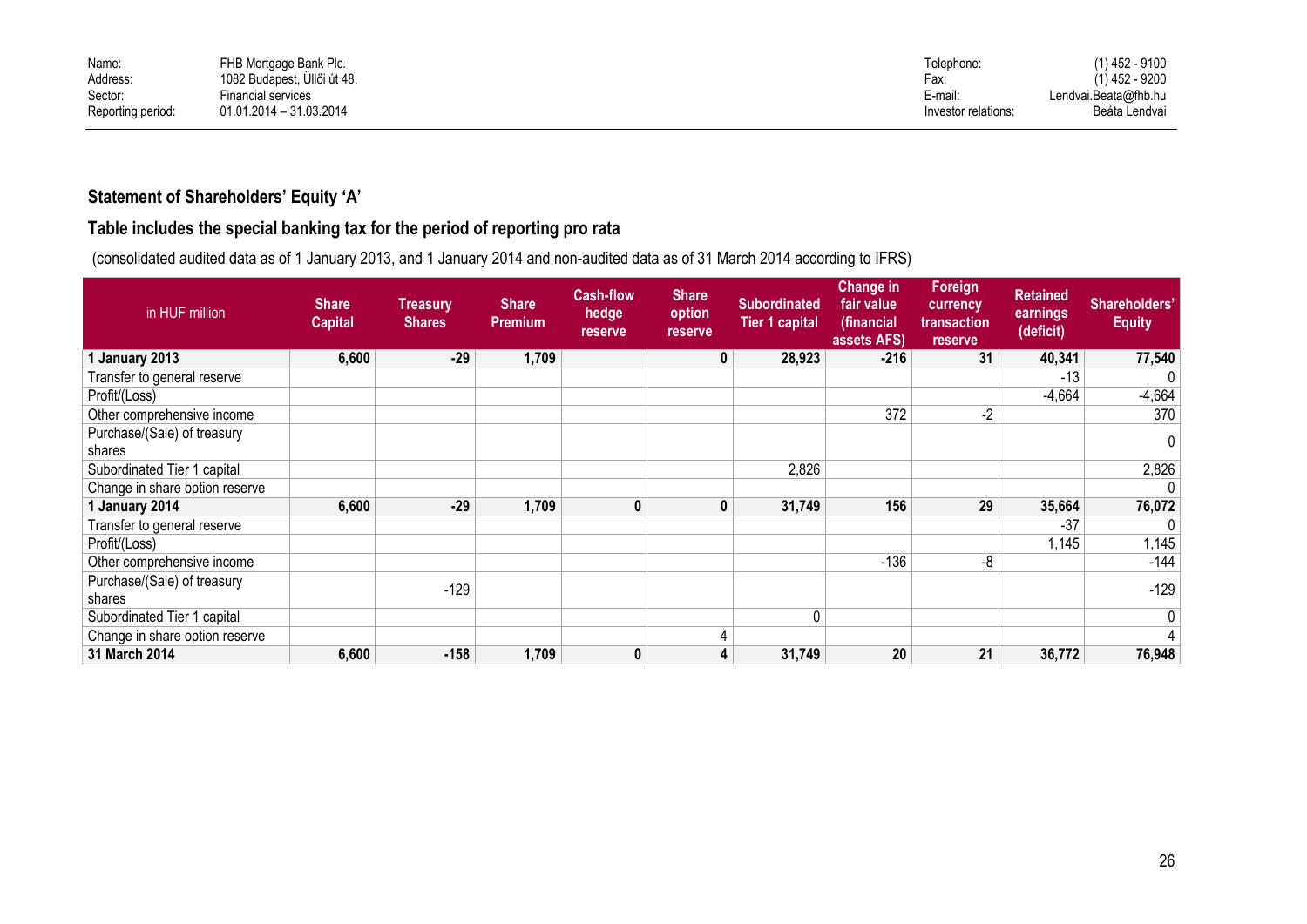| Name:             | FHB Mortgage Bank Plc.      | Telephone:          | $(1)$ 452 - 9100     |
|-------------------|-----------------------------|---------------------|----------------------|
| Address:          | 1082 Budapest, Üllői út 48. | ⊦ax:                | $(1)$ 452 - 9200     |
| Sector:           | Financial services          | E-mail:             | Lendvai.Beata@fhb.hu |
| Reporting period: | 01.01.2014 - 31.03.2014     | Investor relations: | Beáta Lendvai        |

# **Statement of Shareholders' Equity 'B'**

# **Table includes the special banking tax for the entire business year**

(consolidated audited data as of 1 January 2013, and 1 January 2014 and non-audited data as of 31 March 2014 according to IFRS)

| in HUF million                 | <b>Share</b><br><b>Capital</b> | <b>Treasury</b><br><b>Shares</b> | <b>Share</b><br><b>Premium</b> | <b>Cash-flow</b><br>hedge<br><b>reserve</b> | <b>Share</b><br>option<br>reserve | <b>Subordinated</b><br><b>Tier 1 capital</b> | Change in<br>fair value<br>(financial<br>assets AFS) | <b>Foreign</b><br>currency<br>transaction<br><b>reserve</b> | <b>Retained</b><br>earnings<br>(deficit) | Shareholders'<br><b>Equity</b> |
|--------------------------------|--------------------------------|----------------------------------|--------------------------------|---------------------------------------------|-----------------------------------|----------------------------------------------|------------------------------------------------------|-------------------------------------------------------------|------------------------------------------|--------------------------------|
| 1 January 2013                 | 6,600                          | $-29$                            | 1,709                          |                                             | $\mathbf{0}$                      | 28,923                                       | $-216$                                               | 31                                                          | 40,341                                   | 77,540                         |
| Transfer to general reserve    |                                |                                  |                                |                                             |                                   |                                              |                                                      |                                                             | $-13$                                    | 0                              |
| Profit/(Loss)                  |                                |                                  |                                |                                             |                                   |                                              |                                                      |                                                             | $-4,664$                                 | $-4,664$                       |
| Other comprehensive income     |                                |                                  |                                |                                             |                                   |                                              | 372                                                  | $-2$                                                        |                                          | 370                            |
| Purchase/(Sale) of treasury    |                                |                                  |                                |                                             |                                   |                                              |                                                      |                                                             |                                          | 0                              |
| shares                         |                                |                                  |                                |                                             |                                   |                                              |                                                      |                                                             |                                          |                                |
| Subordinated Tier 1 capital    |                                |                                  |                                |                                             |                                   | 2,826                                        |                                                      |                                                             |                                          | 2,826                          |
| Change in share option reserve |                                |                                  |                                |                                             |                                   |                                              |                                                      |                                                             |                                          | 0                              |
| 1 January 2014                 | 6,600                          | $-29$                            | 1,709                          | $\mathbf{0}$                                | 0                                 | 31,749                                       | 156                                                  | 29                                                          | 35,664                                   | 76,072                         |
| Transfer to general reserve    |                                |                                  |                                |                                             |                                   |                                              |                                                      |                                                             | $-37$                                    | 0                              |
| Profit/(Loss)                  |                                |                                  |                                |                                             |                                   |                                              |                                                      |                                                             | $-571$                                   | $-571$                         |
| Other comprehensive income     |                                |                                  |                                |                                             |                                   |                                              | $-136$                                               | -8                                                          |                                          | $-144$                         |
| Purchase/(Sale) of treasury    |                                | $-129$                           |                                |                                             |                                   |                                              |                                                      |                                                             |                                          | $-129$                         |
| shares                         |                                |                                  |                                |                                             |                                   |                                              |                                                      |                                                             |                                          |                                |
| Subordinated Tier 1 capital    |                                |                                  |                                |                                             |                                   | 0                                            |                                                      |                                                             |                                          | 0                              |
| Change in share option reserve |                                |                                  |                                |                                             | 4                                 |                                              |                                                      |                                                             |                                          | 4                              |
| 31 March 2014                  | 6,600                          | $-158$                           | 1,709                          | 0                                           | 4                                 | 31,749                                       | 20                                                   | 21                                                          | 35,056                                   | 75,232                         |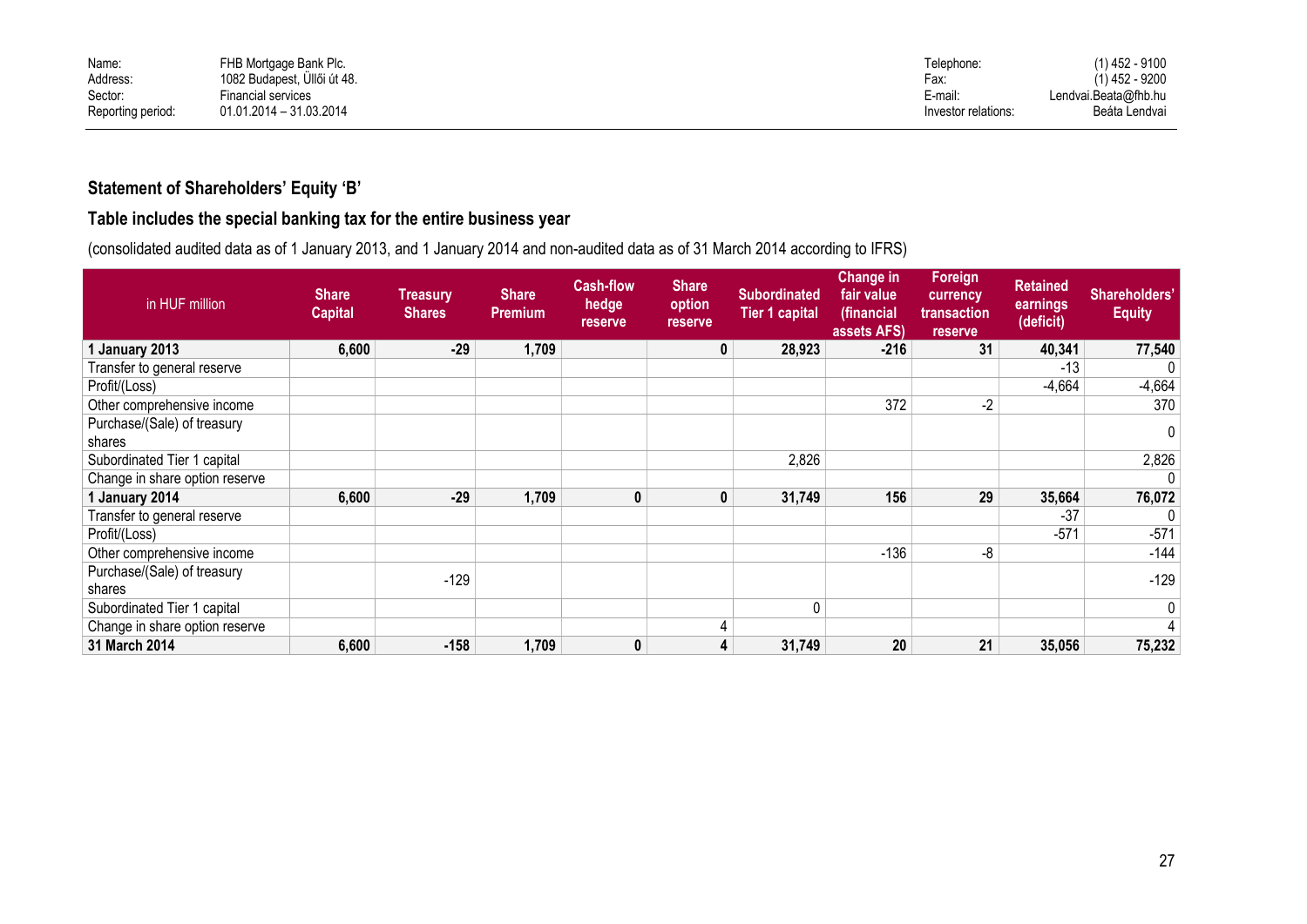| Name:             | FHB Mortgage Bank Plc.      | Telephone:          | $(1)$ 452 - 9100     |
|-------------------|-----------------------------|---------------------|----------------------|
| Address:          | 1082 Budapest, Ullői út 48. | Fax:                | $(1)$ 452 - 9200     |
| Sector:           | Financial services          | E-mail:             | Lendvai.Beata@fhb.hu |
| Reporting period: | 01.01.2013 – 31.03.2014     | Investor relations: | Beáta Lendvai        |

# **Off-balance Sheet items – Commitments**

(consolidated audited data as of 31 December 2013 and non-audited data as of 31 March 2013 and 31 March 2014 according to IFRS)

| in HUF million      | 31 March 2013 | 31 December 2013 | 31 March 2014 |
|---------------------|---------------|------------------|---------------|
| Guarantees          | 4,224         | 15,905           | 18,324        |
| Undrawn commitments | 31,199        | 44,517           | 43,533        |
| <b>Total</b>        | 35.423        | 60,422           | 61,857        |

# **Transactions with related parties**

(consolidated non-audited data as of 31 March 2013 and 31 March 2014 according to IFRS)

| in HUF million                                              | Transactions between FHB Mortgage Bank and owners with<br>influential share |               |  |  |
|-------------------------------------------------------------|-----------------------------------------------------------------------------|---------------|--|--|
|                                                             | 31 March 2013                                                               | 31 March 2014 |  |  |
| Due from banks                                              | 0                                                                           | 0             |  |  |
| Refinanced mortgage loans                                   | 0                                                                           | 0             |  |  |
| Fair value of derivatives                                   | 0                                                                           | 0             |  |  |
| Other assets                                                | 0                                                                           | 0             |  |  |
| <b>Total assets</b>                                         | $\bf{0}$                                                                    |               |  |  |
| Due to banks                                                | 0                                                                           | 0             |  |  |
| <b>Issued securities</b>                                    | 0                                                                           | 0             |  |  |
| Financial liabilities at fair value through profit and loss | 0                                                                           | 0             |  |  |
| Other liabilities                                           |                                                                             | 0             |  |  |
| <b>Total liabilities</b>                                    |                                                                             |               |  |  |
|                                                             | 31 March 2013                                                               | 31 March 2014 |  |  |
| Interest income                                             | 0                                                                           | 0             |  |  |
| Interest expense                                            | 0                                                                           | 0             |  |  |
| Net interest income                                         | $\bf{0}$                                                                    |               |  |  |
| Fees and commission income                                  | 0                                                                           | 0             |  |  |
| Fees and commission expense                                 | 0                                                                           | 0             |  |  |
| <b>Net fees and commissions</b>                             | $\bf{0}$                                                                    |               |  |  |
| Gains from securities                                       | 0                                                                           |               |  |  |
| Net trading result                                          | 0                                                                           |               |  |  |
| Other operating income                                      | 0                                                                           | 0             |  |  |
| Other operating expense                                     | 0                                                                           | 0             |  |  |
| <b>Operating profit</b>                                     | $\bf{0}$                                                                    |               |  |  |
| Credit loss expense                                         | 0                                                                           | 0             |  |  |
| General and administrative expense                          | $-55$                                                                       | $-20$         |  |  |
| Profit for the year                                         | $-55$                                                                       | $-20$         |  |  |

For the purpose of the financial statements, related parties include all the enterprises that directly or indirectly through one or more intermediaries are controlled by the reporting enterprise (this includes parents and subsidiaries) and key management personnel, including the member of the Board and Supervisory Board. For the purposes of this Report, related parties also include shareholders whose holding in the Bank exceeds 10% (VCP Finanz Holding Ltd., A64 Trustee Ltd. and from 2010 also Allianz Hungary Insurance Ltd). Related parties have the power of control over or have a significant influence in, decisions relating to the finances and operation of another enterprise. The Group enters into transactions with associated parties under market conditions.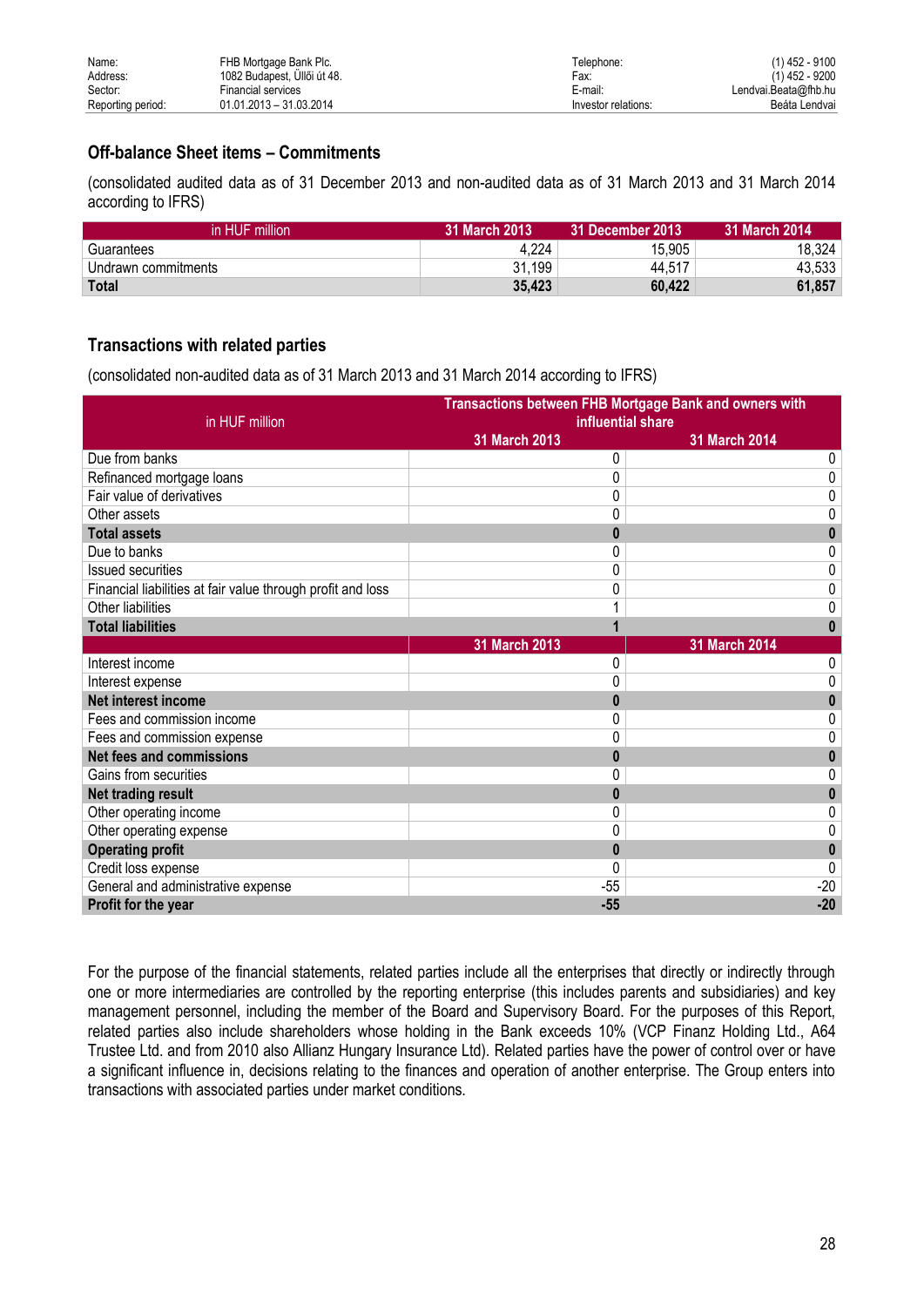# **Data forms relating to the structure of shares and the group of owners**

#### **Ownership structure, participation and voting rates (as at 31 March 2014)**

(The listed series is the same as the entire share capital.)

|                                          | Total equity <sup>1</sup>       |                            |            |                      |         |              |
|------------------------------------------|---------------------------------|----------------------------|------------|----------------------|---------|--------------|
| <b>Description of owner</b>              | At the beginning of actual year |                            |            | End of actual period |         |              |
|                                          | $\frac{9}{2}$                   | $\frac{9}{6}$ <sup>3</sup> | Qty        | $\%$                 | %       | Qty          |
| Domestic institution/company             | 57.6%                           | 57.7%                      | 38,040,017 | 57.6%                | 57.9%   | 38,040,017   |
| Foreign institution/company              | 21.7%                           | 21.7%                      | 14,297,742 | 21.7%                | 21.8%   | 14,297,742   |
| Domestic individual                      | 7.5%                            | 7.5%                       | 4,943,054  | 7.5%                 | 7.5%    | 4,943,054    |
| Foreign individual                       | 0.1%                            | 0.1%                       | 45,045     | 0.1%                 | 0.1%    | 45,045       |
| Employees, senior officers               | 0.2%                            | $0.2\%$                    | 148,055    | 0.2%                 | $0.2\%$ | 148,055      |
| Treasury shares                          | 0.1%                            | $0.0\%$                    | 53,601     | 0.4%                 | $0.0\%$ | 253,601      |
| Government held owner 4                  | 7.2%                            | 7.2%                       | 4,724,833  | 7.2%                 | 7.2%    | 4,724,833    |
| International Development Institutions 5 | 0.0%                            | $0.0\%$                    | 0          | 0.0%                 | 0.0%    | $\mathbf{0}$ |
| Other                                    | 5.7%                            | $5.7\%$                    | 3,747,663  | 5.4%                 | $5.4\%$ | 3,547,663    |
| <b>TOTAL</b>                             | 100.0%                          | 100.0%                     | 66,000,010 | 100.0%               | 100.0%  | 66,000,010   |

1 If the listed series is the same as the entire share capital, this must be indicated and no completion is required. If there are several series on the Stock Market, the ownership structure must be given for every series.

<sup>2</sup> Ownership share

<sup>3</sup> The voting rights ensuring participation in decision making at the General Shareholder's Meeting of Issuer. If the ownership share and the voting rights are identical, only the ownership share column must be completed and submitted/disclosed, while the fact must be indicated!

<sup>4</sup>E.g.: MNV Zrt, TB, local authorities, companies with 100% state ownership, etc.

<sup>5</sup>E.g.: EBRD, EIB, etc.

#### **Number of treasury shares held in the year under review**

|                        | 31 March 2013 |       | 31 December 2013 |        | 31 March 2014 |            |
|------------------------|---------------|-------|------------------|--------|---------------|------------|
| FHB Mortgage Bank Plc. | 53,601        | 0.08% | 53,601           | ∃98%.ر | 253,601       | $0.38\%$ . |

#### **Owners with more than 5% ownership (as at 31 March 2014)**

| <b>Name</b>                              | <b>Custodian Bank</b><br>(yes/no) | <b>Number of shares</b> | Stake (%) |
|------------------------------------------|-----------------------------------|-------------------------|-----------|
| VCP Finanz Holding Ltd.                  | no                                | 15,970,000              | 24.20%    |
| A64 Vagyonkezelő Ltd.                    | no                                | 13,181,468              | 19.97%    |
| Allianz Hungária Biztosító Ltd.          | no                                | 6,856,662               | 10.39%    |
| Silvermist Estate SA                     | no                                | 6,318,116               | 9.57%     |
| Hungarian National Asset Management Inc. | no                                | 4,724,833               | 7.16%     |
| <b>Total</b>                             |                                   | 47,051,079              | 71.29%    |